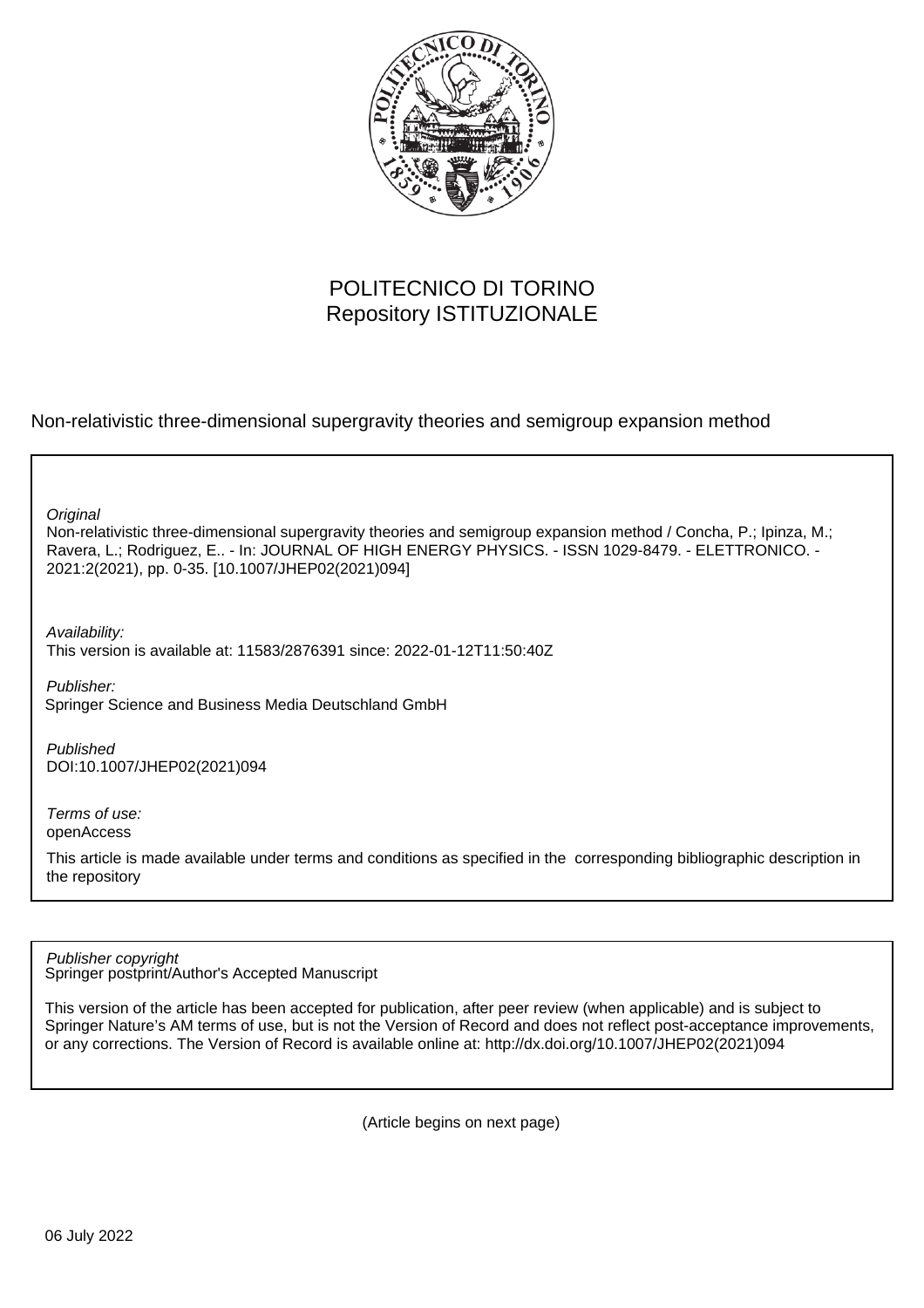PUBLISHED FOR SISSA BY 2 SPRINGER

Received: *October 13, 2020* Accepted: *January 3, 2021* Published: *February 11, 2021*

# **Non-relativistic three-dimensional supergravity theories and semigroup expansion method**

# **Patrick Concha,***<sup>a</sup>* **Marcelo Ipinza,***<sup>b</sup>* **Lucrezia Ravera***c,d* **and Evelyn Rodríguez***<sup>e</sup>*

- *<sup>a</sup>Departamento de Matemática y Física Aplicadas, Universidad Católica de la Santísima Concepción, Alonso de Ribera 2850, Concepción, Chile*
- *b Instituto de Física, Pontificia Universidad Católica de Valparaíso,*
- *Casilla 4059, Valparaiso-Chile*
- *<sup>c</sup>DISAT, Politecnico di Torino,*
- *Corso Duca degli Abruzzi 24, 10129 Torino, Italy*
- *d INFN Sezione di Torino, Via P. Giuria 1, 10125 Torino, Italy*
- *<sup>e</sup>Departamento de Ciencias, Facultad de Artes Liberales, Universidad Adolfo Ibáñez, Viña del Mar-Chile, Chile*
- *E-mail:* [patrick.concha@ucsc.cl](mailto:patrick.concha@ucsc.cl), [marcelo.calderon@pucv.cl](mailto:marcelo.calderon@pucv.cl), [lucrezia.ravera@polito.it](mailto:lucrezia.ravera@polito.it), [evelyn.rodriguez@edu.uai.cl](mailto:evelyn.rodriguez@edu.uai.cl)

Abstract: In this work we present an alternative method to construct diverse nonrelativistic Chern-Simons supergravity theories in three spacetime dimensions. To this end, we apply the Lie algebra expansion method based on semigroups to a supersymmetric extension of the Nappi-Witten algebra. Two different families of non-relativistic superalgebras are obtained, corresponding to generalizations of the extended Bargmann superalgebra and extended Newton-Hooke superalgebra, respectively. The expansion method considered here allows to obtain known and new non-relativistic supergravity models in a systematic way. In particular, it immediately provides an invariant tensor for the expanded superalgebra, which is essential to construct the corresponding Chern-Simons supergravity action. We show that the extended Bargmann supergravity and its Maxwellian generalization appear as particular subcases of a generalized extended Bargmann supergravity theory. In addition, we demonstrate that the generalized extended Bargmann and generalized extended Newton-Hooke supergravity families are related through a contraction process.

Keywords: Chern-Simons Theories, Supergravity Models, Gauge Symmetry, Classical Theories of Gravity

ArXiv ePrint: [2010.01216](https://arxiv.org/abs/2010.01216)



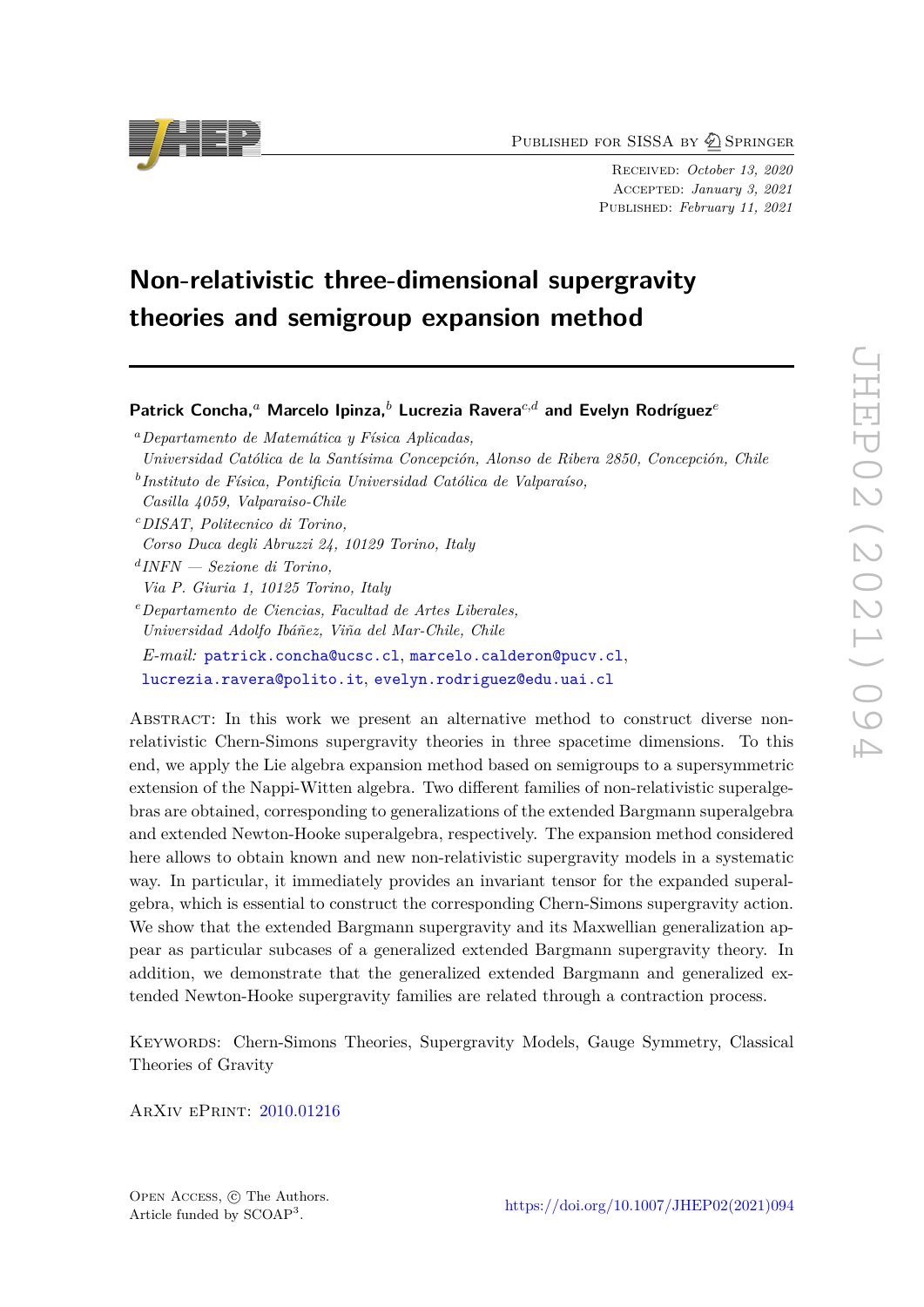### **Contents**

| $\mathbf{1}$ | Introduction                                                        | 1        |
|--------------|---------------------------------------------------------------------|----------|
|              | 2 Nappi-Witten superalgebra and Chern-Simons action                 | $\bf{3}$ |
| 3            | Generalized extended Bargmann supergravity theory and semigroup ex- |          |
|              | pansion method                                                      | $\bf{5}$ |
|              | Extended Bargmann supergravity<br>3.1                               | 6        |
|              | Maxwellian extended Bargmann supergravity<br>3.2                    | 8        |
|              | Generalized Maxwellian extended Bargmann supergravity<br>3.3        | 11       |
|              | Generalized extended Bargmann supergravity<br>3.4                   | 15       |
| 4            | Generalized extended Newton-Hooke supergravity theory and semigroup |          |
|              | expansion method                                                    | 18       |
|              | Extended Newton-Hooke supergravity<br>4.1                           | 18       |
|              | Generalized extended Newton-Hooke supergravity<br>4.2               | 23       |
| $5^{\circ}$  | Concluding remarks                                                  | 27       |

# **1 Introduction**

The formulation of a non-relativistic (NR) three-dimensional supergravity theory has recently been approached in  $[1]$  and subsequently developed in  $[2, 3]$ . These last two years, the construction of NR supergravity actions has received a growing interest  $[4-8]$  considering different procedures.<sup>1</sup> Such supergravity models correspond to supersymmetric extensions of diverse NR gravity theories. Unlike their bosonic counterparts, the construction of NR supergravity theories remains as a challenging task mainly motivated by the diverse applications of these models in the context of holography and relativistic field theory.

The first proposed NR supergravity theory corresponds to a supersymmetric extension of the Newton-Cartan gravity which was obtained by gauging a Bargmann superalgebra [1]. At the bosonic level, the Newton-Cartan formalism allows to formulate in a geometric way a Newtonian gravity model that resembles General Relativity [10, 11]. Newton-Cartan gravity theories have been largely studied and extended with diverse purposes [12–27]. Remarkably, Newton-Cartan geometry has been useful to approach strongly coupled condensed matter systems [28–38] and NR effective field theories [39–43]. Nevertheless, an action principle for a NR supergravity theory requires to consider an approach different from the Newton-Cartan supergravity one. To this end, a Chern-Simons (CS) formalism

<sup>&</sup>lt;sup>1</sup>See [9] for a classification of  $\mathcal{N} = 1$  and  $\mathcal{N} = 2$  supersymmetric extensions of the Bargmann and extended Newton-Hooke algebras in  $(3 + 1)$  dimensions.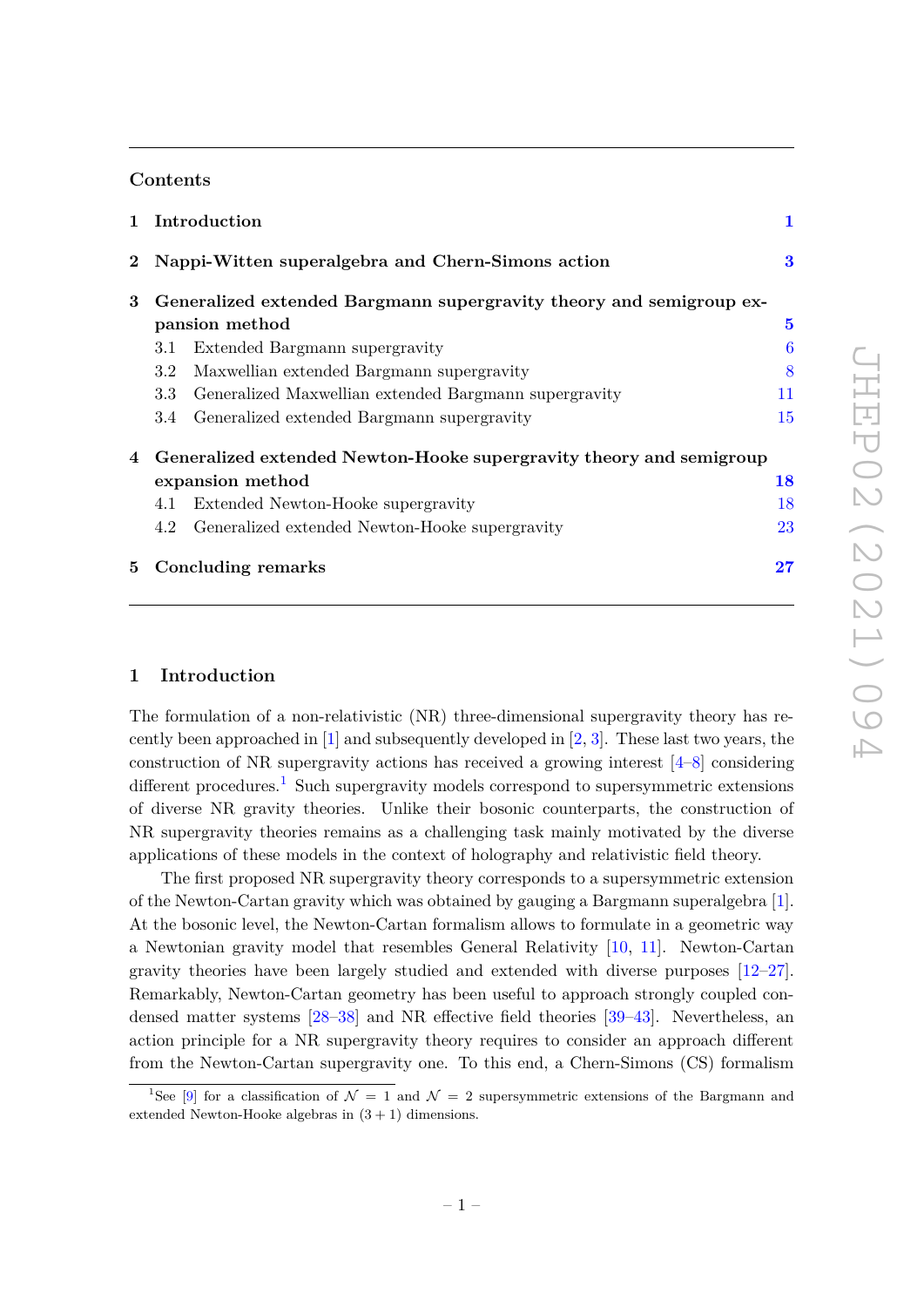was considered in [3] to construct a three-dimensional NR supergravity action invariant under an extended Bargmann superalgebra. Such superalgebra can be seen as the supersymmetric extension of the extended Bargmann algebra [44–48]. The extended Bargmann superalgebra admits an invariant bilinear form which ensures the proper construction of a well-defined CS action. Furthermore, the extended Bargmann gravity differs from the Newton-Cartan gravity at the matter coupling level, allowing all components of the Ricci tensor to be non-vanishing. On the other hand, the CS formalism has the advantage of offering a gauge-invariant action, this being an interesting three-dimensional toy model [49–51].

To go beyond Poincaré supergravity is a natural step to explore more general supergravity theories. Analogously, at the NR level, it is possible to extend the extended Bargmann supergravity to approach other features. The inclusion of a cosmological constant in a NR supergravity theory was presented in [6] which, in the flat limit, reproduces the extended Bargmann supergravity. The NR action is based on the extended Newton-Hooke superalgebra which appears as a Lie algebra expansion [52] of the  $\mathcal{N} = 2$  AdS superalgebra. More recently, a Maxwellian generalization of the extended Bargmann supergravity and its extension to an enlarged extended Bargmann supergravity were studied in [7] and [8], respectively. They can be seen as supersymmetric extensions of the Maxwellian extended Bargmann (MEB) [19] and enlarged extended Bargmann (EEB) gravity theories [22]. While the MEB supergravity action has been obtained by hand, the EEB supergravity theory has been found from the relativistic  $\mathcal{N} = 2$  AdS-Lorentz superalgebra through the semigroup expansion method [53].

The Lie algebra expansion procedure has been introduced in [54] and subsequently developed by expanding Maurer-Cartan forms [52, 55]. An expansion method based on semigroups (*S*-expansion) has been then introduced in [53] and subsequently studied in [56–61]. Within the *S*-expansion procedure the expanded (super)algebra is obtained by combining the structure constants of a Lie (super)algebra with the multiplication law of a semigroup *S*. In addition, the *S*-expansion method provides us with the non-vanishing components of the invariant tensor for the expanded (super)algebra, which are crucial to construct CS actions. The *S*-expansion mechanism not only has been useful at the NR level<sup>2</sup> [22, 27, 65–68] but also to obtain novel relativistic symmetries [69–73], superalgebras [74–79], and asymptotic symmetries [80–82], among others.

In this work, we present an alternative procedure to construct various NR supergravity theories by considering the *S*-expansion method. We extend the results obtained in [22, 65] in which diverse NR symmetries are obtained by expanding the Nappi-Witten algebra. The Nappi-Witten symmetry was introduced in [83, 84] and can be seen as a central extension of the homogeneous part of the Galilei algebra. Here, we apply the *S*-expansion procedure to the Nappi-Witten superalgebra introduced in [8] to obtain known and new NR superalgebras. We get two families of NR superalgebras by considering two different semigroup families. In particular, we first show that the extended Bargmann superalgebra and its generalizations can be obtained as an *S*-expansion of the super Nappi-Witten algebra. Then,

<sup>&</sup>lt;sup>2</sup>Application at the NR level of the Lie algebra expansion method considering the Maurer-Cartan equations can be found in  $[5, 26, 62-64]$ .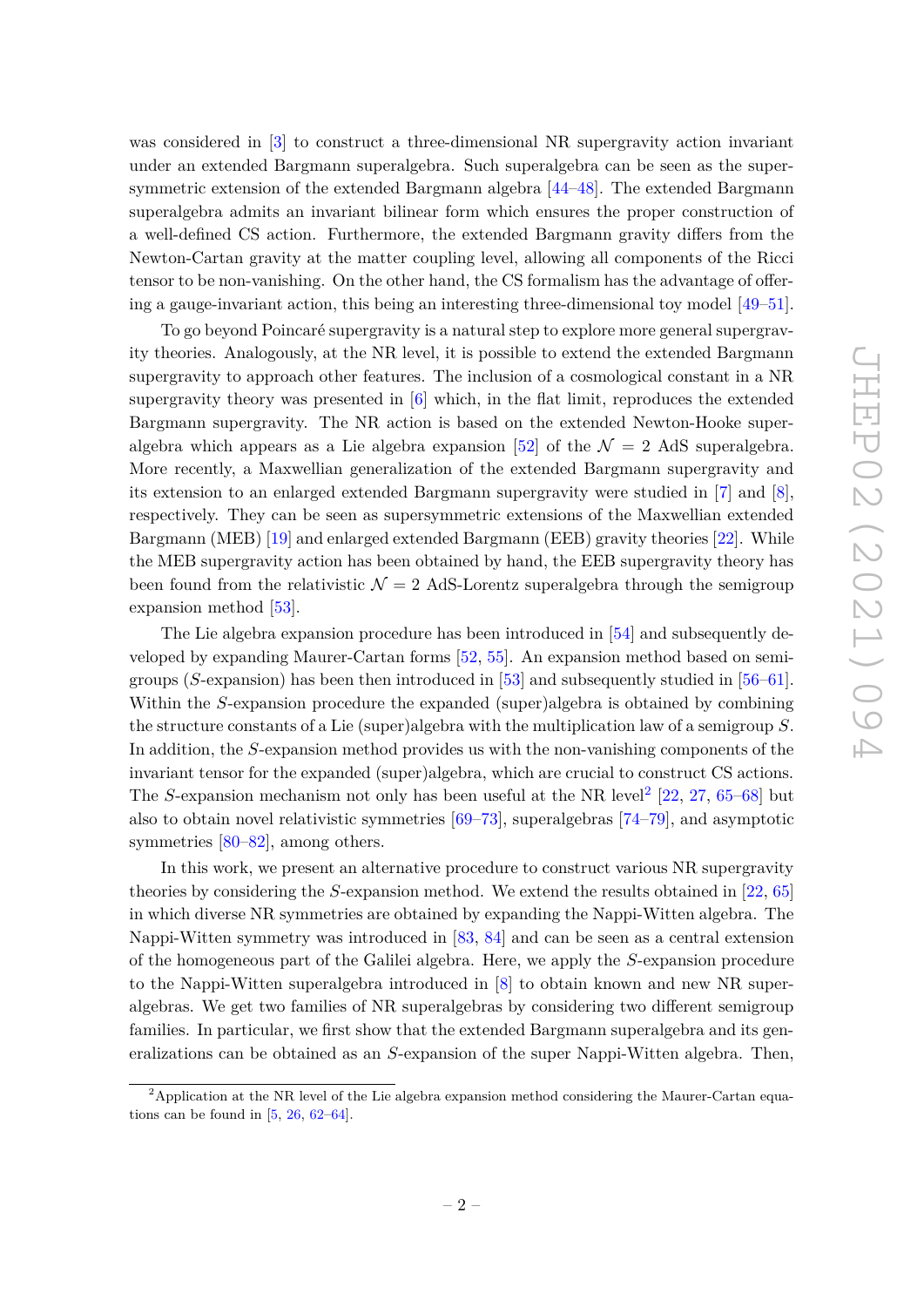using the same method but different semigroups, we get the extended Newton-Hooke superalgebra and its generalizations. The construction of NR CS supergravity actions for each NR superalgebra is also presented. Interestingly, we prove that the extended Bargmann supergravity along with its Maxwellian version correspond to particular subcases of a generalized extended Bargmann supergravity theory. Furthermore, they can alternatively be obtained as an Inönü-Wigner (IW) contraction [85] of the generalized extended Newton-Hooke supergravity theory presented here. Our construction offers a systematic way to obtain different NR supergravity models which are supersymmetric extensions of distinct NR gravity theories.

The organization of the paper is as follows: in section 2, we discuss the supersymmetric extension of the Nappi-Witten algebra. In section 3, we obtain the extended Bargmann supergravity theory, its Maxwellian version, and further generalizations by applying the *S*expansion method to the super Nappi-Witten algebra and its invariant tensor. In section 4, we recover an extended Newton-Hooke supergravity along with generalizations of the latter by considering different semigroups. Section 5 is devoted to some concluding remarks.

#### **2 Nappi-Witten superalgebra and Chern-Simons action**

A supersymmetric extension of the Nappi-Witten algebra was recently introduced in [8]. In addition to the Nappi-Witten generators  $\{J, G_a, S\}$ , it contains two additional bosonic generators  $\{T_1, T_2\}$  and three Majorana fermionic generators given by  $Q^{\pm}_{\alpha}$ ,  $Q^{-}_{\alpha}$ , and  $R_{\alpha}$ (with  $\alpha, \beta, \ldots = 1, 2$ ). The extra bosonic content assures not only the Jacobi identities of the superalgebra but also the non-degeneracy of the invariant tensor. The super Nappi-Witten generators satisfy the following (anti-)commutation relations:<sup>3</sup>

$$
[J, G_a] = \epsilon_{ab} G_b, \qquad [G_a, G_b] = -\epsilon_{ab} S, [J, Q^{\pm}_\alpha] = -\frac{1}{2} (\gamma_0)_{\alpha}^{\beta} Q^{\pm}_{\beta}, \qquad [J, R_{\alpha}] = -\frac{1}{2} (\gamma_0)_{\alpha}^{\beta} R_{\beta}, [G_a, Q^{\pm}_\alpha] = -\frac{1}{2} (\gamma_a)_{\alpha}^{\beta} Q_{\beta}^{\pm}, \qquad [G_a, Q^-_{\alpha}] = -\frac{1}{2} (\gamma_a)_{\alpha}^{\beta} R_{\beta}, [S, Q^{\pm}_\alpha] = -\frac{1}{2} (\gamma_0)_{\alpha}^{\beta} R_{\beta}, \qquad [T_1, Q^{\pm}_\alpha] = \pm \frac{1}{2} (\gamma_0)_{\alpha\beta} Q^{\pm}_{\beta}, [T_2, Q^{\pm}_\alpha] = \frac{1}{2} (\gamma_0)_{\alpha\beta} R_{\beta}, \qquad [T_1, R_{\alpha}] = \frac{1}{2} (\gamma_0)_{\alpha\beta} R_{\beta}, {Q^{\pm}_{\alpha}, Q^{\pm}_{\beta}} = -(\gamma^a C)_{\alpha\beta} G_a, {Q^{\pm}_{\alpha}, Q^{\pm}_{\beta}} = -(\gamma^0 C)_{\alpha\beta} S + (\gamma^0 C)_{\alpha\beta} T_1, {Q^-_{\alpha}, Q^-_{\beta}} = -(\gamma^0 C)_{\alpha\beta} S + (\gamma^0 C)_{\alpha\beta} T_2, {Q^{\pm}_{\alpha}, R_{\beta}} = -(\gamma^0 C)_{\alpha\beta} S - (\gamma^0 C)_{\alpha\beta} T_2,
$$
\n(2.1)

where  $a, b, ... = 1, 2, \epsilon_{ab} = \epsilon_{0ab}, \epsilon^{ab} = \epsilon^{0ab}, \gamma^0$  and  $\gamma^a$  are the Dirac gamma matrices in three dimensions, and *C* is the charge conjugation matrix. Let us note that the Nappi-Witten superalgebra (2.1) can be decomposed in a bosonic subspace  $V_0 = \{J, G_a, S, T_1, T_2\}$ 

<sup>&</sup>lt;sup>3</sup>In this work, we are using a mostly plus metric.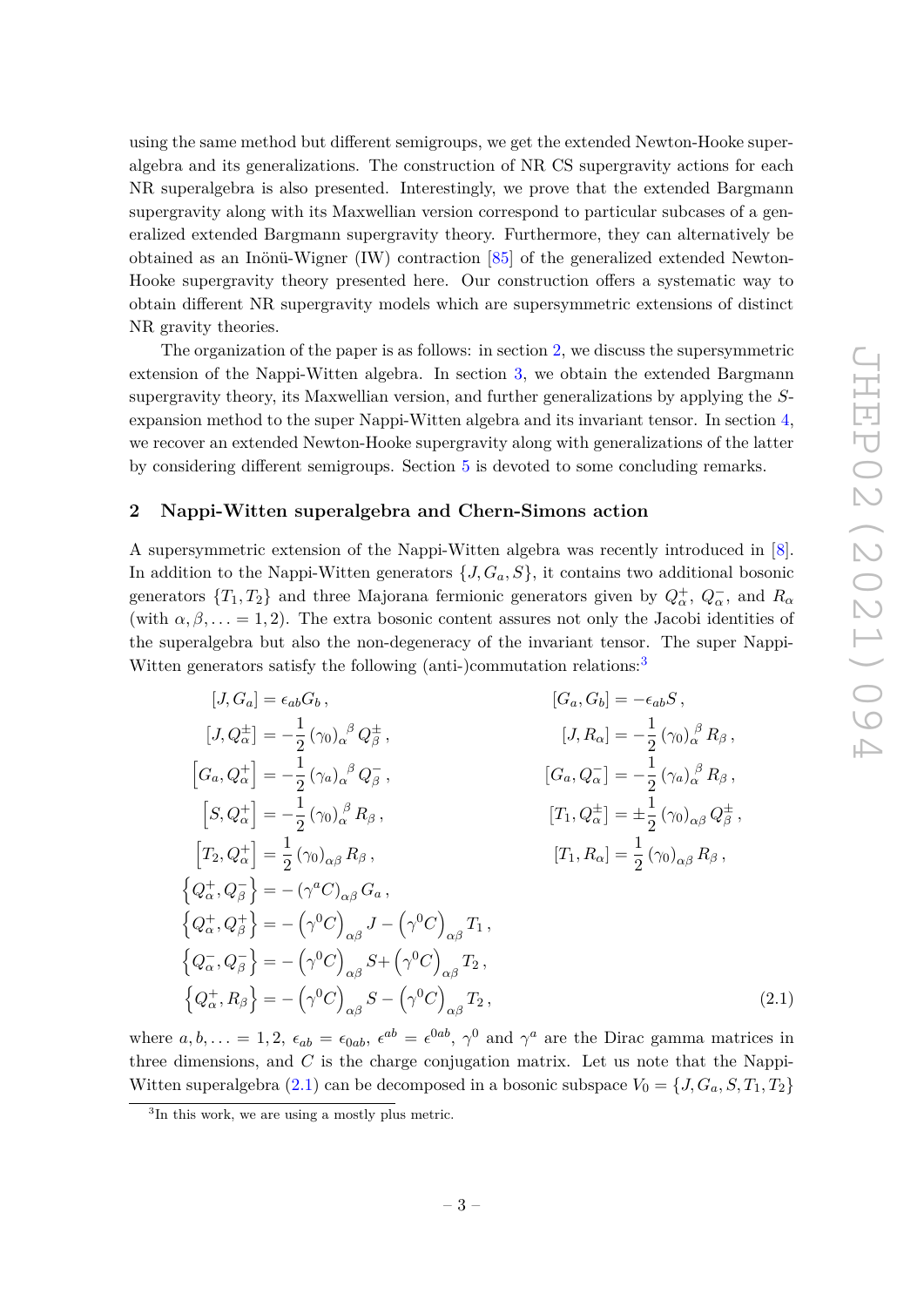and a fermionic one  $V_1 = \{Q^+_{\alpha}, Q^-_{\alpha}, R_{\alpha}\}\$  such that they satisfy

$$
[V_0, V_0] \subset V_0, \quad [V_0, V_1] \subset V_1, \quad [V_1, V_1] \subset V_0. \tag{2.2}
$$

In addition, a non-degenerate invariant supertrace on the Nappi-Witten superalgebra is given in terms of the following non-vanishing components:

$$
\langle G_a G_b \rangle = \delta_{ab},
$$
  
\n
$$
\langle JS \rangle = -1,
$$
  
\n
$$
\langle T_1 T_2 \rangle = 1,
$$
  
\n
$$
\langle Q_\alpha^- Q_\beta^- \rangle = \langle Q_\alpha^+ R_\beta \rangle = 2C_{\alpha\beta}.
$$
\n(2.3)

Then, the three-dimensional CS action based on the Nappi-Witten superalgebra can be constructed introducing the gauge connection one-form

$$
A = \omega J + \omega^a G_a + sS + t_1 T_1 + t_2 T_2 + \bar{\psi}^+ Q^+ + \bar{\psi}^- Q^- + \bar{\rho} R \tag{2.4}
$$

and the previously defined invariant supertrace in the general expression of a CS action in three spacetime dimensions,

$$
I_{\text{CS}} = \int \left\langle A \wedge dA + \frac{1}{3} A \wedge [A, A] \right\rangle.
$$
 (2.5)

The supersymmetric CS action invariant under the Nappi-Witten superalgebra (2.1) is given by<sup>4</sup>

$$
I_{\rm NW} = \int \omega_a R^a(\omega^b) - 2sR(\omega) + 2t_1 dt_2 + 2\bar{\psi}^-\nabla\psi^- + 2\bar{\psi}^+\nabla\rho + 2\bar{\rho}\nabla\psi^+, \tag{2.6}
$$

where

$$
R(\omega) = d\omega,
$$
  
\n
$$
R^{a}(\omega^{b}) = d\omega^{a} + \epsilon^{ac}\omega\omega_{c},
$$
\n(2.7)

while the covariant derivatives of the spinor 1-form fields appearing in  $(2.6)$  are

$$
\nabla \psi^{+} = d\psi^{+} + \frac{1}{2}\omega\gamma_{0}\psi^{+} - \frac{1}{2}t_{1}\gamma_{0}\psi^{+},
$$
  
\n
$$
\nabla \psi^{-} = d\psi^{-} + \frac{1}{2}\omega\gamma_{0}\psi^{-} + \frac{1}{2}\omega^{a}\gamma_{a}\psi^{+} + \frac{1}{2}t_{1}\gamma_{0}\psi^{-},
$$
  
\n
$$
\nabla \rho = d\rho + \frac{1}{2}\omega\gamma_{0}\rho + \frac{1}{2}\omega^{a}\gamma_{a}\psi^{-} + \frac{1}{2}s\gamma_{0}\psi^{+} - \frac{1}{2}t_{2}\gamma_{0}\psi^{+} - \frac{1}{2}t_{1}\gamma_{0}\rho.
$$
 (2.8)

Let us note that having a non-degenerate invariant trace correspond to the physical requirement that the CS supersymmetric action  $(2.6)$  involves a kinematical term for each

<sup>4</sup>For the sake of simplicity, here and in the sequel we will omit writing the wedge product between forms and the spinor index  $\alpha$  as well.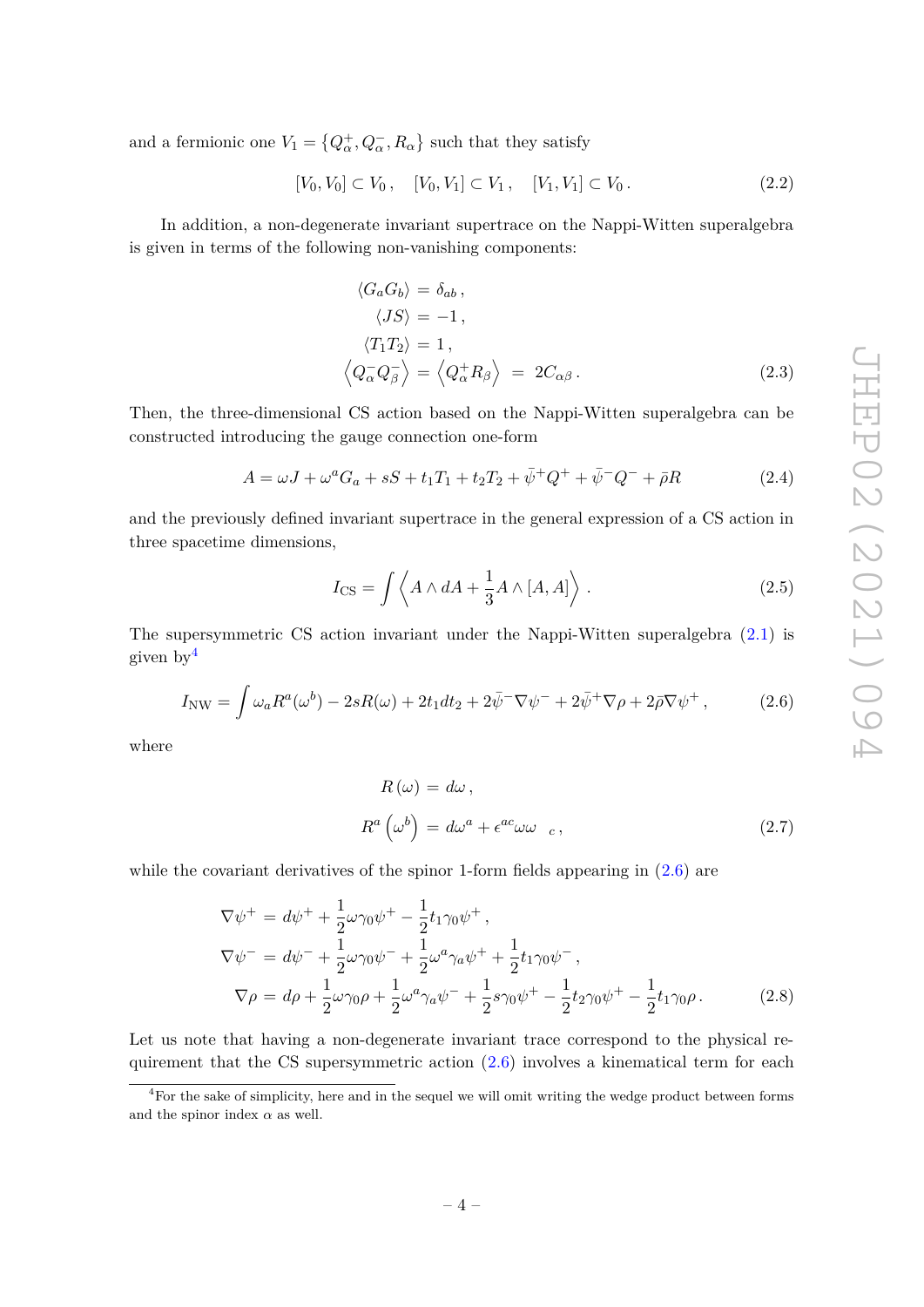gauge field and the field equations reduce to the vanishing of all the curvatures of the model. In the present case, the curvatures for each gauge field are given by

$$
F(\omega) = R(\omega) + \frac{1}{2}\bar{\psi}^{+}\gamma^{0}\psi^{+},
$$
  
\n
$$
F^{a}(\omega^{b}) = R^{a}(\omega^{b}) + \bar{\psi}^{+}\gamma^{a}\psi^{-},
$$
  
\n
$$
F(s) = ds + \frac{1}{2}\bar{\psi}^{-}\gamma^{0}\psi^{-} + \bar{\psi}^{+}\gamma^{0}\rho,
$$
  
\n
$$
F(t_{1}) = dt_{1} + \frac{1}{2}\bar{\psi}^{+}\gamma^{0}\psi^{+},
$$
  
\n
$$
F(t_{2}) = dt_{2} - \frac{1}{2}\bar{\psi}^{-}\gamma^{0}\psi^{-} + \bar{\psi}^{+}\gamma^{0}\rho,
$$
\n(2.9)

along with (2.8). Then, the field equations coming from the variation of the CS action (2.6) correspond, as it is expected, to the vanishing of all curvatures (2.8) and (2.9).

In the following sections, we will apply the *S*-expansion method [53] to the super Nappi-Witten algebra in order to obtain different NR superalgebras. For our purpose, we will consider two different types of semigroup, that are  $S_E^{(2N)} = {\lambda_0, \lambda_1, \ldots, \lambda_{2N}, \lambda_{2N+1}}$  and  $S_{\mathcal{M}}^{(2N)} = {\lambda_0, \lambda_1, \lambda_2, \ldots, \lambda_{2N-1}, \lambda_{2N}}$ . In both cases, for different values of *N*, known and new NR superalgebras will appear, corresponding to distinct supersymmetric extensions of known NR algebras.

One of the advantages of working with the *S*-expansion is that it provides us with the non-degenerate invariant tensors of the *S*-expanded (super)algebras, which are given in terms of the invariant tensors for the original (super)algebra. This turns out to be essential in the construction of NR CS (super)gravity actions.

# **3 Generalized extended Bargmann supergravity theory and semigroup expansion method**

In this section, we shall derive different NR superalgebras whose bosonic sectors include as subalgebra the extended Bargmann algebra and its generalizations, depending on the case. The aforementioned NR superalgebras appear as the result of applying the *S*-expansion procedure to the Nappi-Witten superalgebra introduced in the previous section, considering  $S_E^{(2N)} = {\lambda_0, \lambda_1, \ldots, \lambda_{2N}, \lambda_{2N+1}}$  as the relevant semigroup. We will show that all known and new NR superalgebras belong to a family of NR superalgebras, which we call as generalized extended Bargmann  $(\text{GEB}^{(N)})$  superalgebras. As we will see, they correspond to supersymmetric extensions of the NR counterparts of the  $\mathfrak{B}_{N+2}$  algebras enlarged with  $(N+1)$  *U*<sub>1</sub> generators [27]. At the relativistic level, the  $\mathfrak{B}_{N+2}$  algebras were first introduced in [69, 86] for obtaining standard General Relativity from Chern-Simons gravity. Furthermore, as we have mentioned before, an important advantage of the *S*-expansion is that it allows to derive the non-vanishing components of an invariant tensor of the expanded (super)algebra. Then, we will exploit this powerful feature to derive the NR invariant supertraces and the CS actions invariant under the aforesaid expanded NR superalgebras.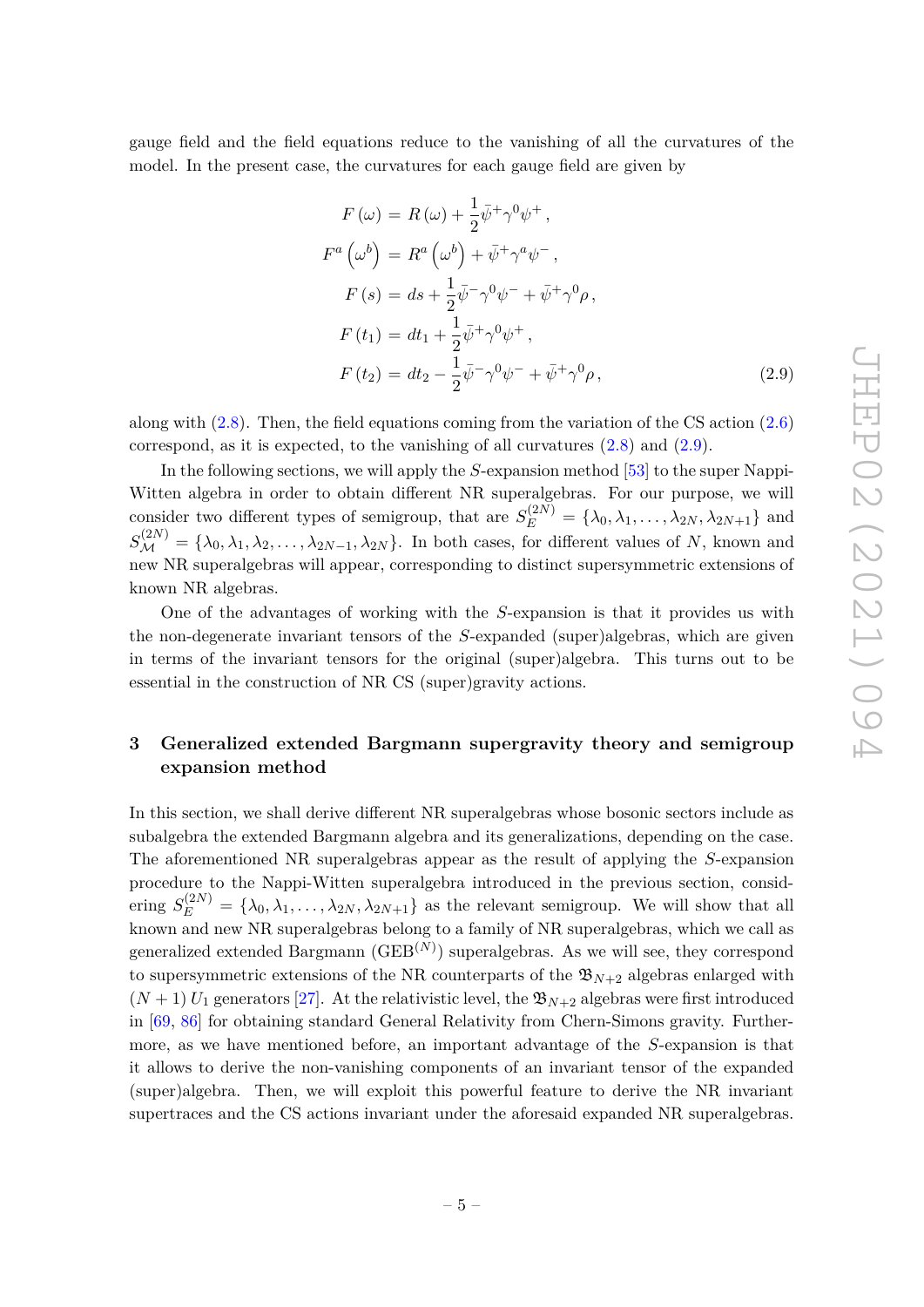#### **3.1 Extended Bargmann supergravity**

The so-called extended Bargmann algebra [3] can be obtained as the NR limit of the Poincaré algebra (corresponding to the  $\mathfrak{B}_3$  algebra) enlarged with two  $U_1$  generators. An alternative method has been proposed in [65] in which the extended Bargmann algebra can be derived as an *S*-expansion of the Nappi-Witten algebra. Here we show that a supersymmetric extension of the extended Bargmann algebra can be obtained by performing an *S*-expansion of the Nappi-Witten superalgebra (2.1). To this end, we consider  $S_E^{(2)} = {\lambda_0, \lambda_1, \lambda_2, \lambda_3}$  as the relevant semigroup whose elements satisfy the following multiplication table:

$$
\begin{array}{c|cccc}\n\lambda_3 & \lambda_3 & \lambda_3 & \lambda_3 \\
\lambda_2 & \lambda_2 & \lambda_3 & \lambda_3 & \lambda_3 \\
\lambda_1 & \lambda_1 & \lambda_2 & \lambda_3 & \lambda_3 \\
\lambda_0 & \lambda_0 & \lambda_1 & \lambda_2 & \lambda_3 \\
\hline\n\lambda_0 & \lambda_1 & \lambda_2 & \lambda_3\n\end{array}
$$
\n(3.1)

Indeed, one can consider a resonant decomposition,

$$
S_0 = \{\lambda_0, \lambda_2, \lambda_3\},
$$
  
\n
$$
S_1 = \{\lambda_1, \lambda_3\},
$$
\n
$$
(3.2)
$$

with  $\lambda_3 = 0_S$  being the zero element of the semigroup. Let us note that the decomposition (3.2) is said to be resonant since it satisfies the same structure as the super Nappi-Witten subspaces,

$$
S_0 \cdot S_0 \subset S_0, \qquad S_0 \cdot S_1 \subset S_1, \qquad S_1 \cdot S_1 \subset S_0. \tag{3.3}
$$

Then, following the definitions of  $[53]$ , after considering a resonant  $S_E^{(2)}$  $E^{(2)}$ -expansion followed by a 0*S*-reduction to the Nappi-Witten superalgebra (2.1), we find an expanded superalgebra spanned by the set of generators<sup>5</sup>  $\left\{ \tilde{J}, \tilde{G}_a, \tilde{S}, \tilde{H}, \tilde{P}_a, \tilde{M}, \tilde{Y}_1, \tilde{Y}_2, \tilde{U}_1, \tilde{U}_2, \tilde{Q}^+_\alpha, \tilde{Q}^-_\alpha, \tilde{R}_\alpha \right\}$ which are related to the super Nappi-Witten ones through the semigroup elements as follows:

$$
\tilde{J} = \lambda_0 J, \qquad \tilde{G}_a = \lambda_0 G_a, \qquad \tilde{S} = \lambda_0 S, \qquad \tilde{Y}_1 = \lambda_0 T_1, \qquad \tilde{U}_1 = \lambda_2 T_1,
$$
\n
$$
\tilde{H} = \lambda_2 J, \qquad \tilde{P}_a = \lambda_2 G_a, \qquad \tilde{M} = \lambda_2 S, \qquad \tilde{Y}_2 = \lambda_0 T_2, \qquad \tilde{U}_2 = \lambda_2 T_2,
$$
\n
$$
\tilde{Q}_\alpha^+ = \lambda_1 Q_\alpha^+, \qquad \tilde{Q}_\alpha^- = \lambda_1 Q_\alpha^-, \qquad \tilde{R}_\alpha = \lambda_1 R_\alpha.
$$
\n(3.4)

Such expanded generators satisfy the following non-vanishing (anti-)commutation relations:

$$
\begin{aligned}\n\left[\tilde{J},\tilde{G}_a\right] &= \epsilon_{ab}\tilde{G}_b\,, & \left[\tilde{G}_a,\tilde{G}_b\right] &= -\epsilon_{ab}\tilde{S}\,, & \left[\tilde{J},\tilde{P}_a\right] &= \epsilon_{ab}\tilde{P}_b \\
\left[\tilde{H},\tilde{G}_a\right] &= \epsilon_{ab}\tilde{P}_b\,, & \left[\tilde{G}_a,\tilde{P}_b\right] &= -\epsilon_{ab}\tilde{M}\,, & \left[\tilde{J},\tilde{Q}^\pm_\alpha\right] &= -\frac{1}{2}\left(\gamma_0\right)_\alpha{}^\beta\tilde{Q}^\pm_\beta\,, \\
\left[\tilde{J},\tilde{R}_\alpha\right] &= -\frac{1}{2}\left(\gamma_0\right)_\alpha{}^\beta\tilde{R}_\beta\,, & \left[\tilde{G}_a,\tilde{Q}^\pm_\alpha\right] &= -\frac{1}{2}\left(\gamma_a\right)_\alpha{}^\beta\tilde{Q}^\pm_\beta\,, & \left[\tilde{G}_a,\tilde{Q}^\pm_\alpha\right] &= -\frac{1}{2}\left(\gamma_a\right)_\alpha{}^\beta\tilde{R}_\beta\,, \\
\left[\tilde{S},\tilde{Q}^\pm_\alpha\right] &= -\frac{1}{2}\left(\gamma_0\right)_\alpha{}^\beta\tilde{R}_\beta\,, & \left[\tilde{Y}_1,Q^\pm_\alpha\right] &= \pm\frac{1}{2}\left(\gamma_0\right)_{\alpha\beta}Q^\pm_\beta\,, & \left[\tilde{Y}_1,R_\alpha\right] &= \frac{1}{2}\left(\gamma_0\right)_{\alpha\beta}R_\beta\,,\n\end{aligned}
$$

<sup>5</sup>Here and in the sequel, we denote the generators of the expanded algebra with a tilde symbol.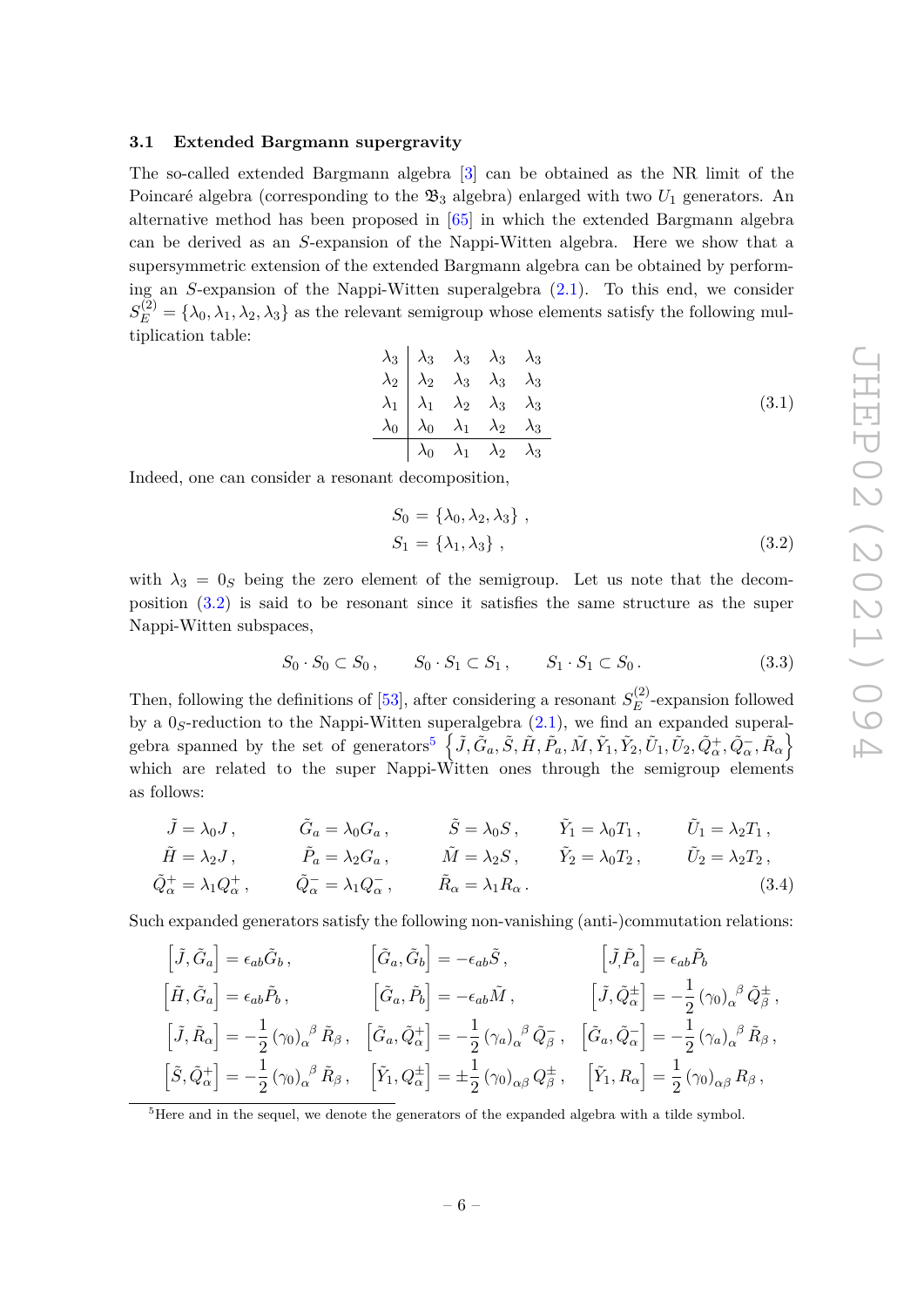$$
\begin{aligned}\n\left[\tilde{Y}_2, \tilde{Q}^+_{\alpha}\right] &= \frac{1}{2} \left(\gamma_0\right)_{\alpha\beta} R_{\beta} \\
\left\{\tilde{Q}^+_{\alpha}, \tilde{Q}^-_{\beta}\right\} &= -\left(\gamma^a C\right)_{\alpha\beta} \tilde{P}_a, \\
\left\{\tilde{Q}^+_{\alpha}, \tilde{Q}^+_{\beta}\right\} &= -\left(\gamma^0 C\right)_{\alpha\beta} \tilde{H} - \left(\gamma^0 C\right)_{\alpha\beta} \tilde{U}_1, \\
\left\{\tilde{Q}^-_{\alpha}, \tilde{Q}^-_{\beta}\right\} &= -\left(\gamma^0 C\right)_{\alpha\beta} \tilde{M} + \left(\gamma^0 C\right)_{\alpha\beta} \tilde{U}_2, \\
\left\{\tilde{Q}^+_{\alpha}, \tilde{R}_{\beta}\right\} &= -\left(\gamma^0 C\right)_{\alpha\beta} \tilde{M} - \left(\gamma^0 C\right)_{\alpha\beta} \tilde{U}_2.\n\end{aligned}
$$
\n(3.5)

This superalgebra corresponds to an extension of the extended Bargmann superalgebra introduced in [3].<sup>6</sup> In fact, by considering  $\tilde{Y}_1 = \tilde{Y}_2 = \tilde{U}_1 = \tilde{U}_2 = 0$ , one can exactly reproduce the extended Bargmann superalgebra of [3]. Let us note that the additional bosonic generators  $\tilde{Y}_1, \tilde{Y}_2, \tilde{U}_1$ , and  $\tilde{U}_2$  appear as a consequence of the expansion of the Nappi-Witten generators  $T_1$  and  $T_2$ . They allow to get a non-degenerate invariant tensor within our framework. In this regards, observe that the central charge  $\tilde{U}_1$  may be trivially reabsorbed through a redefinition of  $\tilde{H}$ . Nevertheless, we retain  $\tilde{U}_1$  in the sequel, since it directly follows from the expansion we have performed.

The invariant tensor for the extended Bargmann superalgebra can be obtained by applying the *S*-expansion method to the invariant tensor of the Nappi-Witten superalgebra, given in  $(2.3)$ . In this way, one finds that the non-vanishing components of a non-degenerate invariant tensor for the extended Bargmann superalgebra are given by

$$
\langle \tilde{G}_a \tilde{G}_b \rangle = \alpha_0 \delta_{ab}, \qquad \langle \tilde{J} \tilde{S} \rangle = -\alpha_0, \n\langle \tilde{G}_a \tilde{P}_b \rangle = \alpha_1 \delta_{ab}, \qquad \langle \tilde{Y}_1 \tilde{Y}_2 \rangle = \alpha_0, \n\langle \tilde{J} \tilde{M} \rangle = \langle \tilde{H} \tilde{S} \rangle = -\alpha_1, \qquad \langle \tilde{Y}_1 \tilde{U}_2 \rangle = \langle \tilde{U}_1 \tilde{Y}_2 \rangle = \alpha_1, \n\langle \tilde{Q}_\alpha \tilde{Q}_\beta \rangle = \langle \tilde{Q}_\alpha^+ \tilde{R}_\beta \rangle = 2\alpha_1 C_{\alpha\beta}, \qquad (3.6)
$$

where the  $\alpha$ 's are arbitrary constants and appear as a consequence of the *S*-expansion procedure. Then, the three-dimensional CS action invariant under the superalgebra (3.5) can be directly constructed by introducing the gauge connection one-form

$$
A = \omega \tilde{J} + h\tilde{H} + \omega^a \tilde{G}_a + e^a \tilde{P}_a + s\tilde{S} + m\tilde{M} + y_1 \tilde{Y}_1 + y_2 \tilde{Y}_2 + u_1 \tilde{U}_1 + u_2 \tilde{U}_2 + \bar{\psi}^+ \tilde{Q}^+ + \bar{\psi}^- \tilde{Q}^- + \bar{\rho} \tilde{R}
$$
\n(3.7)

and the invariant tensor  $(3.6)$  in the general expression for a CS action  $(2.5)$ . The NR CS supergravity action reads

$$
I_{\rm EB} = \alpha_0 I_0 + \alpha_1 I_1, \qquad (3.8)
$$

where

$$
I_0 = \int \omega_a R^a(\omega^b) - 2sR(\omega) + 2y_1 dy_2,
$$
  
\n
$$
I_1 = \int 2e_a R^a(\omega^b) - 2mR(\omega) - 2\tau R(s) + 2y_1 du_2 + 2u_1 dy_2
$$
  
\n
$$
+ 2\bar{\psi}^+ \nabla \rho + 2\bar{\rho} \nabla \psi^+ + 2\bar{\psi}^- \nabla \psi^-,
$$
\n(3.9)

 $6$ Note that we have some differences in signs with respect to the commutation relations of [3], due to different conventions, but this can be solved by just setting  $\epsilon_{ab} \to -\epsilon_{ab}$ ; also, let us recall that  $\gamma_0 = -\gamma^0$ .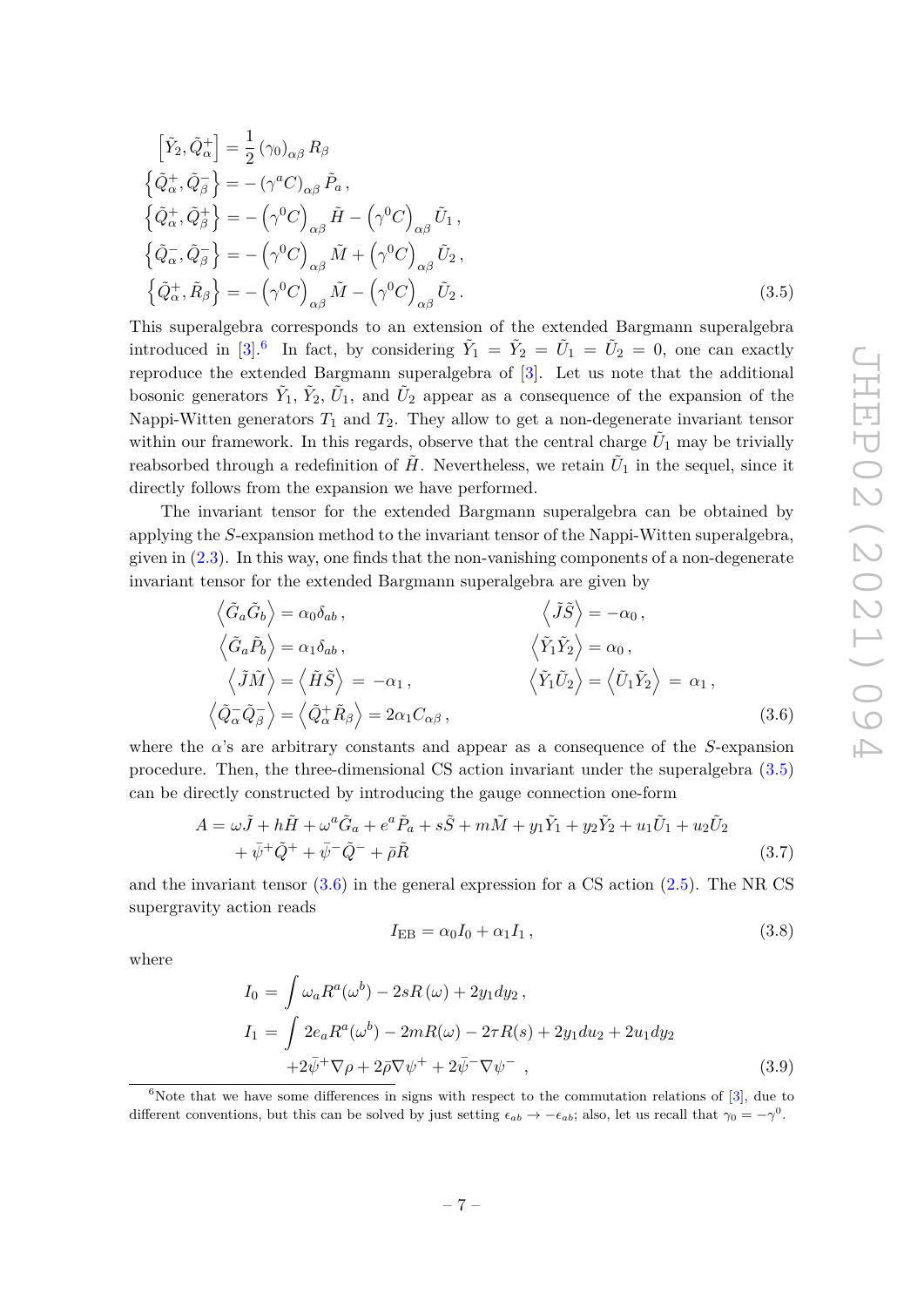and

$$
R(s) = ds + \frac{1}{2} \epsilon^{ac} \omega_a \omega_c, \qquad (3.10)
$$

while  $R(\omega)$  and  $R^a(\omega^b)$  are given by (2.7). Besides, the covariant derivatives of the spinor 1-form fields read

$$
\nabla \psi^{+} = d\psi^{+} + \frac{1}{2}\omega\gamma_{0}\psi^{+} - \frac{1}{2}y_{1}\gamma_{0}\psi^{+},
$$
  
\n
$$
\nabla \psi^{-} = d\psi^{-} + \frac{1}{2}\omega\gamma_{0}\psi^{-} + \frac{1}{2}\omega^{a}\gamma_{a}\psi^{+} + \frac{1}{2}y_{1}\gamma_{0}\psi^{-},
$$
  
\n
$$
\nabla \rho = d\rho + \frac{1}{2}\omega\gamma_{0}\rho + \frac{1}{2}\omega^{a}\gamma_{a}\psi^{-} + \frac{1}{2}s\gamma_{0}\psi^{+} - \frac{1}{2}y_{2}\gamma_{0}\psi^{+} - \frac{1}{2}y_{1}\gamma_{0}\rho.
$$
 (3.11)

The CS action (3.8) describes an extension of the so-called extended Bargmann supergravity theory  $\lceil 3 \rceil$ . Indeed, the CS action  $I_1$  corresponds to the extended Bargmann supergravity action introduced in [3], endowed with some additional terms involving the extra bosonic 1-form fields  $y_1, y_2, u_1$ , and  $u_2$ . Furthermore, the term along  $\alpha_0$  corresponds to a NR exotic Lagrangian. The extra bosonic field content is related to the additional bosonic generators which allow to define the non-degenerate invariant tensor (3.6). The non-degeneracy of the invariant tensor implies that the equations of motion are given by the vanishing of the curvature two-forms of the model, which are given by (3.11) and

$$
F(\omega) = R(\omega), \qquad F^{a}(\omega^{b}) = R^{a}(\omega^{b}),
$$
  
\n
$$
F(s) = R(s), \qquad F(\tau) = d(\tau) + \frac{1}{2}\bar{\psi}^{+}\gamma^{0}\psi^{+},
$$
  
\n
$$
F^{a}(e^{b}) = de^{a} + \epsilon^{ac}\omega e_{c} + \epsilon^{ac}\tau\omega_{c} + \bar{\psi}^{+}\gamma^{a}\psi^{-},
$$
  
\n
$$
F(m) = dm + \epsilon^{ac}\omega_{a}e_{c} + \frac{1}{2}\bar{\psi}^{-}\gamma^{0}\psi^{-} + \bar{\psi}^{+}\gamma^{0}\rho,
$$
  
\n
$$
F(y_{1}) = dy_{1}, \qquad F(y_{2}) = dy_{2},
$$
  
\n
$$
F(u_{1}) = du_{1} + \frac{1}{2}\bar{\psi}^{+}\gamma^{0}\psi^{+},
$$
  
\n
$$
F(u_{2}) = du_{2} - \frac{1}{2}\bar{\psi}^{-}\gamma^{0}\psi^{-} + \bar{\psi}^{+}\gamma^{0}\rho.
$$
  
\n(3.12)

Let us note that the present NR theory can be seen as the most general three-dimensional extended Bargmann supergravity theory containing both exotic and standard sectors. Nonetheless, the formulation of a NR supergravity theory is not unique and can be generalized beyond the extended Bargmann one.

#### **3.2 Maxwellian extended Bargmann supergravity**

A Maxwellian version of the extended Bargmann algebra was recently presented in [19]. It was denoted as MEB algebra and it was obtained as a NR limit of the Maxwell algebra (also called as  $\mathfrak{B}_4$  algebra) enlarged with three  $U_1$  generators. At the relativistic level, the Maxwell symmetry appears in the description of a particle in a Minkowski spacetime in the presence of an electromagnetic field background [87–89]. Subsequently, a supersymmetric extension of the MEB algebra was introduced in [7]. In order to construct a well-defined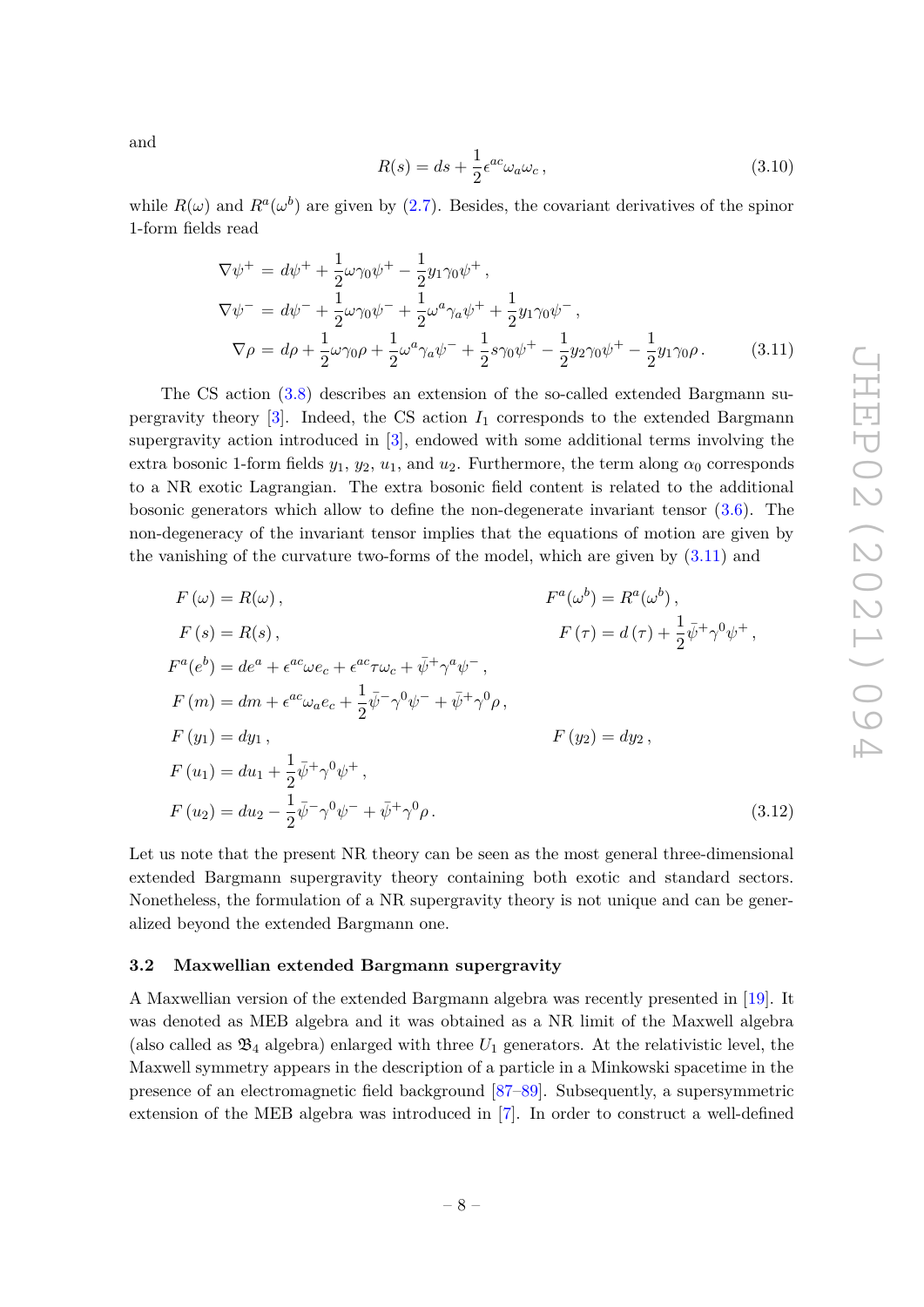supergravity theory in this context it was necessary to construct by hand the aforementioned supersymmetric extension. Now, we are going to show that the MEB superalgebra and the corresponding NR supergravity theory can be derived by means of the *S*-expansion method. Indeed, let us consider the  $S_F^{(4)}$  $E^{(4)}$ -expansion of the Nappi-Witten superalgebra  $(2.1)$ . The elements of the  $S_E^{(4)}$  $E(E)$  semigroup satisfy

$$
\begin{array}{c|cccccc}\n\lambda_5 & \lambda_5 & \lambda_5 & \lambda_5 & \lambda_5 & \lambda_5 & \lambda_5 \\
\lambda_4 & \lambda_4 & \lambda_5 & \lambda_5 & \lambda_5 & \lambda_5 & \lambda_5 \\
\lambda_3 & \lambda_3 & \lambda_4 & \lambda_5 & \lambda_5 & \lambda_5 & \lambda_5 \\
\lambda_2 & \lambda_2 & \lambda_3 & \lambda_4 & \lambda_5 & \lambda_5 & \lambda_5 \\
\lambda_1 & \lambda_1 & \lambda_2 & \lambda_3 & \lambda_4 & \lambda_5 & \lambda_5 \\
\lambda_0 & \lambda_0 & \lambda_1 & \lambda_2 & \lambda_3 & \lambda_4 & \lambda_5 \\
\hline\n\lambda_0 & \lambda_1 & \lambda_2 & \lambda_3 & \lambda_4 & \lambda_5\n\end{array}
$$
\n(3.13)

where  $\lambda_5 = 0_S$  is the zero element of the semigroup. Let  $S_E^{(4)} = S_0 \cup S_1$  be a resonant decomposition with

$$
S_0 = \{\lambda_0, \lambda_2, \lambda_4, \lambda_5\},
$$
  
\n
$$
S_1 = \{\lambda_1, \lambda_3, \lambda_5\}.
$$
\n(3.14)

After considering a resonant  $S_F^{(4)}$  $E^{(4)}$ -expansion followed by a  $0<sub>S</sub>$ -reduction of the Nappi-Witten superalgebra, we find an expanded superalgebra spanned by the generators

$$
\left\{\tilde{J},\tilde{G}_a,\tilde{S},\tilde{H},\tilde{P}_a,\tilde{M},\tilde{Z},\tilde{Z}_a,\tilde{T},\tilde{Y}_1,\tilde{Y}_2,\tilde{U}_1,\tilde{U}_2,\tilde{B}_1,\tilde{B}_2,\tilde{Q}^+_{\alpha},\tilde{Q}^-_{\alpha},\tilde{R}_{\alpha},\tilde{\Sigma}^+_{\alpha},\tilde{\Sigma}^-_{\alpha},\tilde{W}_{\alpha}\right\}\,,
$$

which are related to the super Nappi-Witten ones through

$$
\tilde{J} = \lambda_0 J, \qquad \tilde{G}_a = \lambda_0 G_a, \qquad \tilde{S} = \lambda_0 S, \qquad \tilde{Y}_1 = \lambda_0 T_1, \qquad \tilde{Y}_2 = \lambda_0 T_2,
$$
  
\n
$$
\tilde{H} = \lambda_2 J, \qquad \tilde{P}_a = \lambda_2 G_a, \qquad \tilde{M} = \lambda_2 S, \qquad \tilde{U}_1 = \lambda_2 T_1, \qquad \tilde{U}_2 = \lambda_2 T_2,
$$
  
\n
$$
\tilde{Z} = \lambda_4 J, \qquad \tilde{Z}_a = \lambda_4 G_a, \qquad \tilde{T} = \lambda_4 S, \qquad \tilde{B}_1 = \lambda_4 T_1, \qquad \tilde{B}_2 = \lambda_4 T_2,
$$
  
\n
$$
\tilde{Q}_\alpha^+ = \lambda_1 Q_\alpha^+, \qquad \tilde{Q}_\alpha^- = \lambda_1 Q_\alpha^-, \qquad \tilde{\Sigma}_\alpha^+ = \lambda_3 Q_\alpha^+, \qquad \tilde{\Sigma}_\alpha^- = \lambda_3 Q_\alpha^-, \qquad \tilde{R}_\alpha = \lambda_1 R_\alpha,
$$
  
\n
$$
\tilde{W}_\alpha = \lambda_3 R_\alpha.
$$
\n(3.15)

Using the multiplication law (3.13) and the original (anti-)commutation relations of the Nappi-Witten superalgebra  $(2.1)$ , one can show that the expanded generators satisfy an expanded NR superalgebra whose non-trivial (anti-)commutation relations are given by  $(3.5)$  along with

$$
\begin{aligned}\n\left[\tilde{P}_a, \tilde{P}_b\right] &= -\epsilon_{ab}\tilde{T}, &\left[\tilde{G}_a, \tilde{Z}_b\right] &= -\epsilon_{ab}\tilde{T}, &\left[\tilde{H}, \tilde{P}_a\right] &= \epsilon_{ab}\tilde{Z}_b, \\
\left[\tilde{J}, \tilde{Z}_a\right] &= \epsilon_{ab}\tilde{Z}_b, &\left[\tilde{Z}, \tilde{G}_a\right] &= \epsilon_{ab}\tilde{Z}_b, &\left[\tilde{U}_2, \tilde{Q}_\alpha^+\right] &= \frac{1}{2} \left(\gamma_0\right)_{\alpha\beta} \tilde{W}_\beta, \\
\left[\tilde{J}, \tilde{\Sigma}_\alpha^{\pm}\right] &= -\frac{1}{2} \left(\gamma_0\right)_{\alpha}^{\beta} \tilde{\Sigma}_{\beta}^{\pm}, &\left[\tilde{S}, \tilde{\Sigma}_\alpha^+\right] &= -\frac{1}{2} \left(\gamma_0\right)_{\alpha}^{\beta} \tilde{W}_\beta, &\left[\tilde{Y}_1, \tilde{W}_\alpha\right] &= \frac{1}{2} \left(\gamma_0\right)_{\alpha\beta} \tilde{W}_\beta, \\
\left[\tilde{H}, \tilde{Q}_\alpha^{\pm}\right] &= -\frac{1}{2} \left(\gamma_0\right)_{\alpha}^{\beta} \tilde{\Sigma}_{\beta}^{\pm}, &\left[\tilde{P}_a, \tilde{Q}_\alpha^+\right] &= -\frac{1}{2} \left(\gamma_a\right)_{\alpha}^{\beta} \tilde{\Sigma}_{\beta}^-, &\left[\tilde{Y}_1, \tilde{\Sigma}_\alpha^+\right] &= \frac{1}{2} \left(\gamma_0\right)_{\alpha\beta} \tilde{\Sigma}_{\beta}^+, \\
\end{aligned}
$$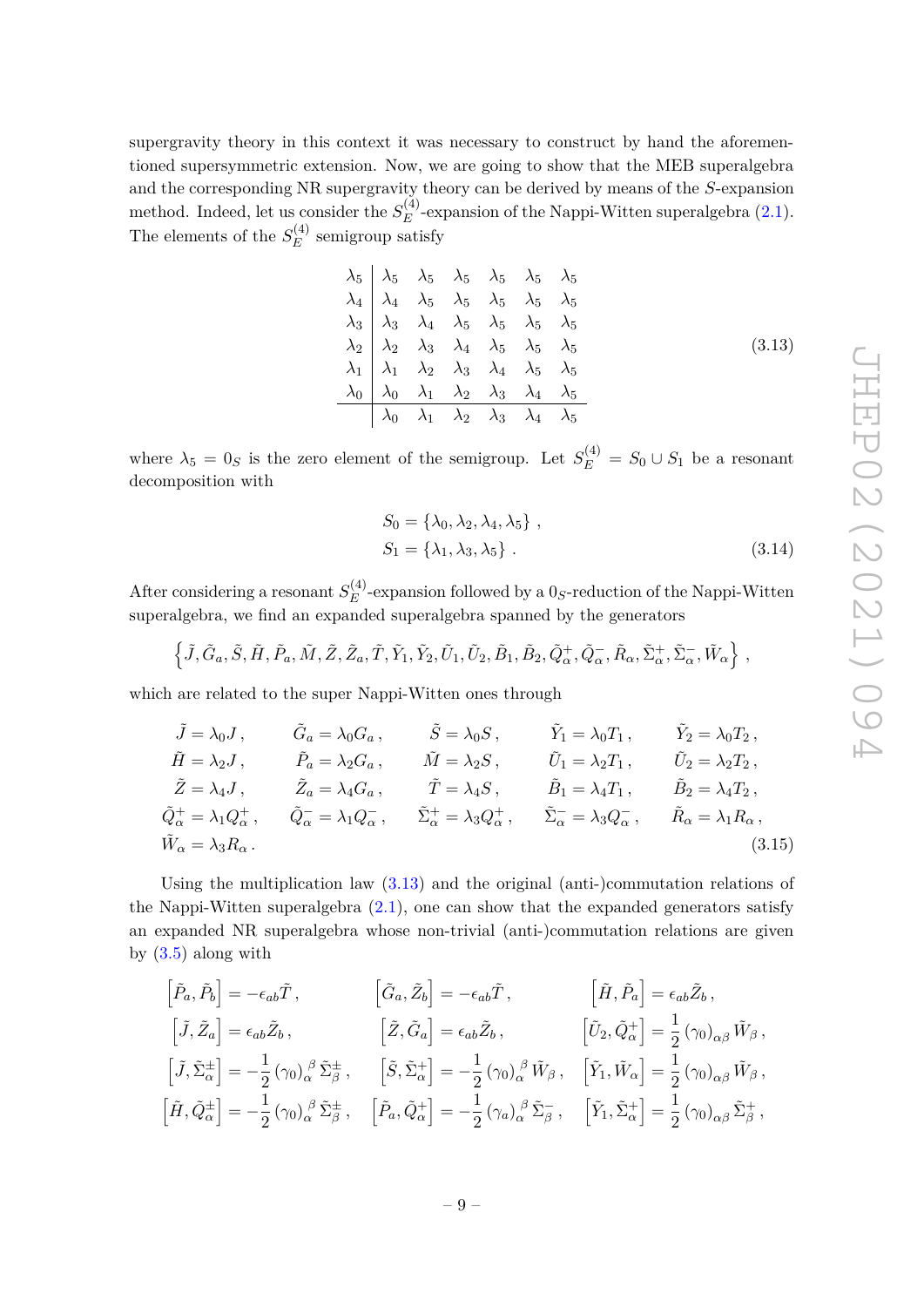$$
\begin{split}\n\left[\tilde{G}_{a},\tilde{\Sigma}_{\alpha}^{+}\right] &= -\frac{1}{2}\left(\gamma_{a}\right)_{\alpha}^{\beta}\tilde{\Sigma}_{\beta}^{-}, \quad \left[\tilde{G}_{a},\tilde{\Sigma}_{\alpha}^{-}\right] = -\frac{1}{2}\left(\gamma_{a}\right)_{\alpha}^{\beta}\tilde{W}_{\beta}, \quad \left[\tilde{Y}_{1},\tilde{\Sigma}_{\alpha}^{-}\right] = -\frac{1}{2}\left(\gamma_{0}\right)_{\alpha\beta}\tilde{\Sigma}_{\beta}^{-}, \\
\left[P_{a},\tilde{Q}_{\alpha}^{-}\right] &= -\frac{1}{2}\left(\gamma_{a}\right)_{\alpha}^{\beta}\tilde{W}_{\beta}, \quad \left[\tilde{J},\tilde{R}_{\alpha}\right] = -\frac{1}{2}\left(\gamma_{0}\right)_{\alpha}^{\beta}\tilde{R}_{\beta}, \quad \left[\tilde{U}_{1},\tilde{Q}_{\alpha}^{+}\right] = \frac{1}{2}\left(\gamma_{0}\right)_{\alpha\beta}\tilde{\Sigma}_{\beta}^{+}, \\
\left[\tilde{J},\tilde{W}_{\alpha}\right] &= -\frac{1}{2}\left(\gamma_{0}\right)_{\alpha}^{\beta}\tilde{W}_{\beta}, \quad \left[\tilde{H},\tilde{R}_{\alpha}\right] = -\frac{1}{2}\left(\gamma_{0}\right)_{\alpha}^{\beta}\tilde{W}_{\beta}, \quad \left[\tilde{U}_{1},\tilde{Q}_{\alpha}^{-}\right] = -\frac{1}{2}\left(\gamma_{0}\right)_{\alpha\beta}\tilde{\Sigma}_{\beta}^{-}, \\
\left[\tilde{M},\tilde{Q}_{\alpha}^{+}\right] &= -\frac{1}{2}\left(\gamma_{0}\right)_{\alpha}^{\beta}\tilde{W}_{\beta}, \quad \left[\tilde{Y}_{2},\tilde{\Sigma}_{\alpha}^{+}\right] = \frac{1}{2}\left(\gamma_{0}\right)_{\alpha\beta}\tilde{W}_{\beta}, \quad \left[\tilde{U}_{1},\tilde{R}_{\alpha}\right] = \frac{1}{2}\left(\gamma_{0}\right)_{\alpha\beta}\tilde{W}_{\beta}, \\
\left\{\tilde{Q}_{\alpha}^{-},\tilde{\Sigma}_{\beta}^{-}\right\} &= -\left(\gamma^{0}C\right)_{\alpha\beta}\tilde{Z}_{a}, \\
\left\{\tilde{Q}_{\alpha}
$$

The superalgebra just obtained corresponds to the Maxwellian extended Bargmann superalgebra first presented in [7]. The MEB superalgebra is characterized by the presence of three additional fermionic generators, besides  $\tilde{Q}^{\pm}_{\alpha}$  and  $\tilde{R}_{\alpha}$ , namely  $\tilde{\Sigma}_{\alpha}^{+}, \tilde{\Sigma}_{\alpha}^{-}$ , and  $\tilde{W}_{\alpha}$ . Furthermore, unlike the extended Bargmann superalgebra,  $\tilde{U_1}$  and  $\tilde{U_2}$  are no longer central charges but act non-trivially on the fermionic generators  $\tilde{Q}^{\pm}_{\alpha}$  and  $\tilde{R}_{\alpha}$ . The non-vanishing components of an invariant supertrace for the MEB superalgebra are obtained from the Nappi-Witten ones through the *S*-expansion method. These components are given by (3.6) together with

$$
\langle \tilde{P}_a \tilde{P}_b \rangle = \langle \tilde{G}_a \tilde{Z}_b \rangle = \alpha_2 \delta_{ab}, \n\langle \tilde{J}\tilde{T} \rangle = \langle \tilde{H}\tilde{M} \rangle = \langle \tilde{S}\tilde{Z} \rangle = -\alpha_2, \n\langle \tilde{Y}_1 \tilde{B}_2 \rangle = \langle \tilde{U}_1 \tilde{U}_2 \rangle = \langle \tilde{B}_1 \tilde{Y}_2 \rangle = \alpha_2, \n\langle \tilde{Q}_\alpha \tilde{\Sigma}_\beta^- \rangle = \langle \tilde{\Sigma}_\alpha^+ \tilde{R}_\beta \rangle = \langle \tilde{Q}_\alpha^+ \tilde{W}_\beta \rangle = 2\alpha_2 C_{\alpha\beta},
$$
\n(3.17)

where  $\alpha_2$  is an arbitrary constant. The NR CS supergravity action invariant under the MEB superalgebra, which was presented in [7], is obtained by considering the following gauge connection one-form:

$$
A = \omega \tilde{J} + \omega^a \tilde{G}_a + \tau \tilde{H} + e^a \tilde{P}_a + k \tilde{Z} + k^a \tilde{Z}_a + m \tilde{M} + s \tilde{S} + t \tilde{T} + y_1 \tilde{Y}_1 + y_2 \tilde{Y}_2 + b_1 \tilde{B}_1 + b_2 \tilde{B}_2 + u_1 \tilde{U}_1 + u_2 \tilde{U}_2 + \psi^+ \tilde{Q}^+ + \psi^- \tilde{Q}^- + \xi^+ \tilde{\Sigma}^+ + \xi^- \tilde{\Sigma}^- + \rho \tilde{R} + \chi \tilde{W}
$$
(3.18)

and the non-vanishing components of the invariant tensor  $(3.6)$  and  $(3.17)$  in the CS expression (2.5). It reads, up to boundary terms, as follows:

$$
I_{\text{MEB}} = \alpha_0 I_0 + \alpha_1 I_1 + \alpha_2 I_2, \qquad (3.19)
$$

where  $I_0$  and  $I_1$  are given in (3.9), while the term along  $\alpha_2$  reads

$$
I_2 = \int e_a R^a (e^b) + k_a R^a (\omega^b) + \omega_a R^a (k^b) - 2sR(k) - 2mR(\tau) - 2tR(\omega) + 2y_1 db_2 + 2u_1 du_2 + 2y_2 db_1 + 2\bar{\psi}^-\nabla\xi^- + 2\bar{\xi}^-\nabla\psi^- + 2\bar{\psi}^+\nabla\chi + 2\bar{\chi}\nabla\psi^+ + 2\bar{\xi}^+\nabla\rho + 2\bar{\rho}\nabla\xi^+ .
$$
 (3.20)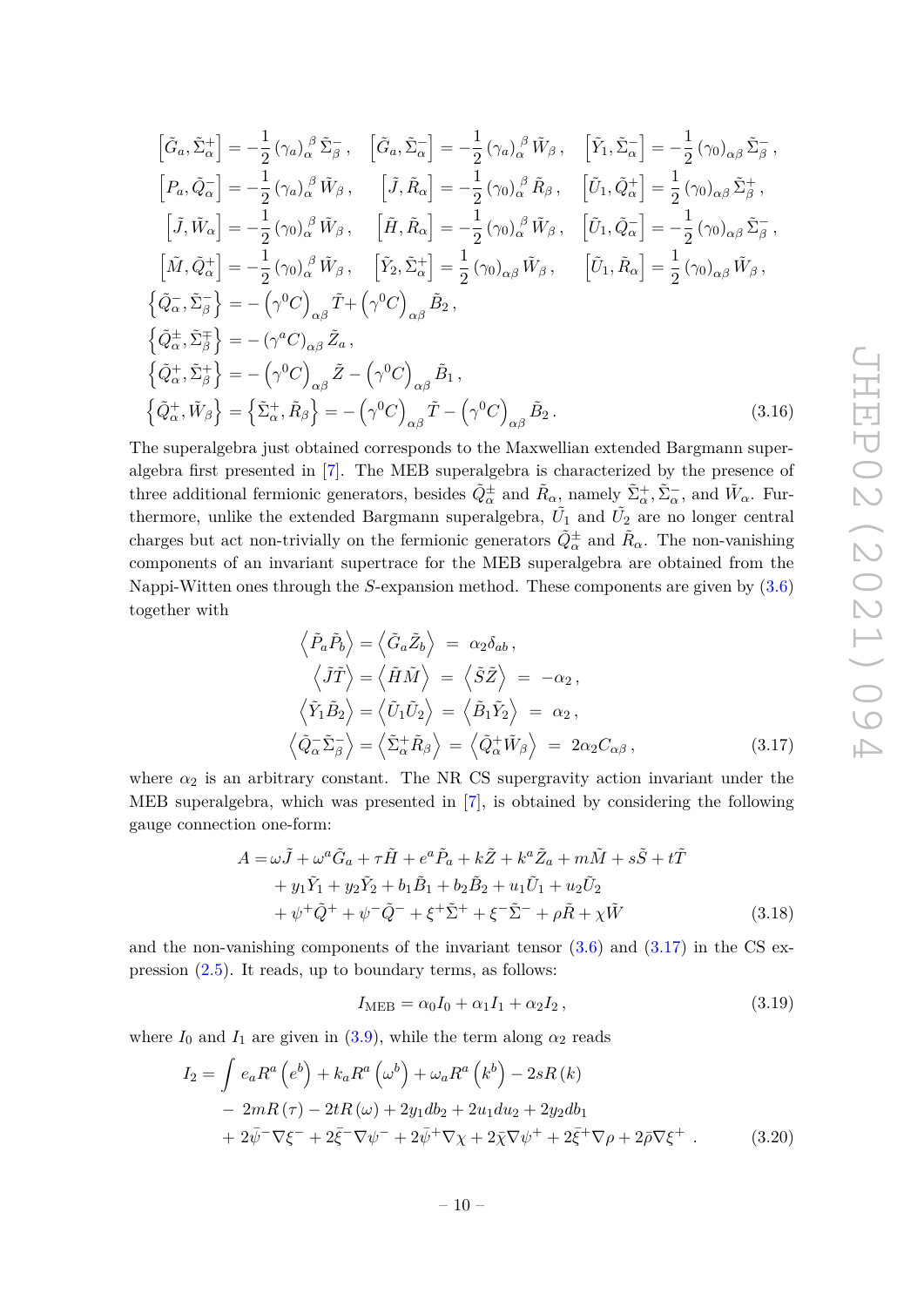Here,  $R(\omega)$  and  $R^a(\omega^b)$  were defined in (2.7), while

$$
R(\tau) = d\tau,
$$
  
\n
$$
R^{a}(e^{b}) = de^{a} + \epsilon^{ac}\omega e_{c} + \epsilon^{ac}\tau\omega_{c},
$$
  
\n
$$
R(k) = dk,
$$
  
\n
$$
R^{a}(k^{b}) = dk^{a} + \epsilon^{ac}\omega k_{c} + \epsilon^{ac}\tau e_{c} + \epsilon^{ac}k\omega_{c}.
$$
\n(3.21)

On the other hand, the covariant derivatives of the spinor 1-form fields appearing in  $I_2$  are given by

$$
\nabla \xi^{+} = d\xi^{+} + \frac{1}{2}\omega\gamma_{0}\xi^{+} + \frac{1}{2}\tau\gamma_{0}\psi^{+} - \frac{1}{2}y_{1}\gamma_{0}\xi^{+} - \frac{1}{2}u_{1}\gamma_{0}\psi^{+},
$$
\n
$$
\nabla \xi^{-} = d\xi^{-} + \frac{1}{2}\omega\gamma_{0}\xi^{-} + \frac{1}{2}\tau\gamma_{0}\psi^{-} + \frac{1}{2}e^{a}\gamma_{a}\psi^{+} + \frac{1}{2}\omega^{a}\gamma_{a}\xi^{+} + \frac{1}{2}y_{1}\gamma_{0}\xi^{-} + \frac{1}{2}u_{1}\gamma_{0}\psi^{-},
$$
\n
$$
\nabla \chi = d\chi + \frac{1}{2}\omega\gamma_{0}\chi + \frac{1}{2}\omega^{a}\gamma_{a}\xi^{-} + \frac{1}{2}e^{a}\gamma_{a}\psi^{-} + \frac{1}{2}\tau\gamma_{0}\rho + \frac{1}{2}s\gamma_{0}\xi^{+} + \frac{1}{2}m\gamma_{0}\psi^{+}
$$
\n
$$
- \frac{1}{2}y_{2}\gamma_{0}\xi^{+} - \frac{1}{2}y_{1}\gamma_{0}\chi - \frac{1}{2}u_{2}\gamma_{0}\psi^{+} - \frac{1}{2}u_{1}\gamma_{0}\rho,
$$
\n(3.22)

along with (3.11). The CS action (3.19) describes the Maxwellian extended Bargmann supergravity theory first presented in [7]. As we can see, the *S*-expansion of the super Nappi-Witten algebra  $(2.1)$  with the  $S_F^{(4)}$  $E$ <sup>(4)</sup> semigroup adds a new sector to the action with respect to the case of the extended Bargmann supergravity theory previously studied. This new sector along the arbitrary constant  $\alpha_2$  corresponds to the CS action for a new NR Maxwell superalgebra, whose bosonic part is the MEB gravity presented in [19], supplemented with some bosonic 1-form fields. Let us note that the extended Bargmann supergravity action (3.9) appears as a particular subcase along  $\alpha_0$  and  $\alpha_1$ . The equations of motion of the theory are given by the vanishing of the curvature two-forms, which, in the case under analysis, are given by  $(3.11)$ ,  $(3.12)$ ,  $(3.22)$ , and

$$
F(k) = R(k) + \bar{\psi}^+ \gamma^0 \xi^+, F^a(k^b) = R^a(k^b) + \bar{\psi}^+ \gamma^a \xi^- + \bar{\psi}^- \gamma^a \xi^+, F(t) = dt + \epsilon^{ac} \omega_a k_c + \frac{1}{2} \epsilon^{ac} e_a e_c + \bar{\psi}^- \gamma^0 \xi^- + \bar{\psi}^+ \gamma^0 \chi + \bar{\xi}^+ \gamma^0 \rho, F(b_1) = db_1 + \bar{\psi}^+ \gamma^0 \xi^+, F(b_2) = db_2 - \bar{\psi}^- \gamma^0 \xi^- + \bar{\psi}^+ \gamma^0 \chi + \bar{\xi}^+ \gamma^0 \rho.
$$
 (3.23)

This is indeed expected for a well-defined and consistent CS (super)gravity model.

#### **3.3 Generalized Maxwellian extended Bargmann supergravity**

A generalization of the Maxwellian extended Bargmann algebra was introduced very recently in [27]. The aforesaid algebra was obtained by considering a NR limit of a generalized Maxwell algebra (also denoted as  $\mathfrak{B}_5$ ) defined in three spacetime dimensions. Here, we will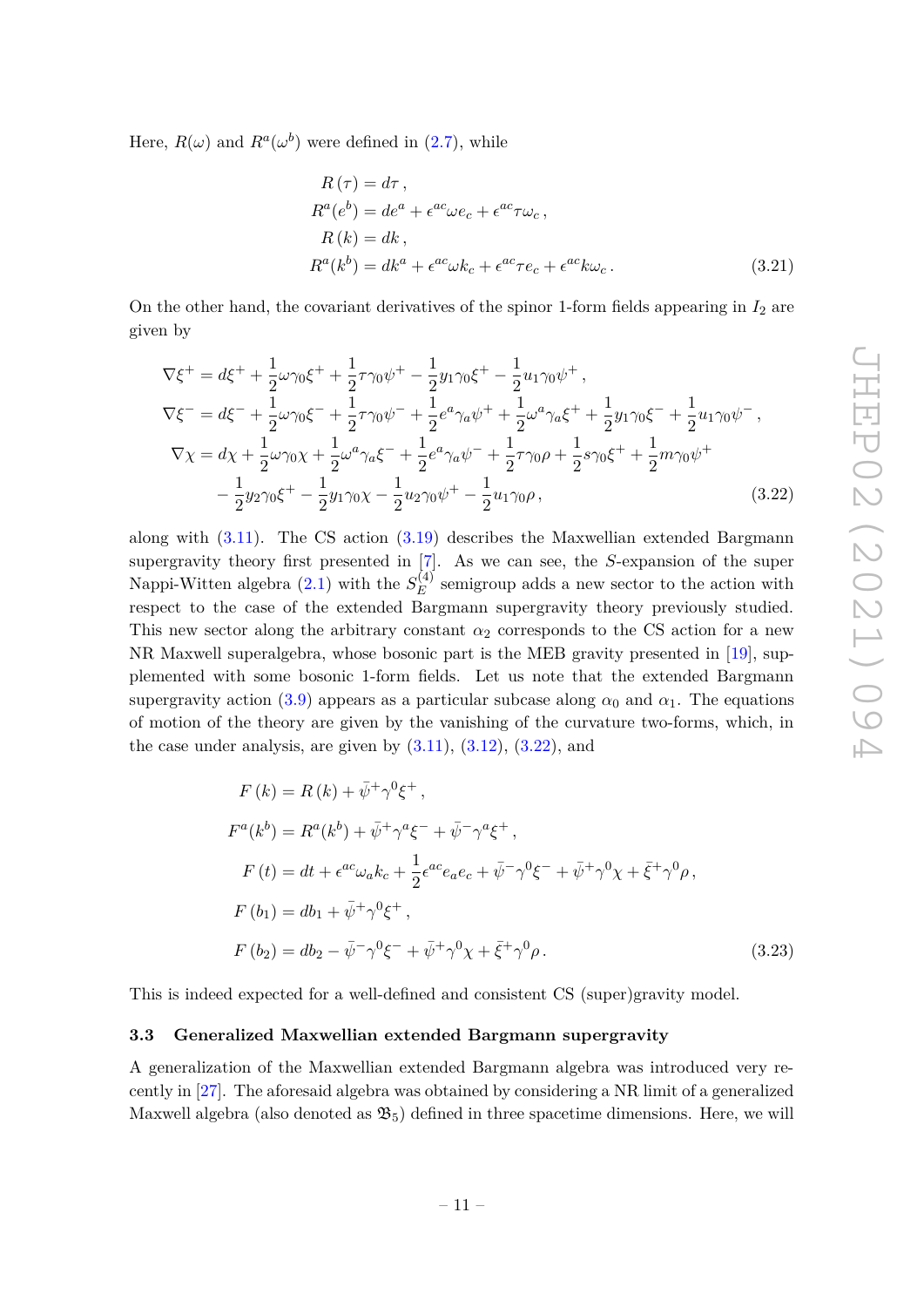show that a supersymmetric extension of the generalized Maxwellian extended Bargmann (GMEB) algebra can be obtained considering an  $S_E^{(6)}$  $E^{(0)}$ -expansion of the Nappi-Witten superalgebra (2.1). Furthermore, the *S*-expansion method will allow us to construct the supergravity theory invariant under the GMEB superalgebra, as it provides with the nondegenerate invariant supertrace.

The elements of the  $S_E^{(6)}$  $E_E^{(0)}$  semigroup satisfy the multiplication law

$$
\lambda_{\alpha}\lambda_{\beta} = \begin{cases} \lambda_{\alpha+\beta} & \text{if } \alpha + \beta \le 6, \\ \lambda_7 & \text{if } \alpha + \beta > 6, \end{cases}
$$
 (3.24)

with  $\lambda_7 = 0_S$  being the zero element of the semigroup. Let  $S_E^{(6)} = S_0 \cup S_1$  be a resonant decomposition with

$$
S_0 = \{\lambda_0, \lambda_2, \lambda_4, \lambda_6, \lambda_7\},
$$
  
\n
$$
S_1 = \{\lambda_1, \lambda_3, \lambda_5, \lambda_7\}.
$$
\n(3.25)

After applying a resonant  $S_E^{(6)}$  $E^{(0)}$ -expansion and a  $0<sub>S</sub>$ -reduction to the Nappi-Witten superalgebra, we find an expanded superalgebra spanned by the bosonic generators

 $\left\{ \tilde{J},\tilde{G}_a,\tilde{S},\tilde{H},\tilde{P}_a,\tilde{M},\tilde{Z},\tilde{Z}_a,\tilde{N},\tilde{N}_a,\tilde{T},\tilde{V},\tilde{Y}_1,\tilde{Y}_2,\tilde{U}_1,\tilde{U}_2,\tilde{B}_1,\tilde{B}_2,\tilde{C}_1,\tilde{C}_2 \right\}$ 

along with the fermionic charges

$$
\left\{\tilde{Q}^+_{\alpha},\tilde{Q}^-_{\alpha},\tilde{R}_{\alpha},\tilde{\Sigma}^+_{\alpha},\tilde{\Sigma}^-_{\alpha},\tilde{W}_{\alpha},\tilde{\Xi}^+_{\alpha},\tilde{\Xi}^-_{\alpha},\tilde{K}_{\alpha}\right\}\,,
$$

which are related to the super Nappi-Witten ones through

$$
\tilde{J} = \lambda_0 J, \qquad \tilde{G}_a = \lambda_0 G_a, \qquad \tilde{S} = \lambda_0 S, \qquad \tilde{Y}_1 = \lambda_0 T_1, \qquad \tilde{Y}_2 = \lambda_0 T_2,
$$
  
\n
$$
\tilde{H} = \lambda_2 J, \qquad \tilde{P}_a = \lambda_2 G_a, \qquad \tilde{M} = \lambda_2 S, \qquad \tilde{U}_1 = \lambda_2 T_1, \qquad \tilde{U}_2 = \lambda_2 T_2,
$$
  
\n
$$
\tilde{Z} = \lambda_4 J, \qquad \tilde{Z}_a = \lambda_4 G_a, \qquad \tilde{T} = \lambda_4 S, \qquad \tilde{B}_1 = \lambda_4 T_1, \qquad \tilde{B}_2 = \lambda_4 T_2,
$$
  
\n
$$
\tilde{N} = \lambda_6 J, \qquad \tilde{N}_a = \lambda_6 G_a, \qquad \tilde{V} = \lambda_6 S, \qquad \tilde{C}_1 = \lambda_6 T_1, \qquad \tilde{C}_2 = \lambda_6 T_2,
$$
  
\n
$$
\tilde{Q}_\alpha^+ = \lambda_1 Q_\alpha^+, \qquad \tilde{Q}_\alpha^- = \lambda_1 Q_\alpha^-, \qquad \tilde{\Sigma}_\alpha^+ = \lambda_3 Q_\alpha^+, \qquad \tilde{\Sigma}_\alpha^- = \lambda_3 Q_\alpha^-, \qquad \tilde{R}_\alpha = \lambda_1 R_\alpha,
$$
  
\n
$$
\tilde{W}_\alpha = \lambda_3 R_\alpha, \qquad \tilde{\Xi}_\alpha^+ = \lambda_5 Q_\alpha^+, \qquad \tilde{\Xi}_\alpha^- = \lambda_5 Q_\alpha^-, \qquad \tilde{K}_\alpha = \lambda_5 R_\alpha.
$$
  
\n(3.26)

One can show that, using the multiplication law (3.24) and the original (anti-)commutation relations of the Nappi-Witten superalgebra (2.1), the expanded generators satisfy the (anti- )commutation relations (3.5), (3.16) along with

$$
\begin{aligned}\n\left[\tilde{J}, \tilde{N}_a\right] &= \epsilon_{ab} \tilde{N}_b \,, & \left[\tilde{P}_a, \tilde{Z}_b\right] &= -\epsilon_{ab} \tilde{V} \,, & \left[\tilde{H}, \tilde{Z}_a\right] &= \epsilon_{ab} \tilde{N}_b \,, \\
\left[\tilde{Z}, \tilde{P}_a\right] &= \epsilon_{ab} \tilde{N}_b \,, & \left[\tilde{G}_a, \tilde{N}_b\right] &= -\epsilon_{ab} \tilde{V} \,, & \left[\tilde{N}, \tilde{G}_a\right] &= \epsilon_{ab} \tilde{N}_b \,, \\
\left[\tilde{J}, \tilde{\Xi}^{\pm}_\alpha\right] &= -\frac{1}{2} \left(\gamma_0\right)_{\alpha}^{\beta} \tilde{\Xi}^{\pm}_{\beta} \,, & \left[\tilde{H}, \tilde{\Sigma}^{\pm}_\alpha\right] &= -\frac{1}{2} \left(\gamma_0\right)_{\alpha}^{\beta} \tilde{\Xi}^{\pm}_{\beta} \,, & \left[\tilde{Z}, \tilde{Q}^{\pm}_\alpha\right] &= \frac{1}{2} \left(\gamma_0\right)_{\alpha}^{\beta} \tilde{\Xi}^{\pm}_{\beta} \,, \\
\left[\tilde{J}, \tilde{K}_\alpha\right] &= -\frac{1}{2} \left(\gamma_0\right)_{\alpha}^{\beta} \tilde{K}_{\beta} \,, & \left[\tilde{H}, \tilde{W}_\alpha\right] &= -\frac{1}{2} \left(\gamma_0\right)_{\alpha}^{\beta} \tilde{K}_{\beta} \,, & \left[\tilde{Z}, \tilde{R}_\alpha\right] &= \frac{1}{2} \left(\gamma_0\right)_{\alpha}^{\beta} \tilde{K}_{\beta} \,,\n\end{aligned}
$$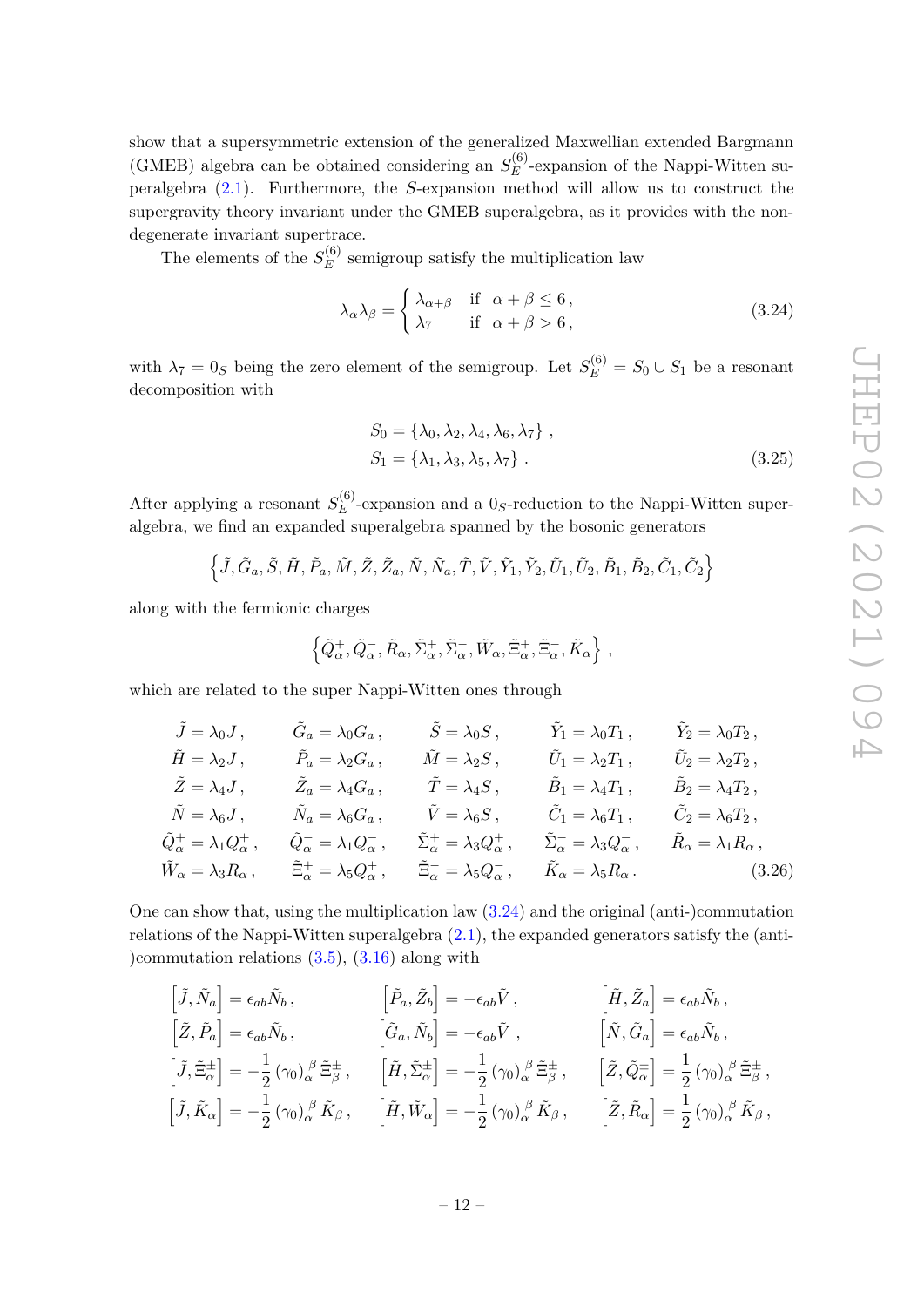$$
\begin{split}\n\left[\tilde{G}_{a},\tilde{\Xi}_{\alpha}^{+}\right] &= -\frac{1}{2}\left(\gamma_{a}\right)_{\alpha}^{\beta}\tilde{\Xi}_{\beta}^{-},\n\quad\n\left[\tilde{P}_{a},\tilde{\Sigma}_{\alpha}^{+}\right] = -\frac{1}{2}\left(\gamma_{a}\right)_{\alpha}^{\beta}\tilde{\Xi}_{\beta}^{-},\n\quad\n\left[\tilde{Z}_{a},\tilde{Q}_{\alpha}^{+}\right] = \frac{1}{2}\left(\gamma_{a}\right)_{\alpha}^{\beta}\tilde{\Xi}_{\beta}^{-}, \\
\left[\tilde{G}_{a},\tilde{\Xi}_{\alpha}^{-}\right] &= -\frac{1}{2}\left(\gamma_{a}\right)_{\alpha}^{\beta}\tilde{K}_{\beta},\n\quad\n\left[\tilde{P}_{a},\tilde{\Sigma}_{\alpha}^{-}\right] = -\frac{1}{2}\left(\gamma_{a}\right)_{\alpha}^{\beta}\tilde{K}_{\beta},\n\quad\n\left[\tilde{Z}_{a},\tilde{Q}_{\alpha}^{-}\right] = \frac{1}{2}\left(\gamma_{a}\right)_{\alpha}^{\beta}\tilde{K}_{\beta}, \\
\left[\tilde{S},\tilde{\Xi}_{\alpha}^{+}\right] &= -\frac{1}{2}\left(\gamma_{0}\right)_{\alpha}^{\beta}\tilde{K}_{\beta},\n\quad\n\left[\tilde{M},\tilde{\Sigma}_{\alpha}^{+}\right] = -\frac{1}{2}\left(\gamma_{0}\right)_{\alpha}^{\beta}\tilde{K}_{\beta},\n\quad\n\left[\tilde{T},\tilde{Q}_{\alpha}^{+}\right] = \frac{1}{2}\left(\gamma_{0}\right)_{\alpha}^{\beta}\tilde{K}_{\beta}, \\
\left[\tilde{Y}_{1},\tilde{\Xi}_{\alpha}^{+}\right] &= -\frac{1}{2}\left(\gamma_{0}\right)_{\alpha\beta}\tilde{K}_{\beta},\n\quad\n\left[\tilde{U}_{1},\tilde{\Sigma}_{\alpha}^{+}\right] = -\frac{1}{2}\left(\gamma_{0}\right)_{\alpha\beta}\tilde{K}_{\beta},\n\quad\n\left[\tilde{B}_{1},\tilde{Q}_{\alpha}^{+}\right] = \frac{1}{2}\left(\gamma_{0}\right)_{\alpha\beta}\tilde{K}_{\beta}, \\
\left[\tilde{Y}_{1},\tilde{K}_{\alpha}\right] &= -\frac
$$

This superalgebra corresponds to a supersymmetric extension of the GMEB algebra introduced in [27]. Note that this is a new NR superalgebra, unlike the previous ones which had already been presented in the literature in previous works. The GMEB superalgebra is characterized by the presence of three extra fermionic generators, which are  $\tilde{\Xi}^\pm_\alpha$  and  $\tilde{K}_\alpha$ , with respect to the MEB superalgebra.  $\tilde{C}_1$  and  $\tilde{C}_2$  play the role of central charges, while  $\tilde{B}_1$  and  $\tilde{B}_2$  act non-trivially on the fermionic generators  $\tilde{Q}^{\pm}_{\alpha}$  and  $\tilde{R}_{\alpha}$ . The non-vanishing components of an invariant supertrace are given by  $(3.6)$ ,  $(3.17)$ , and

$$
\langle \tilde{G}_a \tilde{N}_b \rangle = \langle \tilde{P}_a \tilde{Z}_b \rangle = \alpha_3 \delta_{ab}, \n\langle \tilde{J} \tilde{V} \rangle = \langle \tilde{H} \tilde{T} \rangle = \langle \tilde{M} \tilde{Z} \rangle = \langle \tilde{S} \tilde{N} \rangle = -\alpha_3, \n\langle \tilde{Y}_1 \tilde{C}_2 \rangle = \langle \tilde{U}_1 \tilde{B}_2 \rangle = \langle \tilde{B}_1 \tilde{U}_2 \rangle = \langle \tilde{C}_1 \tilde{Y}_2 \rangle = \alpha_3, \n\langle \tilde{Q}_\alpha \tilde{\Xi}_\beta^- \rangle = \langle \tilde{\Sigma}_\alpha^+ \tilde{W}_\beta \rangle = \langle \tilde{\Xi}_\alpha^+ \tilde{R}_\beta \rangle = \langle \tilde{Q}_\alpha^+ \tilde{K}_\beta \rangle = \langle \tilde{\Sigma}_\alpha^- \tilde{\Sigma}_\beta^- \rangle = 2\alpha_3 C_{\alpha\beta}.
$$
\n(3.28)

The NR one-form gauge connection for the GMEB superalgebra reads

$$
A = \tau \tilde{H} + e^{a} \tilde{P}_{a} + \omega \tilde{J} + \omega^{a} \tilde{G}_{a} + k \tilde{Z} + k^{a} \tilde{Z}_{a} + f \tilde{N} + f^{a} \tilde{N}_{a} + m \tilde{M} + s \tilde{S} + t \tilde{T} + v \tilde{V} + y_{1} \tilde{Y}_{1} + y_{2} \tilde{Y}_{2} + b_{1} \tilde{B}_{1} + b_{2} \tilde{B}_{2} + u_{1} \tilde{U}_{1} + u_{2} \tilde{U}_{2} + c_{1} \tilde{C}_{1} + c_{2} \tilde{C}_{2} + \psi^{+} \tilde{Q}^{+} + \psi^{-} \tilde{Q}^{-} + \xi^{+} \tilde{\Sigma}^{+} + \xi^{-} \tilde{\Sigma}^{-} + \zeta^{+} \tilde{\Xi}^{+} + \zeta^{-} \tilde{\Xi}^{-} + \rho \tilde{R} + \chi \tilde{W} + \kappa \tilde{K}.
$$
 (3.29)

The corresponding NR CS action can be obtained by inserting the above gauge connection and the invariant supertrace given by  $(3.6)$ ,  $(3.17)$ , and  $(3.28)$  into the general expression for the CS action in three spacetime dimensions (2.5). The aforesaid action reads, up to boundary terms, as follows:

$$
I_{\text{GMEB}} = \alpha_0 I_0 + \alpha_1 I_1 + \alpha_2 I_2 + \alpha_3 I_3, \qquad (3.30)
$$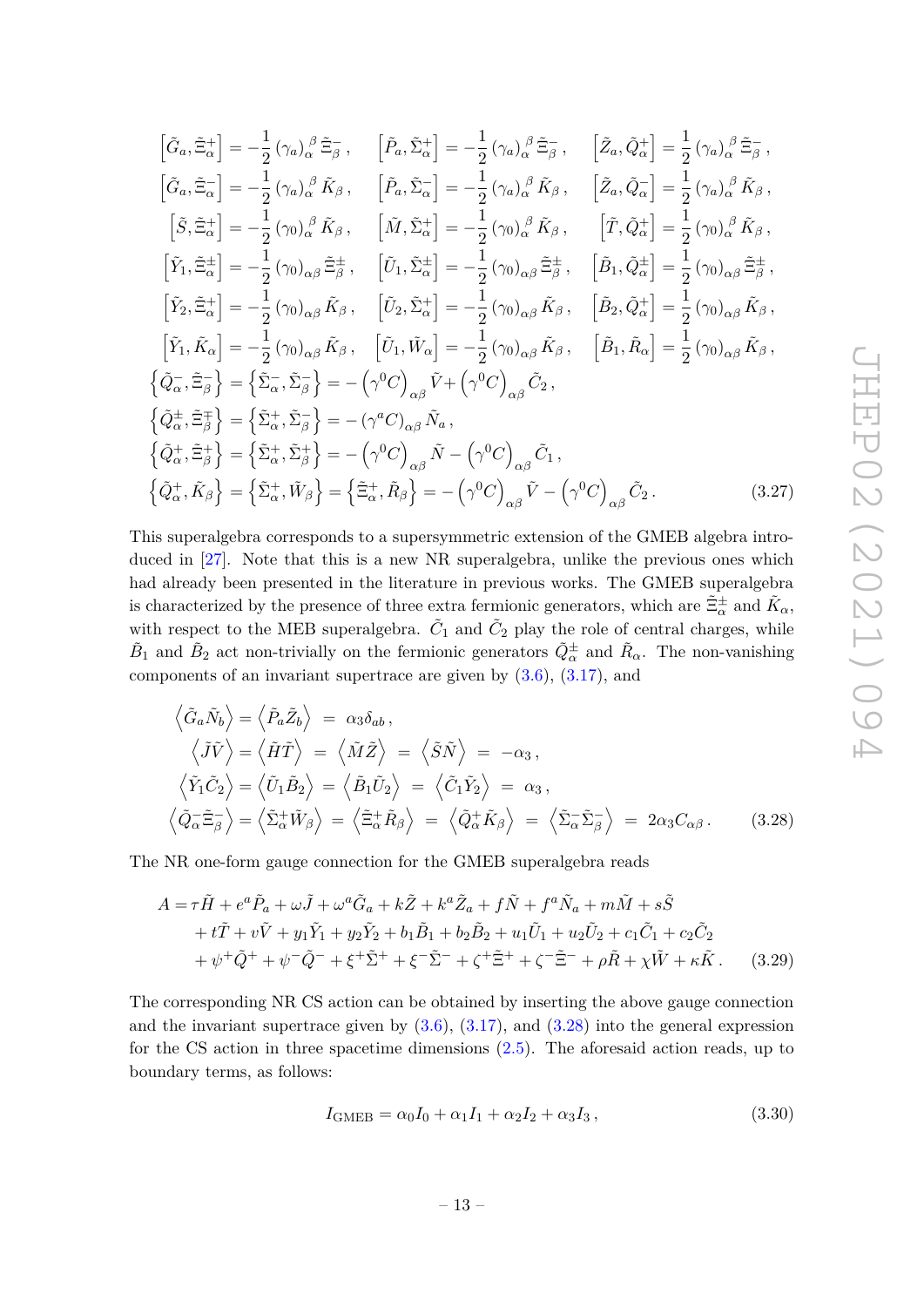where  $I_0$  and  $I_1$  are given in (3.9),  $I_2$  is given in (3.20), while the term along  $\alpha_3$  reads

$$
I_3 = \int \omega_a R^a \left(f^b\right) + f_a R^a \left(\omega^b\right) + e_a R^a \left(k^b\right) + k_a R^a \left(e^b\right) - 2sR \left(f\right)
$$
  
\n
$$
- 2vR \left(\omega\right) - 2mR \left(k\right) - 2tR \left(\tau\right) + 2y_1 dc_2 + 2u_1 db_2 + 2y_2 dc_1 + 2b_1 du_2
$$
  
\n
$$
+ 2\bar{\psi}^-\nabla\zeta^- + 2\bar{\zeta}^-\nabla\psi^- + 2\bar{\zeta}^-\nabla\xi^- + 2\bar{\psi}^+\nabla\kappa + 2\bar{\zeta}^+\nabla\rho + 2\bar{\xi}^+\nabla\chi
$$
  
\n
$$
+ 2\bar{\rho}\nabla\zeta^+ + 2\bar{\chi}\nabla\xi^+ + 2\bar{\kappa}\nabla\psi^+ .
$$
\n(3.31)

In the above action, the expressions for  $R(\omega)$  and  $R^a(\omega^b)$  were defined in (2.7), while those for  $R(\tau)$ ,  $R(k)$ ,  $R^a(e^b)$ , and  $R^a(k^b)$  are given in (3.21). Furthermore,

$$
R(f) = df,
$$
  
\n
$$
R^{a}(f^{b}) = df^{a} + \epsilon^{ac}\omega f_{c} + \epsilon^{ac}\tau k_{c} + \epsilon^{ac}k e_{c} + \epsilon^{ac}f\omega_{c},
$$
\n(3.32)

and the covariant derivatives of the spinor 1-form fields appearing in  $I_3$  are given by

$$
\nabla \zeta^{+} = d\zeta^{+} + \frac{1}{2}\omega\gamma_{0}\zeta^{+} + \frac{1}{2}\tau\gamma_{0}\xi^{+} + \frac{1}{2}k\gamma_{0}\psi^{+} - \frac{1}{2}y_{1}\gamma_{0}\zeta^{+} - \frac{1}{2}u_{1}\gamma_{0}\xi^{+} - \frac{1}{2}b_{1}\gamma_{0}\psi^{+},
$$
  
\n
$$
\nabla \zeta^{-} = d\zeta^{-} + \frac{1}{2}\omega\gamma_{0}\zeta^{-} + \frac{1}{2}\tau\gamma_{0}\xi^{-} + \frac{1}{2}k\gamma_{0}\psi^{-} + \frac{1}{2}e^{a}\gamma_{a}\xi^{+} + \frac{1}{2}\omega^{a}\gamma_{a}\zeta^{+} + \frac{1}{2}k^{a}\gamma_{a}\psi^{+}
$$
  
\n
$$
+ \frac{1}{2}y_{1}\gamma_{0}\zeta^{-} + \frac{1}{2}u_{1}\gamma_{0}\xi^{-} + \frac{1}{2}b_{1}\gamma_{0}\psi^{-},
$$
  
\n
$$
\nabla \kappa = d\kappa + \frac{1}{2}\omega\gamma_{0}\kappa + \frac{1}{2}\tau\gamma_{0}\chi + \frac{1}{2}k\gamma_{0}\rho + \frac{1}{2}\omega^{a}\gamma_{a}\zeta^{-} + \frac{1}{2}e^{a}\gamma_{a}\xi^{-} + \frac{1}{2}k^{a}\gamma_{a}\psi^{-} + \frac{1}{2}s\gamma_{0}\zeta^{+}
$$
  
\n
$$
+ \frac{1}{2}m\gamma_{0}\xi^{+} + \frac{1}{2}t\gamma_{0}\psi^{+} - \frac{1}{2}y_{2}\gamma_{0}\zeta^{+} - \frac{1}{2}u_{2}\gamma_{0}\xi^{+} - \frac{1}{2}b_{2}\gamma_{0}\psi^{+} - \frac{1}{2}y_{1}\gamma_{0}\kappa - \frac{1}{2}u_{1}\gamma_{0}\chi
$$
  
\n
$$
- \frac{1}{2}b_{1}\gamma_{0}\rho, \qquad (3.33)
$$

along with  $(3.11)$  and  $(3.22)$ . From  $(3.30)$ , we see that the CS action contains four independent sectors. The new gauge fields  $f_a, f, v, \zeta^+, \zeta^-,$  and  $\kappa$  appear explicitly in the last term proportional to  $\alpha_3$ , which corresponds to the CS action for the new NR generalized Maxwell superalgebra. Note that the GMEB superalgebra allows to include a cosmological constant term along  $\alpha_3$  different from the one appearing in the case of the extended NR supergravity presented in [8]. One can see that the field equations imply the vanishing of the curvature two forms given by  $(3.11), (3.12), (3.22), (3.23), (3.33),$  and

$$
F(f) = R(f) + \bar{\psi}^+ \gamma^0 \zeta^+ + \frac{1}{2} \bar{\xi}^+ \gamma^0 \xi^+, F^a(f^b) = R^a(f^b) + \bar{\psi}^+ \gamma^a \zeta^- + \bar{\psi}^- \gamma^a \zeta^+ + \bar{\xi}^+ \gamma^a \xi^-, F(v) = dv + \epsilon^{ac} \omega_a k_c + \epsilon^{ac} e_a k_c + \bar{\psi}^- \gamma^0 \zeta^- + \frac{1}{2} \bar{\xi}^- \gamma^0 \xi^- + \bar{\psi}^+ \gamma^0 \kappa + \bar{\xi}^+ \gamma^0 \chi + \bar{\zeta}^+ \gamma^0 \rho, F(c_1) = dc_1 + \bar{\psi}^+ \gamma^0 \zeta^+ + \frac{1}{2} \bar{\xi}^+ \gamma^0 \xi^+, F(c_2) = dc_2 - \bar{\psi}^- \gamma^0 \zeta^- - \frac{1}{2} \bar{\xi}^- \gamma^0 \xi^- + \bar{\psi}^+ \gamma^0 \kappa + \frac{1}{2} \bar{\xi}^+ \gamma^0 \chi + \bar{\zeta}^+ \gamma^0 \rho, \tag{3.34}
$$

which are the GMEB supercurvatures. A natural subsequent step would be to continue expanding the Nappi-Witten superalgebra with bigger semigroups. As we will show in the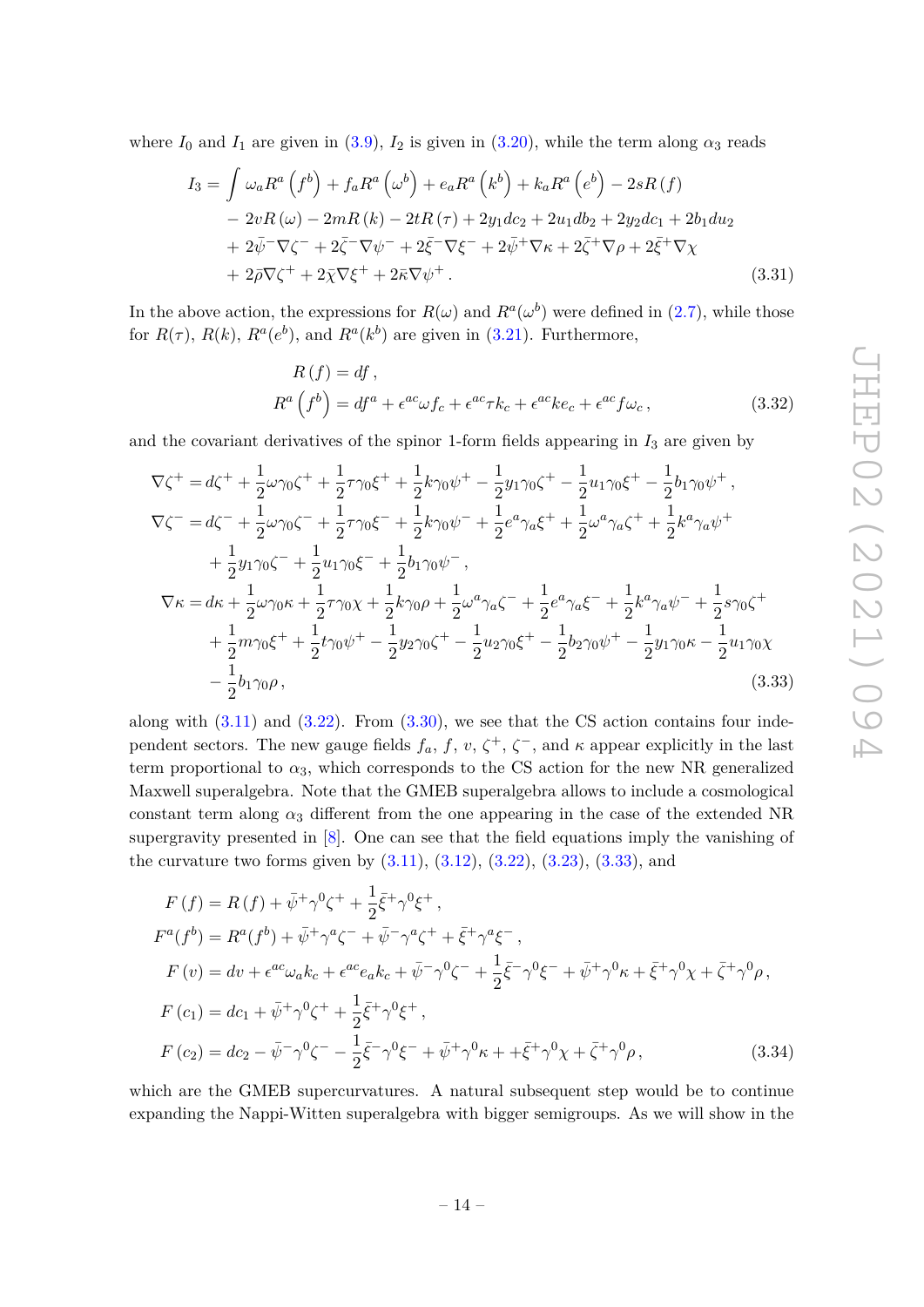next section, all NR superalgebras coming from the semigroup expansion of  $(2.1)$ , when the semigroup under consideration is of the  $S_E$ -type, can be written in a very compact and general way in terms of the original (anti-)commutation relations  $(2.1)$  and the elements of the relevant semigroup.

#### **3.4 Generalized extended Bargmann supergravity**

As it was shown in [27], the extended Bargmann, the MEB, and the GMEB algebras can be seen as particular cases of the so-called generalized extended Bargmann  $(\text{GEB}^{(N)})$  algebra, which corresponds to the NR version of the  $\mathfrak{B}_{N+2}$  algebra enlarged with  $U_1$  generators. In this section, we present a supersymmetric extension of the  $\text{GEB}^{(N)}$  algebra which can be obtained by performing an *S*-expansion of the super Nappi-Witten algebra (2.1). Similarly to the purely bosonic case, the new NR superalgebra contains the extended Bargmann, the MEB, and the GMEB superalgebras previously introduced as particular cases.

Let  $S_E^{(2N)} = \{\lambda_0, \lambda_1, \lambda_2, \ldots, \lambda_{2N-1}, \lambda_{2N}, \lambda_{2N+1}\}\$  be the relevant semigroup whose elements satisfy

$$
\lambda_{\mu}\lambda_{\nu} = \begin{cases} \lambda_{\mu+\nu} & \text{if } \mu+\nu \le 2N, \\ \lambda_{2N+1} & \text{if } \mu+\nu > 2N, \end{cases}
$$
 (3.35)

where  $\lambda_{2N+1} = 0_S$  is the zero element of the semigroup such that  $0_S \lambda_\mu = 0_S$ . Let  $S_E^{(2N)}$  $S_0 \cup S_1$  be a semigroup decomposition with

$$
S_0 = \{\lambda_{2i}, i = 0, ..., N\} \cup \lambda_{2N+1},
$$
  
\n
$$
S_1 = \{\lambda_{2m-1}, m = 1, ..., N\} \cup \lambda_{2N+1}.
$$
\n(3.36)

Such decomposition is said to be resonant since it behaves as the subspace decomposition of the Nappi-Witten superalgebra (2.2),

$$
S_0 \cdot S_0 \subset S_0, \qquad S_0 \cdot S_1 \subset S_1, \qquad S_1 \cdot S_1 \subset S_0. \qquad (3.37)
$$

Then, after performing a resonant  $S_E^{(2N)}$  $E^{(2N)}$ -expansion to the super Nappi-Witten algebra  $(2.1)$ and considering a 0*S*-reduction, we find a new NR superalgebra. The expanded NR generators are related to the super Nappi-Witten ones through the semigroup elements as follows:

$$
\tilde{J}^{(i)} = \lambda_{2i} J, \qquad \qquad \tilde{Q}_{\alpha}^{+(m)} = \lambda_{2m-1} Q_{\alpha}^{+},
$$
\n
$$
\tilde{G}_{a}^{(i)} = \lambda_{2i} G_a, \qquad \qquad \tilde{Q}_{\alpha}^{-(m)} = \lambda_{2m-1} Q_{\alpha}^{-},
$$
\n
$$
\tilde{S}^{(i)} = \lambda_{2i} S, \qquad \qquad \tilde{R}_{\alpha}^{(m)} = \lambda_{2m-1} R_{\alpha},
$$
\n
$$
\tilde{T}_1^{(i)} = \lambda_{2i} T_1 \qquad \qquad \tilde{T}_2^{(i)} = \lambda_{2i} T_2.
$$
\n(3.38)

One can prove that the expanded generators satisfy the following (anti-)commutation relations:

$$
\begin{aligned}\n\left[\tilde{J}^{(i)}, \tilde{G}_a^{(j)}\right] &= \epsilon_{ab} \tilde{G}_b^{(i+j)}, \\
\left[\tilde{J}^{(i)}, \tilde{Q}_\alpha^{\pm(m)}\right] &= -\frac{1}{2} \left(\gamma_0\right)_{\alpha}{}^{\beta} \tilde{Q}_{\beta}^{\pm(i+m)}, \\
\left[\tilde{J}^{(i)}, \tilde{R}_{\alpha}^{(m)}\right] &= -\frac{1}{2} \left(\gamma_0\right)_{\alpha}{}^{\beta} \tilde{R}_{\beta}^{(i+m)},\n\end{aligned}
$$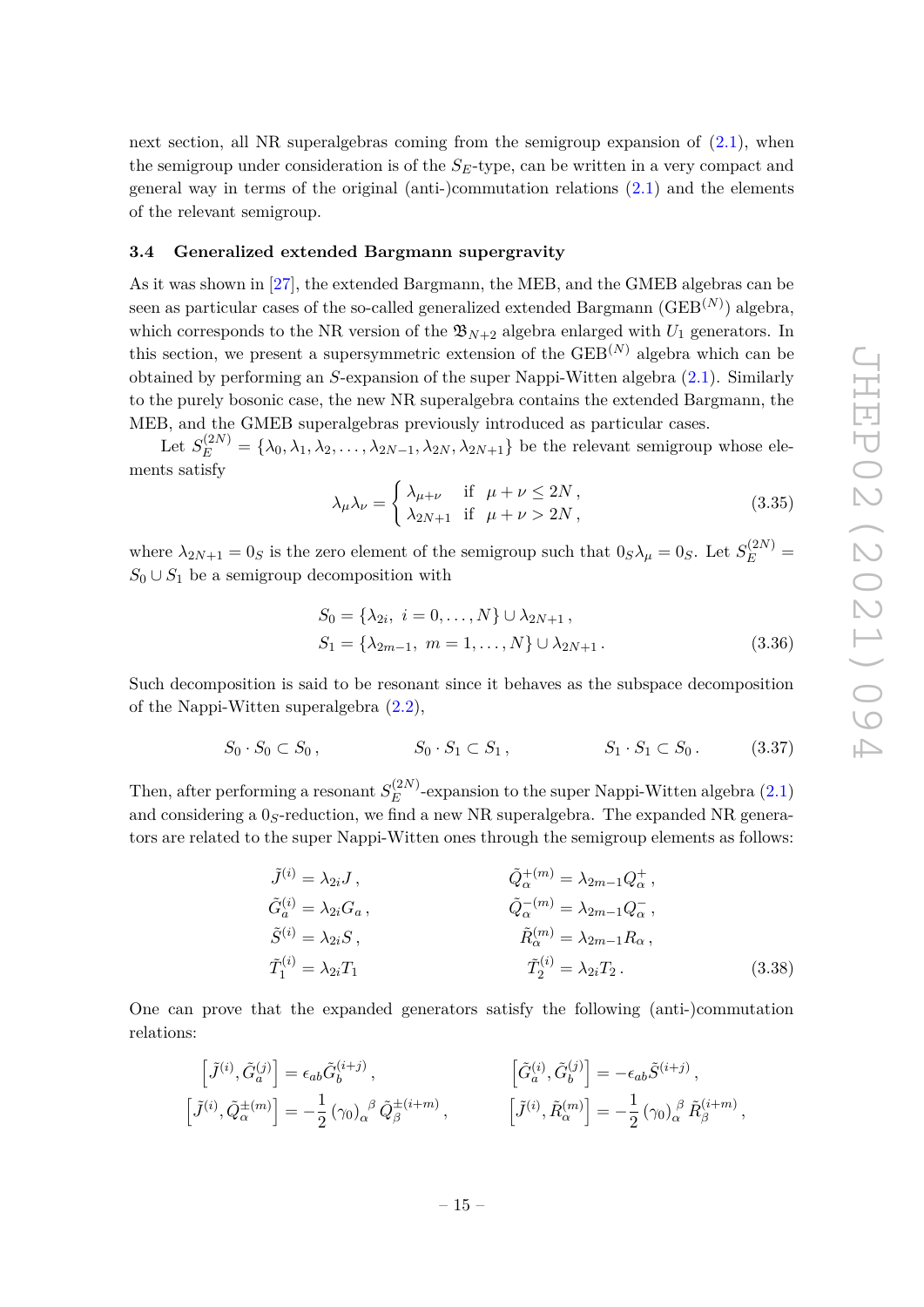$$
\begin{split}\n\left[\tilde{G}_{a}^{(i)},\tilde{Q}_{\alpha}^{+(m)}\right] &= -\frac{1}{2} \left(\gamma_{a}\right)_{\alpha}{}^{\beta} \tilde{Q}_{\beta}^{-(i+m)}, \qquad \left[\tilde{G}_{a}^{(i)},\tilde{Q}_{\alpha}^{-(m)}\right] = -\frac{1}{2} \left(\gamma_{a}\right)_{\alpha}{}^{\beta} \tilde{R}_{\beta}^{(i+m)}, \\
\left[\tilde{S}^{(i)},\tilde{Q}_{\alpha}^{+(m)}\right] &= -\frac{1}{2} \left(\gamma_{0}\right)_{\alpha}{}^{\beta} \tilde{R}_{\beta}^{(i+m)}, \qquad \left[\tilde{T}_{1}^{(i)},\tilde{Q}_{\alpha}^{+(m)}\right] = \pm \frac{1}{2} \left(\gamma_{0}\right)_{\alpha\beta} \tilde{Q}_{\beta}^{+(i+m)}, \\
\left[\tilde{T}_{2}^{(i)},\tilde{Q}_{\alpha}^{+(m)}\right] &= \frac{1}{2} \left(\gamma_{0}\right)_{\alpha\beta} \tilde{R}_{\beta}^{(i+m)}, \qquad \left[\tilde{T}_{1}^{(i)},\tilde{R}_{\alpha}^{(m)}\right] = \frac{1}{2} \left(\gamma_{0}\right)_{\alpha\beta} \tilde{R}_{\beta}^{(i+m)}, \\
\left\{\tilde{Q}_{\alpha}^{+(m)},\tilde{Q}_{\beta}^{-(n)}\right\} &= -\left(\gamma^{a}C\right)_{\alpha\beta} \tilde{G}_{a}^{(m+n-1)}, \\
\left\{\tilde{Q}_{\alpha}^{-(m)},\tilde{Q}_{\beta}^{-(n)}\right\} &= -\left(\gamma^{0}C\right)_{\alpha\beta} \tilde{S}^{(m+n-1)} + \left(\gamma^{0}C\right)_{\alpha\beta} \tilde{T}_{2}^{(m+n-1)}, \\
\left\{\tilde{Q}_{\alpha}^{+(m)},\tilde{R}_{\beta}^{(n)}\right\} &= -\left(\gamma^{0}C\right)_{\alpha\beta} \tilde{S}^{(m+n-1)} - \left(\gamma^{0}C\right)_{\alpha\beta} \tilde{T}_{2}^{(m+n-1)}.\n\end{split} \tag{3.39}
$$

This is obtained by using the multiplication law of the  $S_E^{(2N)}$  $E$ <sup>(21v)</sup> semigroup (3.35) and the super Nappi-Witten (anti-)commutation relations (2.1).

The expanded superalgebra above generalizes the extended Bargmann superalgebra [3] and corresponds to the supersymmetric extension of the  $GEB^{(N)}$  algebra introduced in [27]. The NR superalgebra  $(3.39)$  contains  $2N + 2$  bosonic generators in addition to the GEB<sup>(N)</sup> bosonic generators and 3*N* fermionic charges. The extra bosonic generators  $\tilde{T}_1^{(i)}$  and  $\tilde{T}_2^{(i)}$ bosome generators and 37y refinionic charges. The extra bosome generators  $I_1$  and  $I_2$  act non-trivially on the fermionic charges  $\tilde{Q}^{(m)}_{\alpha}$  if  $i + m \leq N$ . On the other hand, both  $\tilde T_1^{(N)}$  $\tilde{T}_1^{(N)}$  and  $\tilde{T}_2^{(N)}$  $2^{(N)}$  are central charges. One can see that the case  $N = 1$  reproduces the extended Bargmann superalgebra, while the  $N = 2$  and  $N = 3$  ones correspond to the MEB and GMEB superalgebras, respectively. At the bosonic level, as it was shown in [27], the so-called  $\mathfrak{B}_{N+2}$  algebra [69, 86] is the relativistic counterpart of the GEB<sup>(N)</sup> algebra. Then, one could deduce that the present generalization is the respective NR version of the supersymmetric extension of the  $\mathfrak{B}_{N+2}$  algebra [90].

The gauge connection one-form  $A$  for the  $\text{GEB}^{(N)}$  superalgebra reads

$$
A = \omega^{(i)} \tilde{J}^{(i)} + \omega^{a(i)} \tilde{G}_a^{(i)} + s^{(i)} \tilde{S}^{(i)} + t_1^{(i)} \tilde{T}_1^{(i)} + t_2^{(i)} T_2^{(i)}
$$
  
+  $\bar{\psi}^{+(m)} \tilde{Q}^{+(m)} + \bar{\psi}^{-(m)} \tilde{Q}^{-(m)} + \bar{\rho}^{(m)} \tilde{R}^{(m)}$ . (3.40)

The presence of the additional bosonic generators  $\{ \tilde{T}_1^{(i)} \}$  $\tilde{T}_1^{(i)}, \tilde{T}_2^{(i)}$  $\binom{1}{2}$  is required to ensure a nondegenerate invariant supertrace allowing the construction of a proper NR CS supergravity action. In particular, the  $\text{GEB}^{(N)}$  superalgebra admits the following non-degenerate invariant tensor:

$$
\left\langle \tilde{G}_a^{(i)} \tilde{G}_b^{(j)} \right\rangle = \alpha_{i+j} \delta_{ab} ,
$$
  
\n
$$
\left\langle \tilde{J}^{(i)} \tilde{S}^{(j)} \right\rangle = -\alpha_{i+j} ,
$$
  
\n
$$
\left\langle \tilde{T}_1^{(i)} \tilde{T}_2^{(j)} \right\rangle = \alpha_{i+j} ,
$$
  
\n
$$
\left\langle \tilde{Q}_\alpha^{-(m)} \tilde{Q}_\beta^{-(n)} \right\rangle = 2\alpha_{m+n-1} C_{\alpha\beta} = \left\langle \tilde{Q}_\alpha^{+(m)} \tilde{R}_\beta^{(n)} \right\rangle ,
$$
\n(3.41)

where  $i, j = 0, 1, \ldots, N$ ;  $m, n = 1, 2, \ldots, N$ , and  $i + j \lt N + 1$ ,  $i + m \lt N + 1$ , and  $m+n < N+1$ . Here, the non-vanishing components of an invariant tensor for the GEB<sup>(N)</sup>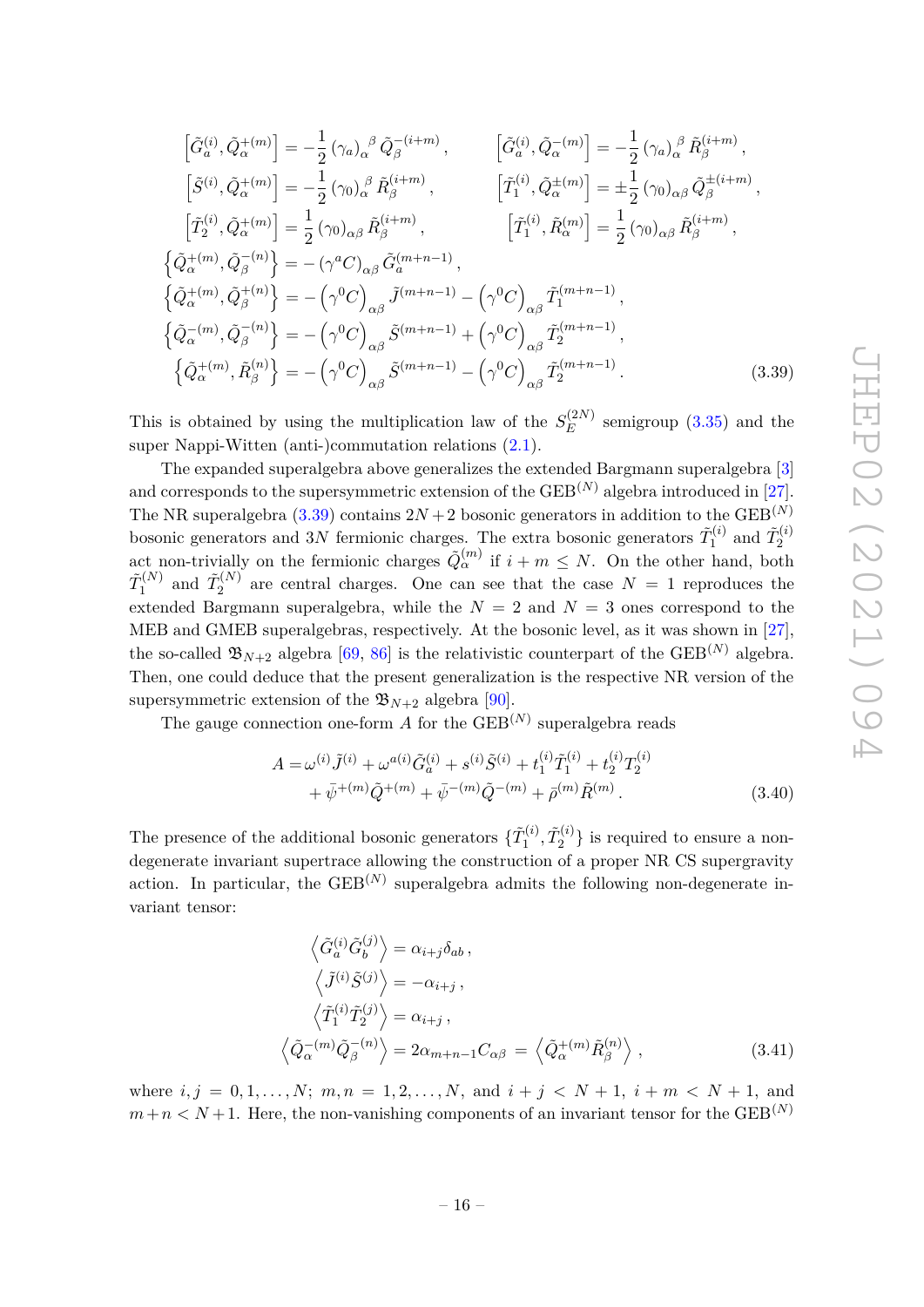superalgebra are obtained from the super Nappi-Witten ones (2.3) using the definitions of the *S*-expansion method [53]. Then, a GEB<sup>(N)</sup> CS supergravity action can be constructed by inserting the gauge connection one-form (3.40) and the non-vanishing components of the invariant tensor  $(3.41)$  in the general expression for the CS action  $(2.5)$ , that yields

$$
I_{\text{GEB}}(N)} = \alpha_i I_i = \alpha_0 I_0 + \alpha_1 I_1 + \ldots + \alpha_N I_N, \qquad (3.42)
$$

with

$$
I_{i} = \int \omega_{a}^{(j)} d\omega^{a(k)} \delta_{j+k}^{i} + \epsilon^{ac} \omega_{a}^{(j)} \omega^{(k)} \omega_{c}^{(l)} \delta_{j+k+l}^{i} - 2s^{(j)} d\omega^{(k)} \delta_{j+k}^{i} + 2t_{1}^{(j)} dt_{2}^{(k)} \delta_{j+k}^{i} + 2\bar{\psi}^{-(m)} \nabla \psi^{-(n)} \delta_{m+n-1}^{i} + 2\bar{\psi}^{+(m)} \nabla \rho^{(n)} \delta_{m+n-1}^{i} + 2\bar{\rho}^{(m)} \nabla \psi^{+(n)} \delta_{m+n-1}^{i}, \qquad (3.43)
$$

where the covariant derivatives of the spinor 1-forms for the  $\text{GEB}^{(N)}$  superalgebra read

$$
\nabla \psi^{+(m)} = d\psi^{+(m)} + \frac{1}{2}\omega^{(i)}\gamma_0\psi^{+(n)}\delta_{i+n}^m - \frac{1}{2}t_1^{(i)}\gamma_0\psi^{+(n)}\delta_{i+n}^m,
$$
  
\n
$$
\nabla \psi^{-(m)} = d\psi^{-(m)} + \frac{1}{2}\omega^{(i)}\gamma_0\psi^{-(n)}\delta_{i+n}^m + \frac{1}{2}\omega^{a(i)}\gamma_a\psi^{+(n)}\delta_{i+n}^m + \frac{1}{2}t_1^{(i)}\gamma_0\psi^{-(n)}\delta_{i+n}^m,
$$
  
\n
$$
\nabla \rho^{(m)} = d\rho^{(m)} + \frac{1}{2}\omega^{(i)}\gamma_0\rho^{(n)}\delta_{i+n}^m + \frac{1}{2}\omega^{a(i)}\gamma_a\psi^{-(n)}\delta_{i+n}^m + \frac{1}{2}s^{(i)}\gamma_0\psi^{+(n)}\delta_{i+n}^m
$$
  
\n
$$
- \frac{1}{2}t_2^{(i)}\gamma_0\psi^{+(n)}\delta_{i+n}^m - \frac{1}{2}t_1^{(i)}\gamma_0\rho^{(n)}\delta_{i+n}^m.
$$
\n(3.44)

The new NR CS action is invariant under the  $\text{GEB}^{(N)}$  superalgebra  $(3.39)$  and contains  $N+1$  independent sectors proportional to the  $\alpha_i$ 's. Interestingly, one can see that the GEB<sup>(*i*)</sup> CS action, for  $i < N$ , appears as a particular subcase. Indeed, the  $I_0$  and  $I_1$ CS terms describe the most general extended Bargmann supergravity action, where  $I_0$ corresponds to a NR exotic term. The explicit extended Bargmann CS action (3.8) is recovered by identifying the gauge field one-forms as

$$
\omega^{(0)} = \omega, \qquad \omega_a^{(0)} = \omega_a, \qquad s^{(0)} = s, \qquad t_1^{(0)} = y_1, \qquad t_2^{(0)} = y_2, \n\omega^{(1)} = \tau, \qquad \omega_a^{(1)} = e_a, \qquad s^{(1)} = m, \qquad t_1^{(1)} = u_1, \qquad t_2^{(1)} = u_2, \n\psi^{+(1)} = \psi^+, \qquad \psi^{-(1)} = \psi^-, \qquad \rho^{(1)} = \rho.
$$
\n(3.45)

On the other hand, the  $I_2$  term along with  $I_1$  and  $I_0$  describe the MEB CS supergravity action  $[7]$ . In particular, the  $I_2$  CS action coincides with the one obtained in  $(3.20)$  by identifying the gauge field one-forms as in (3.45) together with

$$
\omega^{(2)} = k, \qquad \omega_a^{(2)} = k_a, \qquad s^{(2)} = t, \qquad t_1^{(2)} = b_1, \qquad t_2^{(2)} = b_2, \n\psi^{+(2)} = \xi^+, \qquad \psi^{-(2)} = \xi^-, \qquad \rho^{(2)} = \chi.
$$
\n(3.46)

In addition, one can see that the GMEB CS supergravity theory is described by *I*0*, I*1*, I*2, and  $I_3$  by considering the redefinitions of the gauge fields as in  $(3.45)$ ,  $(3.46)$ , and

$$
\omega^{(3)} = f, \qquad \omega_a^{(3)} = f_a, \qquad s^{(3)} = u, \qquad t_1^{(3)} = c_1, \qquad t_2^{(3)} = c_2, \n\psi^{+(3)} = \zeta^+, \qquad \psi^{-(3)} = \zeta^-, \qquad \rho^{(3)} = \kappa.
$$
\n(3.47)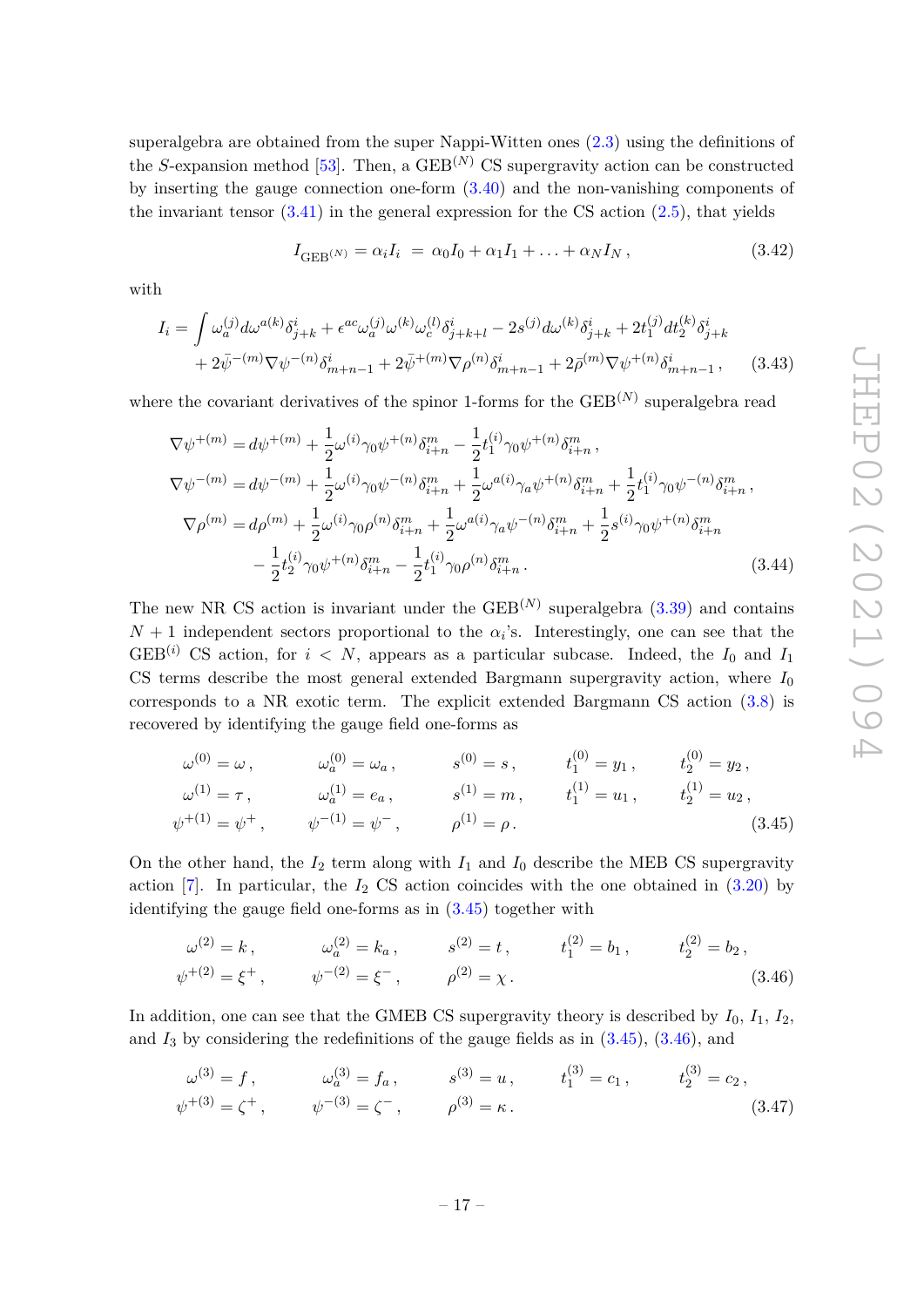Novel generalizations of the extended Bargmann supergravity theory are obtained for *N >* 3 and correspond to supersymmetric extensions of the GEB(*N*) gravity theory presented in  $[27]$ . Let us note that the equations of motion for a specific  $\text{GEB}^{(i)}$  superalgebra are given by the vanishing of the curvature two-forms associated with the respective superalgebra, which are given by  $(3.44)$  along with

$$
F\left(\omega^{(i)}\right) = d\omega^{i} + \frac{1}{2}\bar{\psi}^{+(m)}\gamma^{0}\psi^{+(n)}\delta_{m+n-1}^{i},
$$
  
\n
$$
F^{a}\left(\omega^{b(i)}\right) = d\omega^{a(i)} + \epsilon^{ac}\omega^{(j)}\omega_{c}^{(k)}\delta_{j+k}^{i} + \bar{\psi}^{+(m)}\gamma^{a}\psi^{-(n)}\delta_{m+n-1}^{i},
$$
  
\n
$$
F\left(s^{(i)}\right) = ds^{(i)} + \frac{1}{2}\bar{\psi}^{-(m)}\gamma^{0}\psi^{-(n)}\delta_{m+n-1}^{i} + \bar{\psi}^{+(m)}\gamma^{0}\rho^{(n)}\delta_{m+n-1}^{i},
$$
  
\n
$$
F\left(t_{1}^{(i)}\right) = dt_{1}^{(i)} + \frac{1}{2}\bar{\psi}^{+(m)}\gamma^{0}\psi^{+(n)}\delta_{m+n-1}^{i},
$$
  
\n
$$
F\left(t_{2}^{(i)}\right) = dt_{2}^{(i)} - \frac{1}{2}\bar{\psi}^{-(m)}\gamma^{0}\psi^{-(n)}\delta_{m+n-1}^{i} + \bar{\psi}^{+(m)}\gamma^{0}\rho^{(n)}\delta_{m+n-1}^{i}.
$$
\n(3.48)

The physical implications of the additional bosonic and fermionic content remains as an interesting open issue that shall be considered in a future work.

# **4 Generalized extended Newton-Hooke supergravity theory and semigroup expansion method**

In this section, we apply the *S*-expansion method to the Nappi-Witten superalgebra (2.1) to find a different family of NR superalgebras. In particular, we shall see that the extended Newton-Hooke superalgebra [6] and its generalizations can be obtained considering  $S_L^{(1)}$ *L* and  $S_{\mathcal{M}}^{(N)}$  as the relevant semigroups, respectively. The semigroup choice is not arbitrary and comes from the expansion relation presented at the level of the asymptotic symmetry. Indeed, as it was shown in [82], the conformal superalgebra can be obtained by expanding the super Virasoro one using  $S_L^{(1)}$  $L^{(1)}$  as the relevant semigroup, while generalizations of the superconformal symmetry are found using  $S_M$ . It is interesting to notice that the same semigroup used to relate diverse infinite-dimensional superalgebras can be considered at the NR level. Furthermore, we will show that the generalized extended Newton-Hooke superalgebras, which we have denoted as  $GNH^{(N)}$ , are related to the  $GEB^{(N)}$  ones  $(3.39)$ through an IW contraction. The construction of a NR CS supergravity action based on the  $\text{GNH}^{(N)}$  superalgebra is also presented.

#### **4.1 Extended Newton-Hooke supergravity**

From the super Nappi-Witten algebra (2.1), one can obtain a supersymmetric extension of the Newton-Hooke algebra (precisely, the extended Newton-Hooke superalgebra obtained in [8]) through the *S*-expansion method considering  $S_L^{(1)} = {\lambda_0, \lambda_1, \lambda_2}$  as the relevant semigroup, whose elements satisfy the following multiplication law:

$$
\begin{array}{c|cc}\n\lambda_2 & \lambda_2 & \lambda_2 & \lambda_2 \\
\lambda_1 & \lambda_2 & \lambda_1 & \lambda_2 \\
\lambda_0 & \lambda_0 & \lambda_2 & \lambda_2 \\
\hline\n\lambda_0 & \lambda_1 & \lambda_2\n\end{array}
$$
\n(4.1)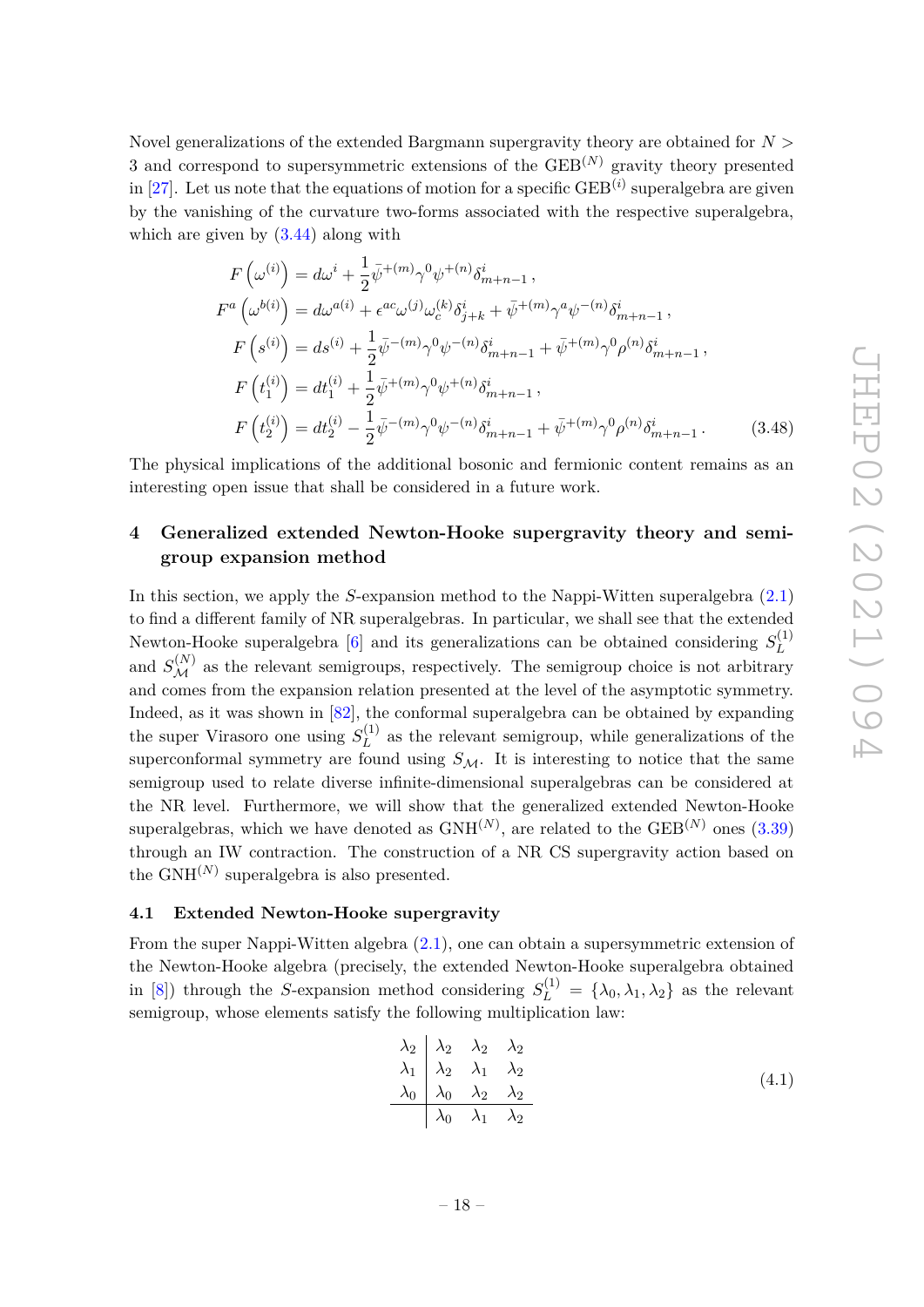with  $\lambda_2 = 0_S$  being the zero element of the semigroup. Let  $S_L^{(1)} = S_0 \cup S_1$  be a decomposition of the semigroup

$$
S_0 = \{\lambda_0, \lambda_1, \lambda_2\},
$$
  
\n
$$
S_1 = \{\lambda_1, \lambda_2\},
$$
\n
$$
(4.2)
$$

which is said to be resonant [53] since it satisfies the same structure as the subspaces of the super Nappi-Witten algebra  $(2.2)$ ,

$$
S_0 \cdot S_0 \subset S_0,
$$
  
\n
$$
S_0 \cdot S_1 \subset S_1,
$$
  
\n
$$
S_1 \cdot S_1 \subset S_0.
$$
\n(4.3)

An expanded superalgebra spanned by  $\{L, L_a, N, X_1, X_2, \tilde{L}, \tilde{L}_a, \tilde{N}, \tilde{X}_1, \tilde{X}_2, \mathcal{Q}_\alpha^+, \mathcal{Q}_\alpha^-, \mathcal{R}_\alpha\}$  is obtained after considering a resonant  $S_L^{(1)}$  $L^{(1)}$ -expansion of the super Nappi-Witten algebra and performing a 0*S*-reduction. The expanded generators are related to the super Nappi-Witten ones through the semigroup elements as

$$
L = \lambda_1 J, \qquad L_a = \lambda_1 G_a, \qquad N = \lambda_1 S,
$$
  
\n
$$
\tilde{L} = \lambda_0 J, \qquad \tilde{L}_a = \lambda_0 G_a, \qquad \tilde{N} = \lambda_0 S,
$$
  
\n
$$
Q_{\alpha}^+ = \lambda_1 Q_{\alpha}^+, \qquad Q_{\alpha}^- = \lambda_1 Q_{\alpha}^-, \qquad \mathcal{R}_{\alpha} = \lambda_1 R_{\alpha},
$$
  
\n
$$
X_1 = \lambda_1 T_1, \qquad X_2 = \lambda_1 T_2,
$$
  
\n
$$
\tilde{X}_1 = \lambda_0 T_1, \qquad \tilde{X}_2 = \lambda_0 T_2.
$$
  
\n(4.4)

Then, one can see that the expanded NR generators satisfy two copies of the Nappi-Witten algebra, one of which is augmented by supersymmetry,

$$
[L, L_a] = \epsilon_{ab} L_b, \qquad [L_a, L_b] = -\epsilon_{ab} N, \n[\tilde{L}, \tilde{L}_a] = \epsilon_{ab} \tilde{L}_b, \qquad [\tilde{L}_a, \tilde{L}_b] = -\epsilon_{ab} N, \n[L, Q_{\alpha}^{\pm}] = -\frac{1}{2} (\gamma_0)_{\alpha}^{\beta} Q_{\beta}^{\pm}, \qquad [L, \mathcal{R}_{\alpha}] = -\frac{1}{2} (\gamma_0)_{\alpha}^{\beta} \mathcal{R}_{\beta}, \n[L_a, Q_{\alpha}^{\pm}] = -\frac{1}{2} (\gamma_a)_{\alpha}^{\beta} Q_{\beta}^{\mp}, \qquad [L_a, Q_{\alpha}^-] = -\frac{1}{2} (\gamma_a)_{\alpha}^{\beta} \mathcal{R}_{\beta}, \n[N, Q_{\alpha}^{\pm}] = -\frac{1}{2} (\gamma_0)_{\alpha}^{\beta} \mathcal{R}_{\beta}, \qquad [X_1, Q_{\alpha}^{\pm}] = \pm \frac{1}{2} (\gamma_0)_{\alpha\beta} Q_{\beta}^{\pm}, \n[X_2, Q_{\alpha}^{\pm}] = \frac{1}{2} (\gamma_0)_{\alpha\beta} \mathcal{R}_{\beta}, \qquad [X_1, \mathcal{R}_{\alpha}] = \frac{1}{2} (\gamma_0)_{\alpha\beta} \mathcal{R}_{\beta}, \n\{\mathcal{Q}_{\alpha}^{\pm}, \mathcal{Q}_{\beta}^{\pm}\} = -(\gamma^a C)_{\alpha\beta} L_a, \n\{\mathcal{Q}_{\alpha}^{\pm}, \mathcal{Q}_{\beta}^{\pm}\} = -(\gamma^0 C)_{\alpha\beta} N + (\gamma^0 C)_{\alpha\beta} X_1, \n\{\mathcal{Q}_{\alpha}^{\pm}, \mathcal{Q}_{\beta}^{\pm}\} = -(\gamma^0 C)_{\alpha\beta} N + (\gamma^0 C)_{\alpha\beta} X_2, \n\{\mathcal{Q}_{\alpha}^{\pm}, \mathcal{R}_{\beta}\} = -(\gamma^0 C)_{\alpha\beta} N - (\gamma^0 C)_{\alpha\beta} X_2, \qquad (4.5)
$$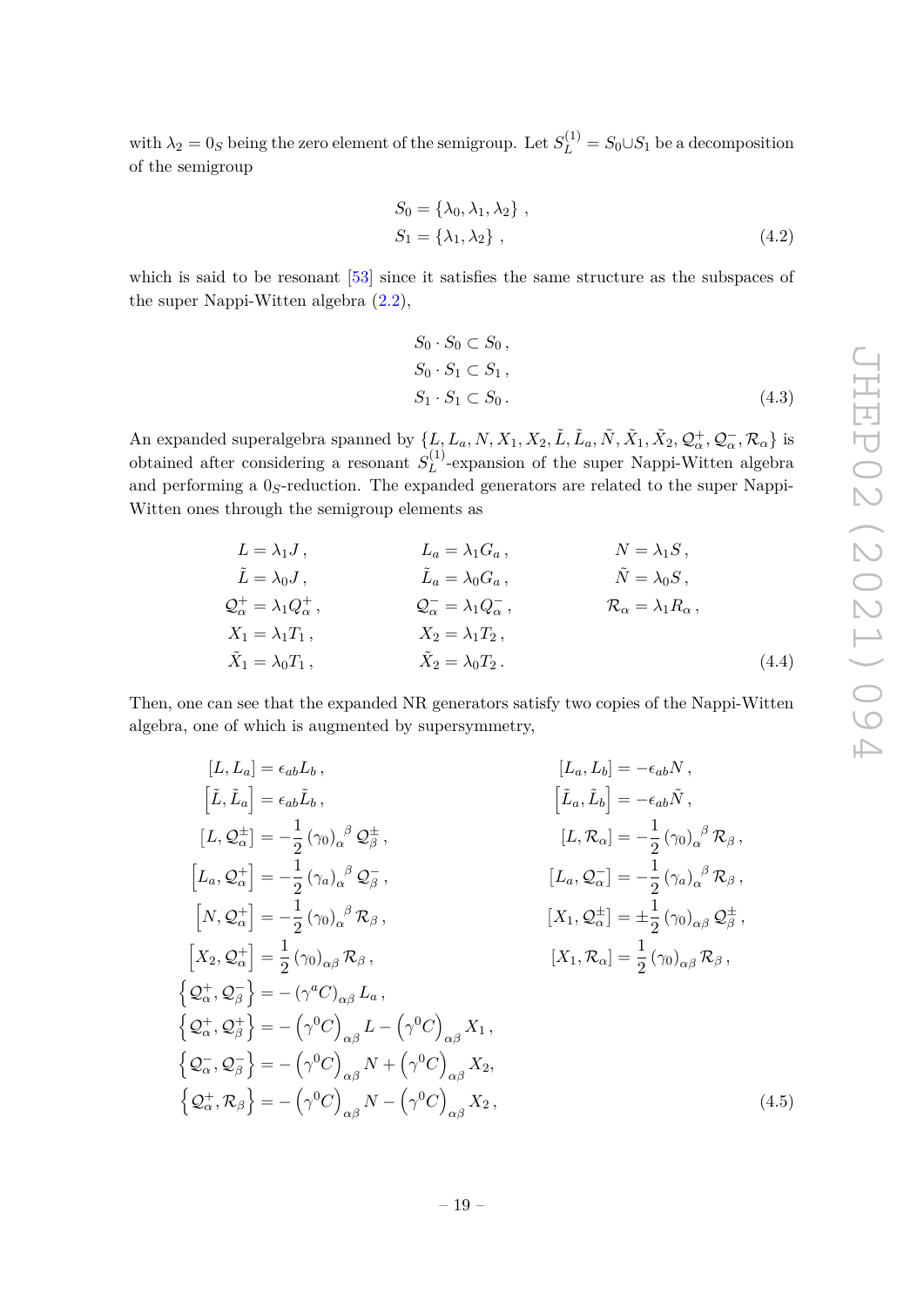where we have used the multiplication law of the semigroup  $S_L^{(1)}$  $L^{(1)}$  (4.1) and the (anti-)commutation relations of the Nappi-Witten superalgebra (2.1). On the other hand, let us note that the purely bosonic copy of the Nappi-Witen algebra is endowed with two  $\mathfrak{u}(1)$ generators, namely  $\tilde{X}_1$  and  $\tilde{X}_2$ . Considering the definitions of [53], one can see that the superalgebra (4.5) admits the following non-vanishing components of the invariant tensor:

$$
\langle L_a L_b \rangle = \mu \delta_{ab} ,
$$
  
\n
$$
\langle L N \rangle = -\mu ,
$$
  
\n
$$
\langle X_1 X_2 \rangle = \mu ,
$$
  
\n
$$
\langle \tilde{\mathbf{\Sigma}} \tilde{\mathbf{\Lambda}} \rangle = \nu \delta_{ab} ,
$$
  
\n
$$
\langle \tilde{\mathbf{\Sigma}} \tilde{\mathbf{\Lambda}} \rangle = -\nu ,
$$
  
\n
$$
\langle \tilde{\mathbf{\Sigma}} \tilde{\mathbf{\Lambda}} \rangle = -\nu ,
$$
  
\n
$$
\langle \tilde{\mathbf{\Sigma}} \tilde{\mathbf{\Lambda}} \rangle = \nu ,
$$
  
\n
$$
\langle \tilde{\mathbf{\Sigma}} \tilde{\mathbf{\Lambda}} \tilde{\mathbf{\Lambda}} \rangle = \nu ,
$$
  
\n
$$
\langle \mathbf{\Sigma}_{\alpha} \mathbf{\Sigma}_{\beta} \rangle = 2\mu C_{\alpha \beta} ,
$$
  
\n(4.6)

where  $\mu$  and  $\nu$  are arbitrary independent constants related to the ones of the super Nappi-Witten and Nappi-Witten algebras, respectively. Interestingly, the superalgebra (4.5) can be related to a central extension of the extended Bargmann superalgebra (3.5) after a suitable redefinition of the NR generators and after having performed a vanishing cosmological constant limit. Indeed, let us consider the following redefinition of the generators:

$$
\tilde{G}_a = L_a - \tilde{L}_a, \qquad \tilde{P}_a = \frac{1}{\ell} \left( L_a + \tilde{L}_a \right), \qquad \tilde{Q}_\alpha^+ = \sqrt{\frac{2}{\ell}} \mathcal{Q}_\alpha^+, \n\tilde{J} = L + \tilde{L}, \qquad \tilde{H} = \frac{1}{\ell} \left( L - \tilde{L} \right), \qquad \tilde{Q}_\alpha^- = \sqrt{\frac{2}{\ell}} \mathcal{Q}_\alpha^-, \n\tilde{S} = N + \tilde{N}, \qquad \tilde{M} = \frac{1}{\ell} \left( N - \tilde{N} \right), \qquad \tilde{R}_\alpha = \sqrt{\frac{2}{\ell}} \mathcal{R}_\alpha, \n\tilde{Y}_1 = X_1 - \tilde{X}_1, \qquad \tilde{U}_1 = \frac{1}{\ell} \left( X_1 + \tilde{X}_1 \right), \n\tilde{Y}_2 = X_2 - \tilde{X}_2, \qquad \tilde{U}_2 = \frac{1}{\ell} \left( X_2 + \tilde{X}_2 \right), \qquad (4.7)
$$

where  $\ell$  is a length parameter related to the cosmological constant through  $\Lambda \propto \pm \frac{1}{\ell^2}$ . Thus, the expanded superalgebra  $(4.5)$  can be rewritten as

$$
\begin{aligned}\n\left[\tilde{J},\tilde{G}_a\right] &= \epsilon_{ab}\tilde{G}_b, & \left[\tilde{G}_a,\tilde{G}_b\right] &= -\epsilon_{ab}\tilde{S}, & \left[\tilde{J},\tilde{P}_a\right] &= \epsilon_{ab}\tilde{P}_b, \\
\left[\tilde{H},\tilde{G}_a\right] &= \epsilon_{ab}\tilde{P}_b, & \left[\tilde{G}_a,\tilde{P}_b\right] &= -\epsilon_{ab}\tilde{M}, & \left[\tilde{H},\tilde{P}_a\right] &= \frac{1}{\ell^2}\epsilon_{ab}\tilde{G}_b, \\
\left[\tilde{P}_a,\tilde{P}_b\right] &= -\frac{1}{\ell^2}\epsilon_{ab}\tilde{S}, & \left[\tilde{J},\tilde{Q}^{\pm}_\alpha\right] &= -\frac{1}{2}\left(\gamma_0\right)_{\alpha}{}^{\beta}\tilde{Q}^{\pm}_{\beta}, & \left[\tilde{H},\tilde{R}_a\right] &= -\frac{1}{2\ell}\left(\gamma_0\right)_{\alpha}{}^{\beta}\tilde{Q}^{\pm}_{\beta}, \\
\left[\tilde{J},\tilde{R}_\alpha\right] &= -\frac{1}{2}\left(\gamma_0\right)_{\alpha}{}^{\beta}\tilde{R}_{\beta}, & \left[\tilde{H},\tilde{R}_\alpha\right] &= -\frac{1}{2\ell}\left(\gamma_0\right)_{\alpha}{}^{\beta}\tilde{R}_{\beta}, & \left[\tilde{G}_a,\tilde{Q}^{\pm}_\alpha\right] &= -\frac{1}{2}\left(\gamma_a\right)_{\alpha}{}^{\beta}\tilde{Q}^{\pm}_{\beta}, \\
\left[\tilde{P}_a,\tilde{Q}^{\pm}_\alpha\right] &= -\frac{1}{2\ell}\left(\gamma_a\right)_{\alpha}{}^{\beta}\tilde{Q}^{\pm}_{\beta}, & \left[\tilde{G}_a,\tilde{Q}^-_a\right] &= -\frac{1}{2}\left(\gamma_a\right)_{\alpha}{}^{\beta}\tilde{R}_{\beta}, & \left[\tilde{P}_a,\tilde{Q}^-_a\right] &= -\frac{1}{2\ell}\left(\gamma_a\right)_{\alpha}{}^{\beta}\tilde{R}_{\beta}, \\
\left[\tilde{S},\tilde{Q}^{\pm}_\alpha\right] &= -\frac{1}{2}\left(\gamma_0\right)_{\alpha
$$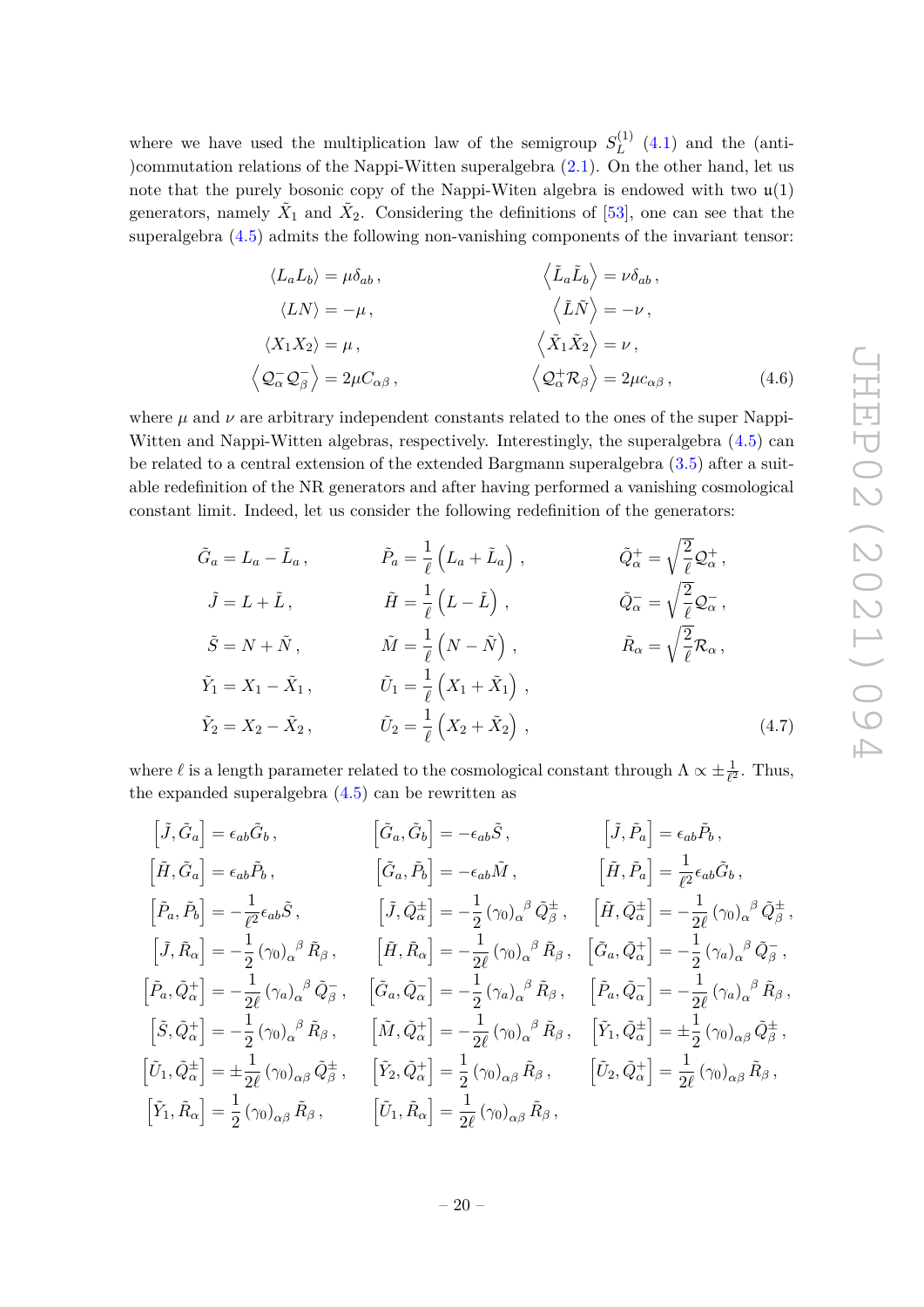$$
\{\tilde{Q}_{\alpha}^{+}, \tilde{Q}_{\beta}^{-}\} = -\frac{1}{\ell} \left(\gamma^{a} C\right)_{\alpha\beta} \tilde{G}_{a} - \left(\gamma^{a} C\right)_{\alpha\beta} \tilde{P}_{a},
$$
\n
$$
\{\tilde{Q}_{\alpha}^{+}, \tilde{Q}_{\beta}^{+}\} = -\frac{1}{\ell} \left(\gamma^{0} C\right)_{\alpha\beta} \tilde{J} - \left(\gamma^{0} C\right)_{\alpha\beta} \tilde{H} - \frac{1}{\ell} \left(\gamma^{0} C\right)_{\alpha\beta} \tilde{Y}_{1} - \left(\gamma^{0} C\right)_{\alpha\beta} \tilde{U}_{1},
$$
\n
$$
\{\tilde{Q}_{\alpha}^{-}, \tilde{Q}_{\beta}^{-}\} = -\frac{1}{\ell} \left(\gamma^{0} C\right)_{\alpha\beta} \tilde{S} - \left(\gamma^{0} C\right)_{\alpha\beta} \tilde{M} + \frac{1}{\ell} \left(\gamma^{0} C\right)_{\alpha\beta} \tilde{Y}_{2} + \left(\gamma^{0} C\right)_{\alpha\beta} \tilde{U}_{2},
$$
\n
$$
\{\tilde{Q}_{\alpha}^{+}, \tilde{R}_{\beta}\} = -\frac{1}{\ell} \left(\gamma^{0} C\right)_{\alpha\beta} \tilde{S} - \left(\gamma^{0} C\right)_{\alpha\beta} \tilde{M} - \frac{1}{\ell} \left(\gamma^{0} C\right)_{\alpha\beta} \tilde{Y}_{2} - \left(\gamma^{0} C\right)_{\alpha\beta} \tilde{U}_{2}.
$$
\n(4.8)

This superalgebra corresponds to a supersymmetric extension of the extended Newton-Hooke algebra [91–98] and coincides with the one presented in [8]. One can notice that it contains two additional bosonic generators, namely  $\tilde{Y}_1$  and  $\tilde{Y}_2$ , with respect to the extended Newton-Hooke superalgebra introduced in [6]. Such generators, along with  $\tilde{U}_1$  and  $\tilde{U}_2$ , act non-trivially on the fermionic generators  $\tilde{Q}^{\pm}_{\alpha}$  and  $\tilde{R}_{\alpha}$ . Remarkably, in the flat limit  $\ell \to \infty$ we recover the centrally extended version of the extended Bargmann superalgebra (3.5) with central charges  $\tilde{U}_1$  and  $\tilde{U}_2$ .

The presence of the additional bosonic generators ensures to have a non-degenerate invariant tensor allowing us to construct the most general CS action invariant under the extended Newton-Hooke superalgebra. In particular, the invariant tensor can be obtained from the invariant tensor of the two copies of the Nappi-Witten algebra, one of which is supersymmetric. Indeed, considering the redefinition of the generators (4.7) in the invariant tensor (4.6), we find that the extended Newton-Hooke superalgebra admits the following non-vanishing components of the invariant tensor:

$$
\langle \tilde{G}_a \tilde{G}_b \rangle = \alpha_0 \delta_{\alpha \beta} , \qquad \langle \tilde{J} \tilde{S} \rangle = -\alpha_0 , \qquad \langle \tilde{Y}_1 \tilde{Y}_2 \rangle = \alpha_0 ,
$$
  

$$
\langle \tilde{G}_a \tilde{P}_b \rangle = \alpha_1 \delta_{\alpha \beta} , \qquad \langle \tilde{J} \tilde{M} \rangle = -\alpha_1 , \qquad \langle \tilde{Y}_1 \tilde{U}_2 \rangle = \alpha_1 ,
$$
  

$$
\langle \tilde{P}_a \tilde{P}_b \rangle = \frac{\alpha_0}{\ell^2} \delta_{\alpha \beta} , \qquad \langle \tilde{H} \tilde{S} \rangle = -\alpha_1 , \qquad \langle \tilde{U}_1 \tilde{Y}_2 \rangle = \alpha_1 ,
$$
  

$$
\langle \tilde{H} \tilde{M} \rangle = -\frac{\alpha_0}{\ell^2} , \qquad \langle \tilde{U}_1 \tilde{U}_2 \rangle = \frac{\alpha_0}{\ell^2} , \qquad (4.9)
$$

along with

$$
\left\langle \tilde{Q}_{\alpha}^{-} \tilde{Q}_{\beta}^{-} \right\rangle = 2 \left( \frac{\alpha_{0}}{\ell} + \alpha_{1} \right) C_{\alpha\beta},
$$
  

$$
\left\langle \tilde{Q}_{\alpha}^{+} \tilde{R}_{\beta} \right\rangle = 2 \left( \frac{\alpha_{0}}{\ell} + \alpha_{1} \right) C_{\alpha\beta},
$$
 (4.10)

where the Newton-Hooke parameters are related to the Nappi-Witten ones through

$$
\alpha_0 = \mu + \nu, \qquad \alpha_1 = \frac{1}{\ell} (\mu - \nu). \tag{4.11}
$$

One can see that the invariant tensor (3.6) for the extended Bargmann superalgebra are recovered in the vanishing cosmological constant limit  $\ell \to \infty$ .

Let us now consider the gauge connection one-form *A* for the extended Newton-Hooke superalgebra (4.8), that is

$$
A = \omega \tilde{J} + \tau \tilde{H} + \omega^a \tilde{G}_a + e^a \tilde{P}_a + s\tilde{S} + m\tilde{M} + y_1 \tilde{Y}_1 + y_2 \tilde{Y}_2 + u_1 \tilde{U}_1 + u_2 \tilde{U}_2 + \bar{\psi}^+ \tilde{Q}^+ + \bar{\psi}^- \tilde{Q}^- + \bar{\rho} \tilde{R}.
$$
\n(4.12)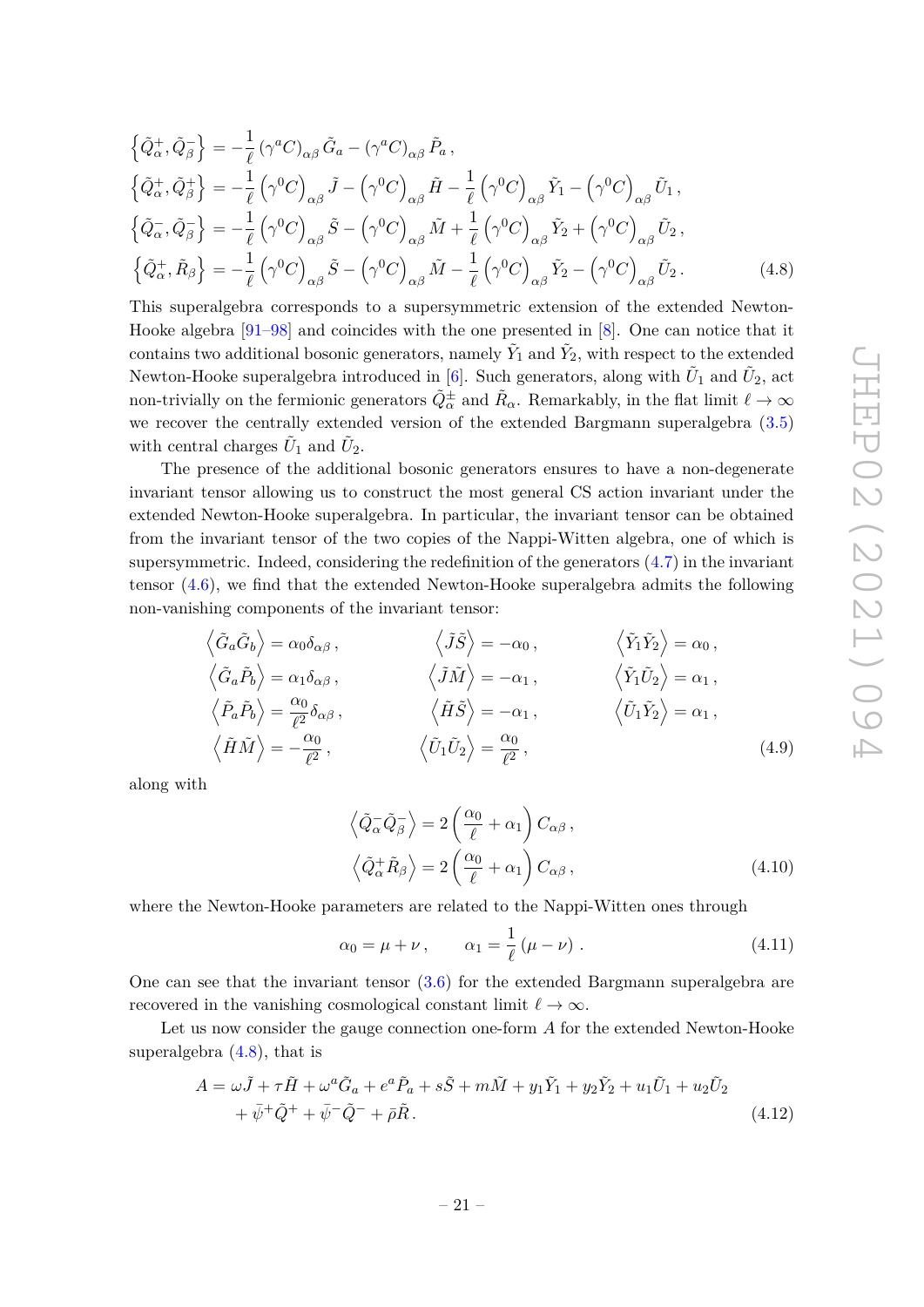Then, the three-dimensional extended Newton-Hooke CS supergravity theory is obtained considering the gauge connection one-form (4.12) and the non-vanishing components of the invariant tensor  $(4.9)$ – $(4.10)$  and plugging them into the general expression for a CS action  $(2.5)$ . By doing so, one gets

$$
I_{\rm NH} = \alpha_0 I_0 + \alpha_1 I_1, \qquad (4.13)
$$

where

$$
I_0 = \int \omega_a R^a(\omega^b) - 2sR(\omega) + \frac{1}{\ell^2} e_a R^a \left(e^b\right) - \frac{1}{\ell^2} 2mR(\tau) + 2y_1 dy_2 + \frac{2}{\ell^2} u_1 du_2
$$
  

$$
- \frac{2}{\ell} \bar{\psi}^- \nabla \psi^- - \frac{2}{\ell} \bar{\psi}^+ \nabla \rho - \frac{2}{\ell} \bar{\rho} \nabla \psi^+, \tag{4.14}
$$

$$
I_1 = \int 2e_a R^a(\omega^b) - 2mR(\omega) - 2\tau R(s) + \frac{1}{\ell^2} \epsilon_{ab} \tau e^a e^b + 2y_1 du_2 + 2u_1 dy_2 - 2\bar{\psi}^-\nabla\psi^- - 2\bar{\psi}^+\nabla\rho - 2\bar{\rho}\nabla\psi^+.
$$
\n(4.15)

Here, the curvature two-form  $R(s)$  is given by

$$
R(s) = ds + \frac{1}{2} \epsilon^{ac} \omega_a \omega_c, \qquad (4.16)
$$

while  $R(\omega)$  and  $R^a(\omega^b)$  are given by (2.7). Besides, the covariant derivatives of the spinor 1-form fields read

$$
\nabla \psi^{+} = d\psi^{+} + \frac{1}{2}\omega\gamma_{0}\psi^{+} + \frac{1}{2\ell}\tau\gamma_{0}\psi^{+} - \frac{1}{2}y_{1}\gamma_{0}\psi^{+} - \frac{1}{2\ell}u_{1}\gamma_{0}\psi^{+},
$$
\n
$$
\nabla \psi^{-} = d\psi^{-} + \frac{1}{2}\omega\gamma_{0}\psi^{-} + \frac{1}{2}\omega^{a}\gamma_{a}\psi^{+} + \frac{1}{2\ell}\tau\gamma_{0}\psi^{-} + \frac{1}{2\ell}e^{a}\gamma_{a}\psi^{+} + \frac{1}{2}y_{1}\gamma_{0}\psi^{-} + \frac{1}{2\ell}u_{1}\gamma_{0}\psi^{-},
$$
\n
$$
\nabla \rho = d\rho + \frac{1}{2}\omega\gamma_{0}\rho + \frac{1}{2}\omega^{a}\gamma_{a}\psi^{-} + \frac{1}{2}s\gamma_{0}\psi^{+} + \frac{1}{2\ell}\tau\gamma_{0}\rho + \frac{1}{2\ell}e^{a}\gamma_{a}\psi^{-} + \frac{1}{2\ell}m\gamma_{0}\psi^{+}
$$
\n
$$
- \frac{1}{2}y_{2}\gamma_{0}\psi^{+} - \frac{1}{2}y_{1}\gamma_{0}\rho - \frac{1}{2\ell}u_{2}\gamma_{0}\psi^{+} - \frac{1}{2\ell}u_{1}\gamma_{0}\rho.
$$
\n(4.17)

The three-dimensional CS extended Newton-Hooke supergravity action (4.13) can be written in terms of two independent CS actions. The CS term  $I_0$  corresponds to an exotic CS NR supergravity action [6] and can be seen as the NR version of the exotic  $\mathcal{N} = 2 \text{ CS AdS}$ supergravity action [49, 99, 100],

$$
I_{\text{exotic}}^{\text{AdS}} = \int \omega_A d\omega^A + \frac{1}{3} \epsilon_{ABC} \omega^A \omega^B \omega^C + \frac{1}{\ell^2} e_A T^A + \text{tdt} + \frac{1}{\ell^2} \text{u} \, d\text{u} - \frac{2}{\ell} \bar{\psi}^i \nabla \psi^i \,, \tag{4.18}
$$

where  $A = 0, 1, 2, i = 1, 2, \text{ and } \{\text{t}, \text{u}\}\$  are  $\mathfrak{so}(2)$  internal symmetry gauge fields. On the other hand, the CS term  $I_1$  is the supersymmetric extension of the Newton-Hooke gravity action and resembles the extended Newton-Hooke supergravity action introduced in [6] except for the presence of the additional bosonic gauge fields  $y_1, y_2, u_1$ , and  $u_2$ . At the bosonic level, the relativistic exotic term is related to the Pontryagin density, while the term along  $\alpha_1$  corresponds to an Euler CS form [101]. The combination of both families allows to write the most general CS action not only for the AdS (or Poincaré) algebra but also for the Maxwell-like symmetries [102]. Interestingly, the exotic Pontryagin CS term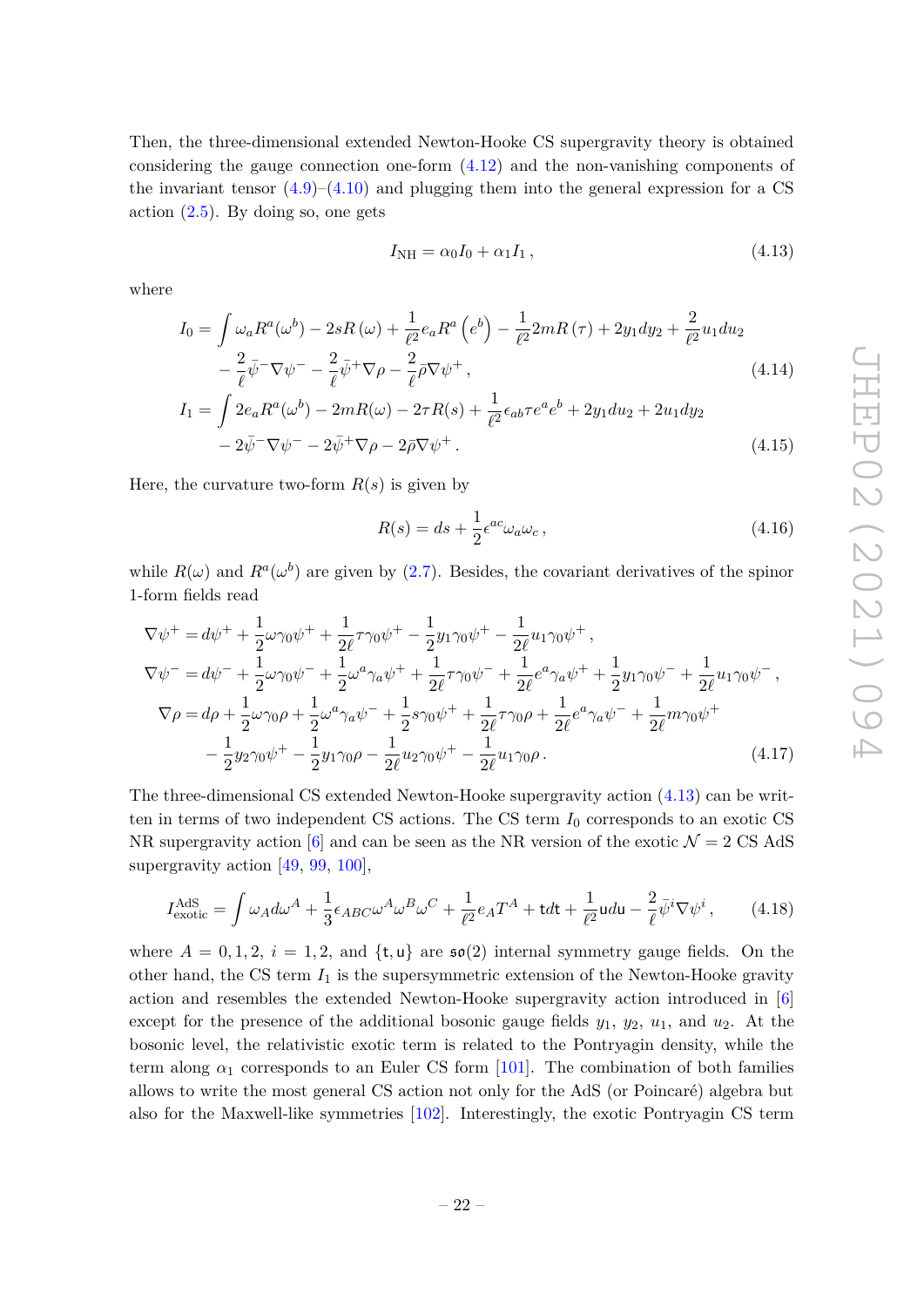can be extended at the supersymmetric and NR level, corresponding to the  $I_0$  CS action. As we shall see in the next section, the NR exotic terms can also be introduced into a generalized extended Newton-Hooke supergravity theory.

Let us note that the non-degeneracy of the invariant tensor  $(4.9)-(4.10)$  is related to the requirement that the CS supergravity action involves a kinematical term for each gauge field. Then, the equations of motion of the extended Newton-Hooke supergravity theory are given by the vanishing of the corresponding curvature two-forms, which are given by  $(4.17)$ along with

$$
F(\omega) = R(\omega) + \frac{1}{2\ell}\bar{\psi}^+ \gamma^0 \psi^+, \nF(\tau) = d(\tau) + \frac{1}{2}\bar{\psi}^+ \gamma^0 \psi^+, \nF^a(\omega^b) = R^a(\omega^b) + \frac{1}{\ell^2} \epsilon^{ac} \tau e_c + \frac{1}{2}\bar{\psi}^+ \gamma^0 \psi^-, \nF(s) = R(s) + \frac{1}{2\ell} \epsilon^{ac} e_a e_c + \frac{1}{2\ell} \bar{\psi}^- \gamma^0 \psi^- + \frac{1}{\ell} \bar{\psi}^+ \gamma^0 \rho, \nF(y_1) = dy_1 + \frac{1}{2\ell} \bar{\psi}^+ \gamma^0 \psi^+, \nF(y_2) = dy_2 - \frac{1}{2\ell} \bar{\psi}^- \gamma^0 \psi^- + \frac{1}{\ell} \bar{\psi}^+ \gamma^0 \rho, \nF^a(e^b) = de^a + \epsilon^{ac} \omega e_c + \epsilon^{ac} \tau \omega_c + \bar{\psi}^+ \gamma^a \psi^-, \nF(m) = dm + \epsilon^{ac} \omega_a e_c + \frac{1}{2} \bar{\psi}^- \gamma^0 \psi^- + \bar{\psi}^+ \gamma^0 \rho, \nF(u_1) = du_1 + \frac{1}{2} \bar{\psi}^+ \gamma^0 \psi^+, \nF(u_2) = du_2 - \frac{1}{2} \bar{\psi}^- \gamma^0 \psi^- + \bar{\psi}^+ \gamma^0 \rho.
$$
\n(4.19)

Here, one can prove that the vanishing cosmological constant limit  $\ell \to \infty$  reproduces the equations of motion of the extended Bargmann supergravity theory. Thus,the extended Newton-Hooke supergravity theory reproduces, in the flat limit, the extended Bargmann supergravity theory  $(3.8)$ . In particular,  $I_0$  reduces to the exotic extended Bargmann gravity action, while the  $I_1$  term leads us to the usual extended Bargmann supergravity  $[3]$ endowed with extra bosonic gauge fields.

#### **4.2 Generalized extended Newton-Hooke supergravity**

A generalization of the extended Newton-Hooke superalgebra, denoted as GNH(*N*) , can be obtained by performing an *S*-expansion of the super Nappi-Witten algebra (2.1). To this end, let us first consider  $S_{\mathcal{M}}^{(2N)} = \{\lambda_0, \lambda_1, \lambda_2, \ldots, \lambda_{2N-1}, \lambda_{2N}\}\$ as the relevant semigroup whose elements satisfy the following multiplication law:

$$
\lambda_{\alpha}\lambda_{\beta} = \begin{cases}\n\lambda_{\alpha+\beta} & \text{if } \alpha + \beta \le 2N, \\
\lambda_{\alpha+\beta-2N} & \text{if } \alpha + \beta > 2N,\n\end{cases}
$$
\n(4.20)

with  $N \geq 2$ . Let us note that, unlike the semigroups  $S_E^{(2N)}$  $E^{(2N)}$  and  $S^{(1)}_L$  $L^{(1)}$ , there is no zero element in the present semigroup. Let us now consider a semigroup decomposition  $S_{\mathcal{M}}^{(2N)}$  =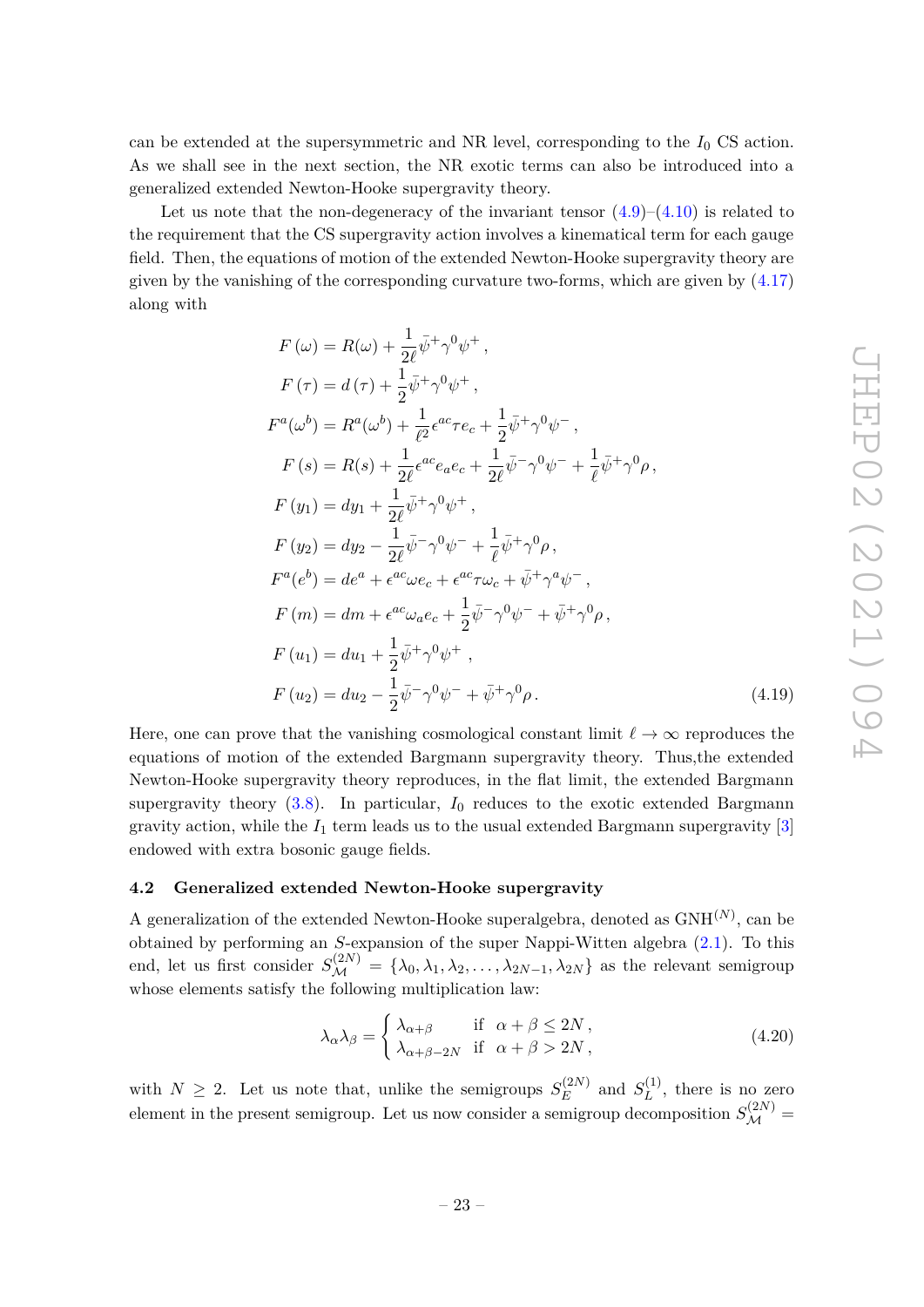$S_0 \cup S_1$  where

$$
S_0 = \{\lambda_{2i}, i = 0, ..., N\},
$$
  
\n
$$
S_1 = \{\lambda_{2m-1}, m = 1, ..., N\}.
$$
\n(4.21)

Such decomposition is said to be resonant since it satisfies the same subspace decomposition of the Nappi-Witten superalgebra (2.2),

$$
S_0 \cdot S_0 \subset S_0,
$$
  
\n
$$
S_0 \cdot S_1 \subset S_1,
$$
  
\n
$$
S_1 \cdot S_1 \subset S_0.
$$
\n
$$
(4.22)
$$

One can see that a novel family of NR superalgebras is obtained after performing a resonant  $S_{\mathcal{M}}^{(2N)}$ -expansion to the super Nappi-Witten algebra (2.1). In particular, the expanded NR generators are related to the super Nappi-Witten ones through the semigroup elements as follows:

$$
\tilde{J}^{(i)} = \lambda_{2i} J, \qquad \qquad \tilde{Q}_{\alpha}^{+(m)} = \lambda_{2m-1} Q_{\alpha}^{+}, \n\tilde{G}_{a}^{(i)} = \lambda_{2i} G_{a}, \qquad \qquad \tilde{Q}_{\alpha}^{-(m)} = \lambda_{2m-1} Q_{\alpha}^{-}, \n\tilde{S}^{(i)} = \lambda_{2i} S, \qquad \qquad \tilde{R}_{\alpha}^{(m)} = \lambda_{2m-1} R_{\alpha}, \n\tilde{T}_{1}^{(i)} = \lambda_{2i} T_{1} \qquad \qquad \tilde{T}_{2}^{(i)} = \lambda_{2i} T_{2}. \qquad (4.23)
$$

Then, considering the multiplication law of the  $S_{\mathcal{M}}^{(2N)}$  semigroup (4.20) and the original commutation relations of the super Nappi-Witten algebra (2.1), one can then show that the expanded NR superalgebra satisfy the following (anti-)commutation relations:

$$
\begin{aligned}\n\left[\tilde{J}^{(i)},\tilde{G}_{a}^{(j)}\right] &= \epsilon_{ab}\tilde{G}_{b}^{(i\ast j)}, & \left[\tilde{G}_{a}^{(i)},\tilde{G}_{b}^{(j)}\right] &= -\epsilon_{ab}\tilde{S}^{(i\ast j)}, \\
\left[\tilde{J}^{(i)},\tilde{Q}_{\alpha}^{\pm(m)}\right] &= -\frac{1}{2}\left(\gamma_{0}\right)_{\alpha}{}^{\beta}\tilde{Q}_{\beta}^{\pm(i\ast m)}, & \left[\tilde{J}^{(i)},\tilde{R}_{\alpha}^{(m)}\right] &= -\frac{1}{2}\left(\gamma_{0}\right)_{\alpha}{}^{\beta}\tilde{R}_{\beta}^{(i\ast m)}, \\
\left[\tilde{G}_{a}^{(i)},\tilde{Q}_{\alpha}^{+(m)}\right] &= -\frac{1}{2}\left(\gamma_{a}\right)_{\alpha}{}^{\beta}\tilde{Q}_{\beta}^{-(i\ast m)}, & \left[\tilde{G}_{a}^{(i)},\tilde{Q}_{\alpha}^{-(m)}\right] &= -\frac{1}{2}\left(\gamma_{a}\right)_{\alpha}{}^{\beta}\tilde{R}_{\beta}^{(i\ast m)}, \\
\left[\tilde{T}_{2}^{(i)},\tilde{Q}_{\alpha}^{+(m)}\right] &= -\frac{1}{2}\left(\gamma_{0}\right)_{\alpha}{}^{\beta}\tilde{R}_{\beta}^{(i\ast m)}, & \left[\tilde{T}_{1}^{(i)},\tilde{Q}_{\alpha}^{\pm(m)}\right] &= \pm\frac{1}{2}\left(\gamma_{0}\right)_{\alpha\beta}\tilde{Q}_{\beta}^{\pm(i\ast m)}, \\
\left[\tilde{T}_{2}^{(i)},\tilde{Q}_{\alpha}^{+(m)}\right] &= \frac{1}{2}\left(\gamma_{0}\right)_{\alpha\beta}\tilde{R}_{\beta}^{(i\ast m)}, & \left[\tilde{T}_{1}^{(i)},\tilde{R}_{\alpha}^{(m)}\right] &= \frac{1}{2}\left(\gamma_{0}\right)_{\alpha\beta}\tilde{R}_{\beta}^{(i\ast m)}, \\
\left\{\tilde{Q}_{\alpha}^{+(m)},\tilde{Q}_{\beta}^{-(n)}\right\} &= -\left(\gamma^{0}C\right)_{\alpha\beta}\
$$

where we have defined

$$
i * j = \begin{cases} i + j & \text{if } i + j \le N, \\ i + j - N & \text{if } i + j > N. \end{cases}
$$
 (4.25)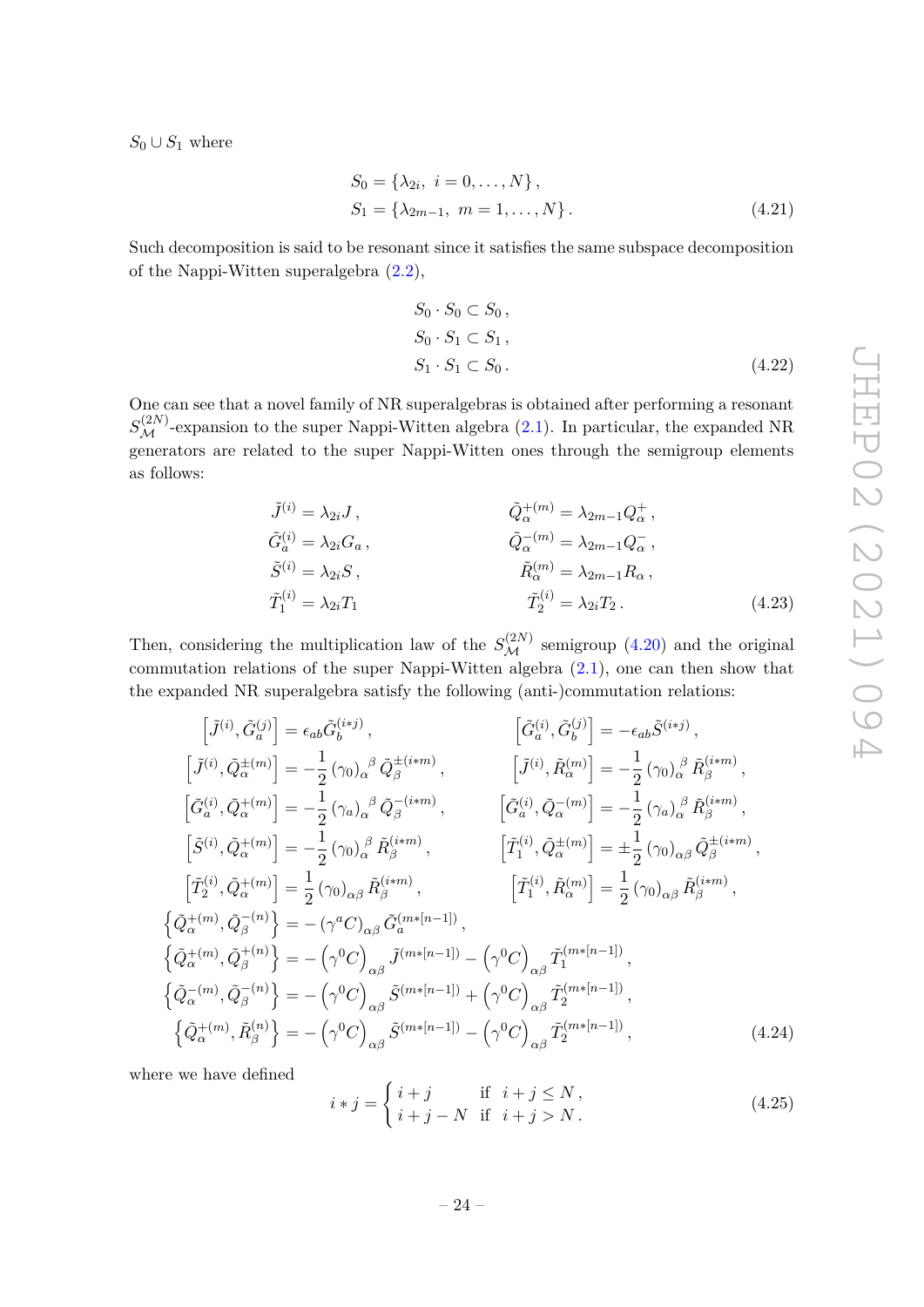The NR superalgebra (4.24) corresponds to a generalized extended Newton-Hooke superalgebra which we have denoted as  $GNH^{(N)}$  superalgebra. The  $GNH^{(N)}$  superalgebra is characterized by 3*N* fermionic generators and can be seen as the supersymmetric extension of the generalized Newton-Hooke algebra presented in [65]. Furthermore, as a consequence of the *S*-expansion procedure, the GNH(*N*) superalgebra contains 2*N* additional bosonic generators with respect to the generalized Newton-Hooke ones. As we shall see, their presence ensures the non-degeneracy of the invariant tensor. The present superalgebra can be seen as the NR counterpart of the supersymmetric extension of the  $\mathfrak{C}_{N+2}$  algebra [72, 103]. However, the construction of a NR limit reproducing the GNH(*N*) superalgebra shall not be explored here.

It is important to clarify that  $N \geq 2$ , while the usual extended Newton-Hooke superalgebra  $(4.8)$  does not appear as a particular subcase of  $GNH^{(N)}$  since it has been obtained with a different semigroup, namely  $S_L^{(1)}$  $L^{(1)}$ . Nevertheless, since at the bosonic level the extended Newton-Hooke algebra belongs to the bosonic generalized Newton-Hooke family, we shall consider the extended Newton-Hooke superalgebra as the  $GNH^{(1)}$  superalgebra. The first case obtained with the present procedure corresponds to the  $GNH^{(2)}$  superalgebra. In particular, the  $N = 2$  case reproduces the enlarged extended Bargmann (EEB) superalgebra recently introduced in [8]. Remarkably, similarly to the extended Newton-Hooke superalgebra, the EEB superalgebra can be written as three copies of the Nappi-Witten algebra, two of which are augmented by supersymmetry [8]. One could argue that the  $GNH<sup>(N)</sup>$  superalgebra could be written as  $N+1$  copies of Nappi-Witten algebras, N of which should be augmented by supersymmetry. Nevertheless, this does not hold true anymore for  $N > 2$ .

Let us note that the 2*N* extra bosonic generators  $\tilde{T}_1^{(i)}$  $\tilde{T}_1^{(i)}$  and  $\tilde{T}_2^{(i)}$  $2^{(i)}$  allow to have a non-degenerate invariant tensor which is essential to the proper construction of a NR CS supergravity action. Indeed, following the definitions of [53], it is possible to show that the  $\text{GNH}^{(N)}$  superalgebra admits the following non-vanishing components of the invariant tensor:

$$
\left\langle \tilde{G}_a^{(i)} \tilde{G}_b^{(j)} \right\rangle = \alpha_{i \ast j} \delta_{ab} ,
$$
  
\n
$$
\left\langle \tilde{J}^{(i)} \tilde{S}^{(j)} \right\rangle = -\alpha_{i \ast j} ,
$$
  
\n
$$
\left\langle \tilde{T}_1^{(i)} \tilde{T}_2^{(j)} \right\rangle = \alpha_{i \ast j} ,
$$
  
\n
$$
\left\langle \tilde{Q}_\alpha^{-(m)} \tilde{Q}_\beta^{-(n)} \right\rangle = 2\alpha_{m \ast (n-1)} C_{\alpha \beta} = \left\langle \tilde{Q}_\alpha^{+(m)} \tilde{R}_\beta^{(n)} \right\rangle ,
$$
 (4.26)

where the NR parameters appear as a consequence of the *S*-expansion procedure [53]. On the other hand, the  $GNH^{(N)}$  gauge connection one-form A reads

$$
A = \omega^{(i)} \tilde{J}^{(i)} + \omega^{a(i)} \tilde{G}_a^{(i)} + s^{(i)} \tilde{S}^{(i)} + t_1^{(i)} \tilde{T}_1^{(i)} + t_2^{(i)} T_2^{(i)} + \bar{\psi}^{+(m)} \tilde{Q}^{+(m)} + \bar{\psi}^{-(m)} \tilde{Q}^{-(m)} + \bar{\rho}^{(m)} \tilde{R}^{(m)}.
$$
\n(4.27)

Then, the three-dimensional CS action based on the super  $GNH^{(N)}$  algebra is obtained by combining the gauge connection one-form  $(4.27)$  and the non-vanishing components of the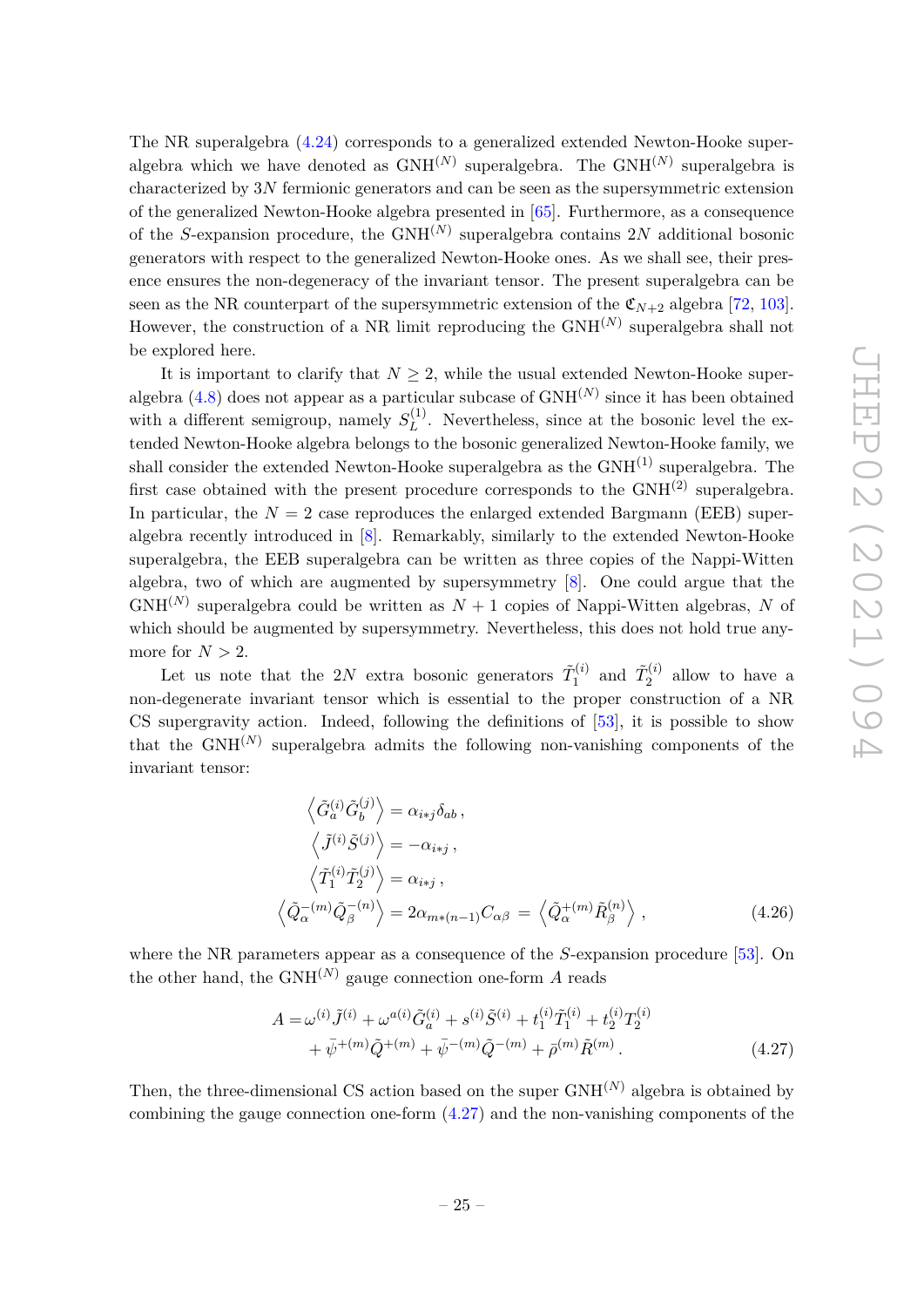invariant tensor  $(4.26)$  into the general expression for a CS action  $(2.5)$ , which thus yields

$$
I_{\text{GNH}^{(N)}} = \alpha_i I_i = \alpha_0 I_0 + \alpha_1 I_1 + \ldots + \alpha_N I_N, \qquad (4.28)
$$

where

$$
I_{i} = \int \omega_{a}^{(j)} d\omega^{a(k)} \delta_{j*k}^{i} + \epsilon^{ac} \omega_{a}^{(j)} \omega^{(k)} \omega_{c}^{(l)} \delta_{j*k+l}^{i} - 2s^{(j)} d\omega^{(k)} \delta_{j*k}^{i} + 2t_{1}^{(j)} dt_{2}^{(k)} \delta_{j*k}^{i} + 2\bar{\psi}^{-(m)} \nabla \psi^{-(n)} \delta_{m*(n-1)}^{i} + 2\bar{\psi}^{+(m)} \nabla \rho^{(n)} \delta_{m*(n-1)}^{i} + 2\bar{\rho}^{(m)} \nabla \psi^{+(n)} \delta_{m*(n-1)}^{i}.
$$
 (4.29)

In particular, the covariant derivatives of the spinor 1-forms for the GNH<sup>(N)</sup> superalgebra read

$$
\nabla \psi^{+(m)} = d\psi^{+(m)} + \frac{1}{2}\omega^{(i)}\gamma_0\psi^{+(n)}\delta_{i*n}^m - \frac{1}{2}t_1^{(i)}\gamma_0\psi^{+(n)}\delta_{i*n}^m,
$$
  
\n
$$
\nabla \psi^{-(m)} = d\psi^{-(m)} + \frac{1}{2}\omega^{(i)}\gamma_0\psi^{-(n)}\delta_{i*n}^m + \frac{1}{2}\omega^{a(i)}\gamma_a\psi^{+(n)}\delta_{i*n}^m + \frac{1}{2}t_1^{(i)}\gamma_0\psi^{-(n)}\delta_{i*n}^m,
$$
  
\n
$$
\nabla \rho^{(m)} = d\rho^{(m)} + \frac{1}{2}\omega^{(i)}\gamma_0\rho^{(n)}\delta_{i*n}^m + \frac{1}{2}\omega^{a(i)}\gamma_a\psi^{-(n)}\delta_{i*n}^m + \frac{1}{2}s^{(i)}\gamma_0\psi^{+(n)}\delta_{i*n}^m
$$
  
\n
$$
-\frac{1}{2}t_2^{(i)}\gamma_0\psi^{+(n)}\delta_{i*n}^m - \frac{1}{2}t_1^{(i)}\gamma_0\rho^{(n)}\delta_{i*n}^m.
$$
\n(4.30)

The CS supergravity action  $(4.29)$  is the most general CS action based on the GNH<sup>(N)</sup> superalgebra. In particular, as in the extended Newton-Hooke supergravity, the CS expression  $(4.28)$  can be split into two families: the CS term proportional to  $\alpha_{2k}$  corresponds to NR exotic terms whose bosonic counterparts are related to the Pontryagin density; on the other hand, the contributions proportional to  $\alpha_{2k+1}$  belong to the Euler CS family. In the particular case  $N = 2$ , the CS supergravity action reproduces the EEB supergravity theory presented in [8] by identifying the gauge field one-forms as

$$
\omega^{(0)} = \omega, \qquad \omega_a^{(0)} = \omega_a, \qquad s^{(0)} = s, \qquad t_1^{(0)} = y_1, \qquad t_2^{(0)} = y_2, \n\omega^{(1)} = \tau, \qquad \omega_a^{(1)} = e_a, \qquad s^{(1)} = m, \qquad t_1^{(1)} = u_1, \qquad t_2^{(1)} = u_2, \n\omega^{(2)} = k, \qquad \omega_a^{(2)} = k_a, \qquad s^{(2)} = t, \qquad t_1^{(2)} = b_1, \qquad t_2^{(2)} = b_2, \n\psi^{+(1)} = \psi^+, \qquad \psi^{-(1)} = \psi^-, \qquad \rho^{(1)} = \rho, \n\psi^{+(2)} = \xi^+, \qquad \psi^{-(2)} = \xi^-, \qquad \rho^{(2)} = \chi.
$$
\n(4.31)

The EEB supergravity action contains three independent sectors proportional to  $\alpha_0$ ,  $\alpha_1$ , and  $\alpha_2$ . In such NR model,  $I_0$  describes the NR exotic gravity coupled to the additional bosonic gauge fields  $y_1$  and  $y_2$ . On the other hand,  $I_1$  and  $I_2$  describe a NR extended supergravity model in the presence of a cosmological constant and of extra bosonic content given by  $k, k_a$ , and  $t$  (for further details about the EEB supergravity theory see [8]). The  $N=3$  case would now reproduce four independent sectors as in the GMEB supergravity theory previously introduced.

Let us note that, due to the non-degeneracy of the invariant tensor, the equations of motion of the  $GNH^{(N)}$  supergravity theory are given by the vanishing of the associated curvature two-forms, which read

$$
F\left(\omega^{(i)}\right) = d\omega^i + \frac{1}{2}\bar{\psi}^{+(m)}\gamma^0\psi^{+(n)}\delta^i_{m*(n-1)},
$$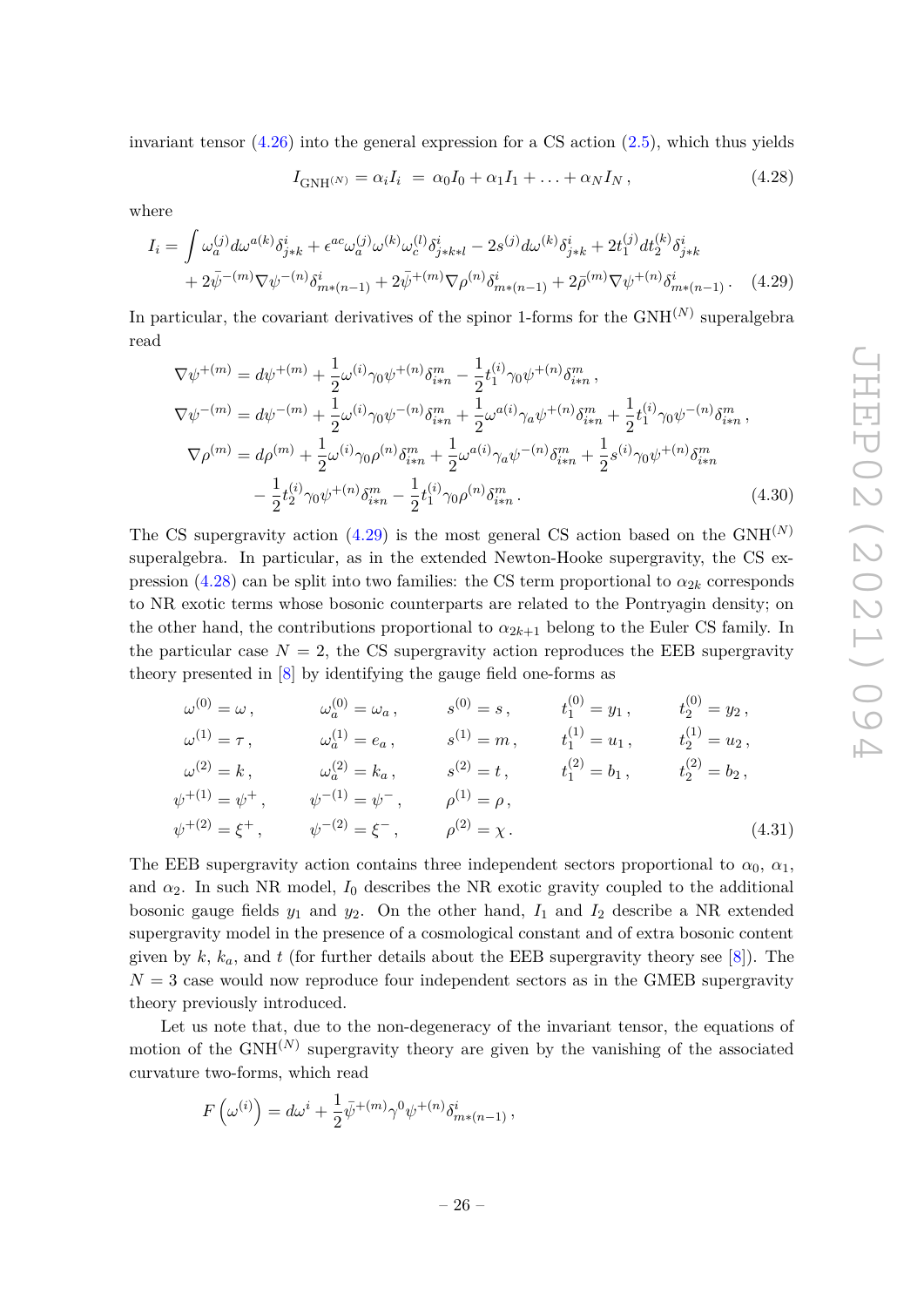$$
\begin{array}{c}\n\text{GEB}^{(N)} \\
\text{ne expand} \\
\hline\n\text{super} \\
\text{INH}^{(N)}\n\end{array}\n\qquad\n\begin{array}{c}\n\Box\n\quad\n\Box\n\end{array}
$$



along with  $(4.30)$ .

It is interesting to notice that the  $GNH^{(N)}$  superalgebras are related to the  $GEB^{(N)}$ ones through an IW contraction procedure. The following diagram summarizes the  $\mu$ sion and contraction relations:

super extended



In particular, the GEB<sup>(N)</sup> superalgebras appear as an IW contraction of the generalized extended Newton-Hooke ones by rescaling the super  $GNH^{(N)}$  generators as follows:

$$
\tilde{J}^{(i)} \rightarrow \sigma^{2i} \tilde{J}^{(i)},
$$
\n
$$
\tilde{G}_{\alpha}^{(i)} \rightarrow \sigma^{2i} \tilde{G}_{\alpha}^{(i)},
$$
\n
$$
\tilde{Q}_{\alpha}^{-(m)} \rightarrow \sigma^{2m-1} \tilde{Q}_{\alpha}^{+(m)},
$$
\n
$$
\tilde{G}_{\alpha}^{(i)} \rightarrow \sigma^{2i} \tilde{S}^{(i)},
$$
\n
$$
\tilde{R}_{\alpha}^{(m)} \rightarrow \sigma^{2m-1} \tilde{R}_{\alpha}^{(m)},
$$
\n
$$
\tilde{R}_{\alpha}^{(m)} \rightarrow \sigma^{2m-1} \tilde{R}_{\alpha}^{(m)},
$$
\n(4.33)

and considering the limit  $\sigma \to \infty$ . Note that the vanishing cosmological constant limit  $\ell \to$  $\infty$  performed in the  $N = 1$  case to recover the extended Bargmann superalgebra can also be seen as an IW contraction. At the CS action level, the proper IW contraction requires rescaling, in addition, the NR parameters in the invariant tensor  $(4.26)$  as  $\alpha_i \to \sigma^i \alpha_i$ .

As an ending remark, let us note that the  $S_E$  and  $S_M$  semigroups used to obtain the respective generalizations of the extended Bargmann and extended Newton-Hooke supergravity theories are the same used to find generalizations of the super Poincaré and super AdS algebra. Furthermore, as it was shown in [27, 65], the same semigroups were considered at the bosonic level, allowing to define the  $\text{GEB}^{(N)}$  and  $\text{GNH}^{(N)}$  algebras.

#### **5 Concluding remarks**

In this paper, we have introduced an alternative procedure to obtain diverse NR CS supergravity theories in three spacetime dimensions. Known and new NR superalgebras have been obtained considering the expansion method based on semigroups, the so-called *S*expansion, to a Nappi-Witten superalgebra introduced in [8]. Interestingly, the *S*-expansion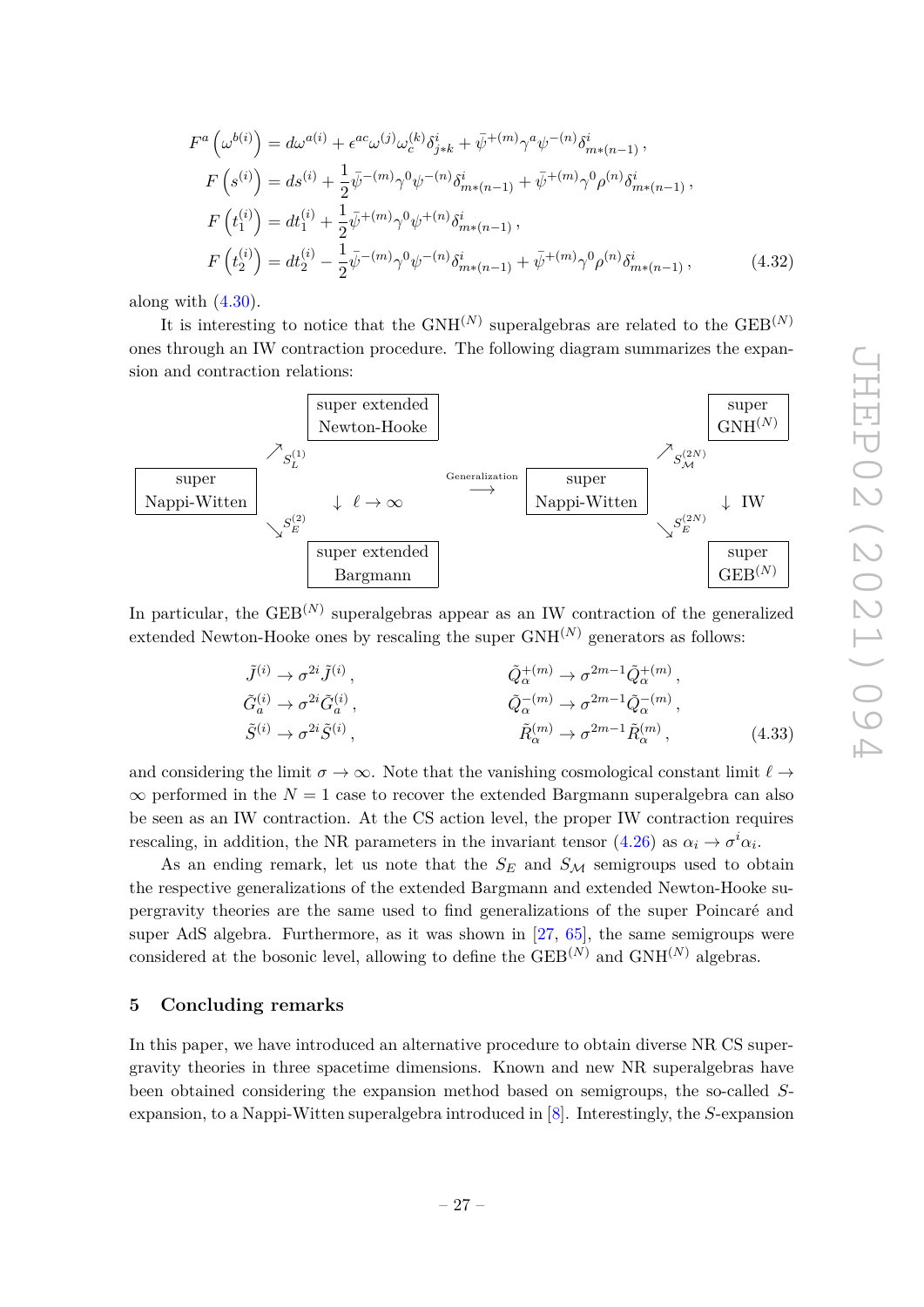allows to immediately obtain the non-vanishing components of the invariant tensor of an expanded superalgebra in term of the original ones. Such advantage has allowed us to construct, in a systematic way, the respective NR CS supergravity actions for each NR superalgebra presented.

We have shown that our resulting theories can be split into two NR supergravity families. Indeed, the extended Bargmann supergravity along with its Maxwellian version can be seen as particular subcases of a generalized extended Bargmann supergravity theory which we have denoted as  $GEB^{(N)}$  supergravity. In particular, for  $N=1$  we recover the extended Bargmann supergravity theory. On the other hand, the extended Newton-Hooke supergravity belongs to a generalized extended Newton-Hooke theory which we have called as GNH(*N*) . Such generalizations correspond to supersymmetric extensions of the GEB(*N*) and  $GNH^{(N)}$  bosonic algebras recently introduced in [27]. Remarkably, both families are related through an IW contraction process, similarly as their bosonic counterparts.

It would be worth considering further studies on the Maxwellian version and generalizations of the extended Bargmann supergravity theory. One could analyze, for instance, the Schrödinger extension [2, 104] of the NR generalized superalgebras presented here in a similar way as it was done in the case of the extended Schrödinger supergravity [6]. In particular, the map between Newton-Cartan geometry and Horava-Lifshitz gravity [97] could suggest a superconformal non-projectable Horava-Lifshitz gravity. The Schrödinger version of our results would allow us to approach an off-shell formulation of the respective NR supergravity actions which could serve to construct NR effective field theories on curved backgrounds by means of localization [105, 106]. On the other hand, it would be intriguing to explore the possibility to apply the *S*-expansion method in the context of the Schrödinger superalgebra families, in order to establish a systematic way to obtain generalized Schrödinger supergravity actions, in a very similar way to the construction presented here.

A future development could also consist in generalizing our results to the extended Newtonian family. One could expect to obtain novel Newtonian supergravity theories, different from the extended Newtonian one presented in [4], being supersymmetric extensions of the exotic and Maxwellian extended Newtonian gravity recently introduced in [107] and [68], respectively. Newtonian gravity models are worth studying as they offer an action principle for Newtonian gravity through the CS formalism different from the one introduced in [108]. It would be interesting to study the matter coupling of the new Newtonian supergravity theories as well.

The procedure considered here could be extended to the ultra-relativistic (UR) regime. In particular, the construction of UR supergravity models remains poorly explored [109, 110]. The *S*-expansion method could be applied to a Carrollian version of the Nappi-Witten symmetry to obtain new UR superalgebras (work in progress). One could expect to find two UR superalgebra families being the respective UR versions of the relativistic  $\mathfrak{B}_{N+2}$  and  $\mathfrak{C}_{N+2}$  superalgebras. At the bosonic level, the Carrollian symmetries emerge in the framework of flat holography and fluid/gravity correspondence  $[111-114]$ , whose applications motivate us to explore supersymmetric extensions of the Carrollian symmetries in the context of supergravity.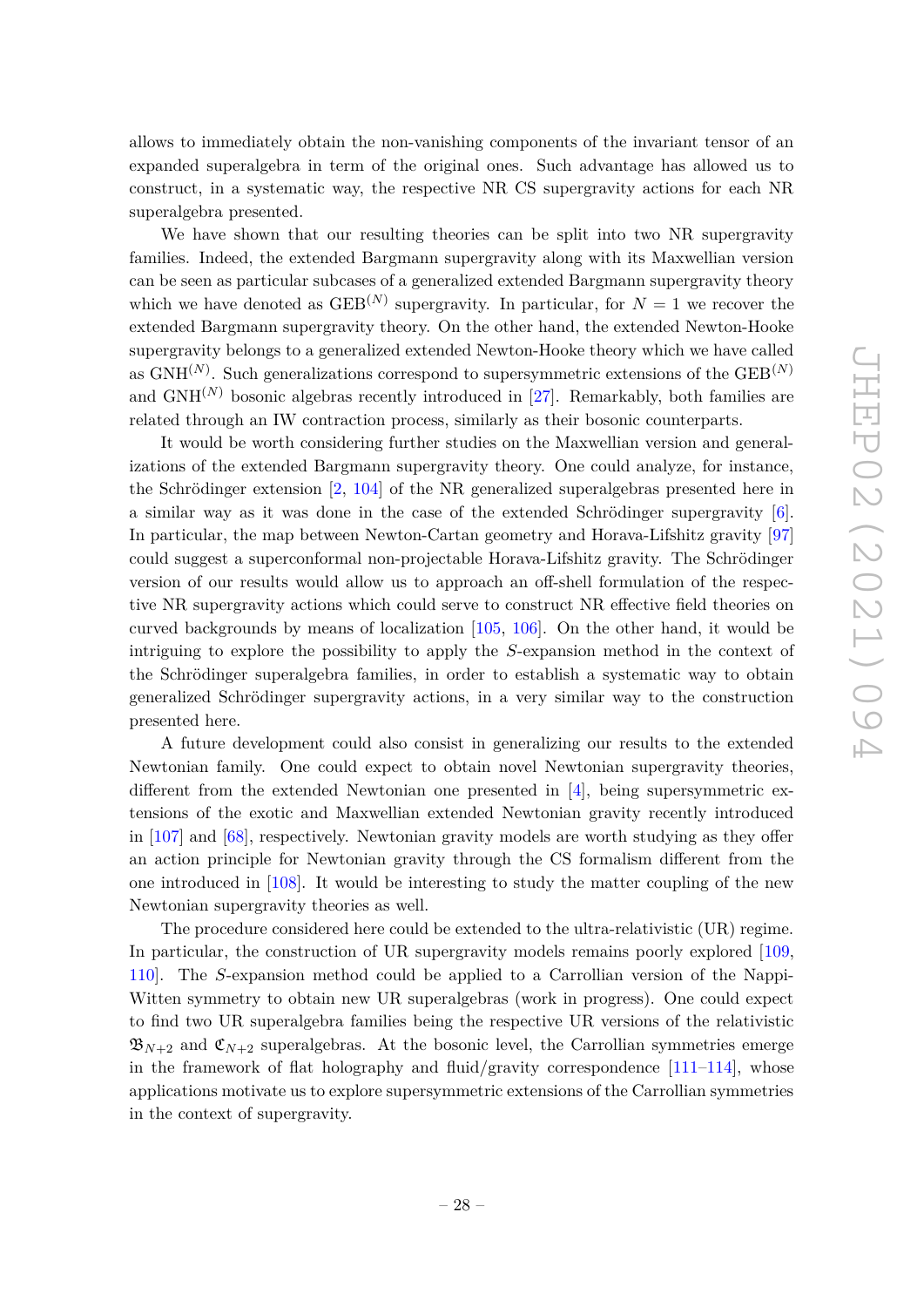#### **Acknowledgments**

This work was funded by the National Agency for Research and Development ANID (ex-CONICYT) - PAI grant No. 77190078 (P.C.) and the FONDECYT Project N◦3180594 (M.I.) and N◦3170438 (E.R.). P.C. would like to thank to the Dirección de Investigación and Vice-rectoría de Investigación of the Universidad Católica de la Santísima Concepción, Chile, for their constant support. L.R. would like to thank the Department of Applied Science and Technology of the Polytechnic University of Turin, and in particular F. Dolcini and A. Gamba, for financial support.

**Open Access.** This article is distributed under the terms of the Creative Commons Attribution License [\(CC-BY 4.0\)](https://creativecommons.org/licenses/by/4.0/), which permits any use, distribution and reproduction in any medium, provided the original author(s) and source are credited.

#### **References**

- [1] R. Andringa, E.A. Bergshoeff, J. Rosseel and E. Sezgin, 3*D Newton-Cartan supergravity*, *[Class. Quant. Grav.](https://doi.org/10.1088/0264-9381/30/20/205005)* **30** (2013) 205005 [[arXiv:1305.6737](https://arxiv.org/abs/1305.6737)] [IN[SPIRE](https://inspirehep.net/search?p=find+EPRINT%2BarXiv%3A1305.6737)].
- [2] E. Bergshoeff, J. Rosseel and T. Zojer, *Newton-Cartan supergravity with torsion and Schrödinger supergravity, JHEP* 11 [\(2015\) 180](https://doi.org/10.1007/JHEP11(2015)180) [[arXiv:1509.04527](https://arxiv.org/abs/1509.04527)] [IN[SPIRE](https://inspirehep.net/search?p=find+EPRINT%2BarXiv%3A1509.04527)].
- [3] E.A. Bergshoeff and J. Rosseel, *Three-dimensional extended Bargmann supergravity*, *[Phys.](https://doi.org/10.1103/PhysRevLett.116.251601) Rev. Lett.* **116** [\(2016\) 251601](https://doi.org/10.1103/PhysRevLett.116.251601) [[arXiv:1604.08042](https://arxiv.org/abs/1604.08042)] [IN[SPIRE](https://inspirehep.net/search?p=find+EPRINT%2BarXiv%3A1604.08042)].
- [4] N. Ozdemir, M. Ozkan, O. Tunca and U. Zorba, *Three-dimensional extended Newtonian (super)gravity*, *JHEP* **05** [\(2019\) 130](https://doi.org/10.1007/JHEP05(2019)130) [[arXiv:1903.09377](https://arxiv.org/abs/1903.09377)] [IN[SPIRE](https://inspirehep.net/search?p=find+EPRINT%2BarXiv%3A1903.09377)].
- [5] J.A. de Azcárraga, D. Gútiez and J.M. Izquierdo, *Extended D* = 3 *Bargmann supergravity from a Lie algebra expansion*, *Nucl. Phys. B* **946** [\(2019\) 114706](https://doi.org/10.1016/j.nuclphysb.2019.114706) [[arXiv:1904.12786](https://arxiv.org/abs/1904.12786)] [IN[SPIRE](https://inspirehep.net/search?p=find+EPRINT%2BarXiv%3A1904.12786)].
- [6] N. Ozdemir, M. Ozkan and U. Zorba, *Three-dimensional extended Lifshitz, Schrödinger and Newton-Hooke supergravity, JHEP* 11 [\(2019\) 052](https://doi.org/10.1007/JHEP11(2019)052) [[arXiv:1909.10745](https://arxiv.org/abs/1909.10745)] [IN[SPIRE](https://inspirehep.net/search?p=find+EPRINT%2BarXiv%3A1909.10745)].
- [7] P. Concha, L. Ravera and E. Rodríguez, *Three-dimensional Maxwellian extended Bargmann supergravity*, *JHEP* **04** [\(2020\) 051](https://doi.org/10.1007/JHEP04(2020)051) [[arXiv:1912.09477](https://arxiv.org/abs/1912.09477)] [IN[SPIRE](https://inspirehep.net/search?p=find+EPRINT%2BarXiv%3A1912.09477)].
- [8] P. Concha, L. Ravera and E. Rodríguez, *Three-dimensional non-relativistic extended supergravity with cosmological constant*, *[Eur. Phys. J. C](https://doi.org/10.1140/epjc/s10052-020-08685-2)* **80** (2020) 1105 [[arXiv:2008.08655](https://arxiv.org/abs/2008.08655)] [IN[SPIRE](https://inspirehep.net/search?p=find+EPRINT%2BarXiv%3A2008.08655)].
- [9] R. Grassie, *Generalised Bargmann superalgebras*, [arXiv:2010.01894](https://arxiv.org/abs/2010.01894) [IN[SPIRE](https://inspirehep.net/search?p=find+EPRINT%2BarXiv%3A2010.01894)].
- [10] E. Cartan, *Sur les variétés à connexion affine et la théorie de la relativité généralisée (première partie)*, *Ann. Ecole Norm. Sup.* **40** (1923) 325.
- [11] E. Cartan, *Sur les variétés à connexion affine et la théorie de la relativité généralisée (première partie) (suite)*, *Ann. Ecole Norm. Sup.* **41** (1924) 1.
- [12] C. Duval and H.P. Kunzle, *Minimal gravitational coupling in the Newtonian theory and the covariant Schrödinger equation*, *[Gen. Rel. Grav.](https://doi.org/10.1007/BF00762191)* **16** (1984) 333 [IN[SPIRE](https://inspirehep.net/search?p=find+J%20%22Gen.Rel.Grav.%2C16%2C333%22)].
- [13] C. Duval, G. Burdet, H.P. Kunzle and M. Perrin, *Bargmann structures and Newton-Cartan theory*, *[Phys. Rev. D](https://doi.org/10.1103/PhysRevD.31.1841)* **31** (1985) 1841 [IN[SPIRE](https://inspirehep.net/search?p=find+J%20%22Phys.Rev.%2CD31%2C1841%22)].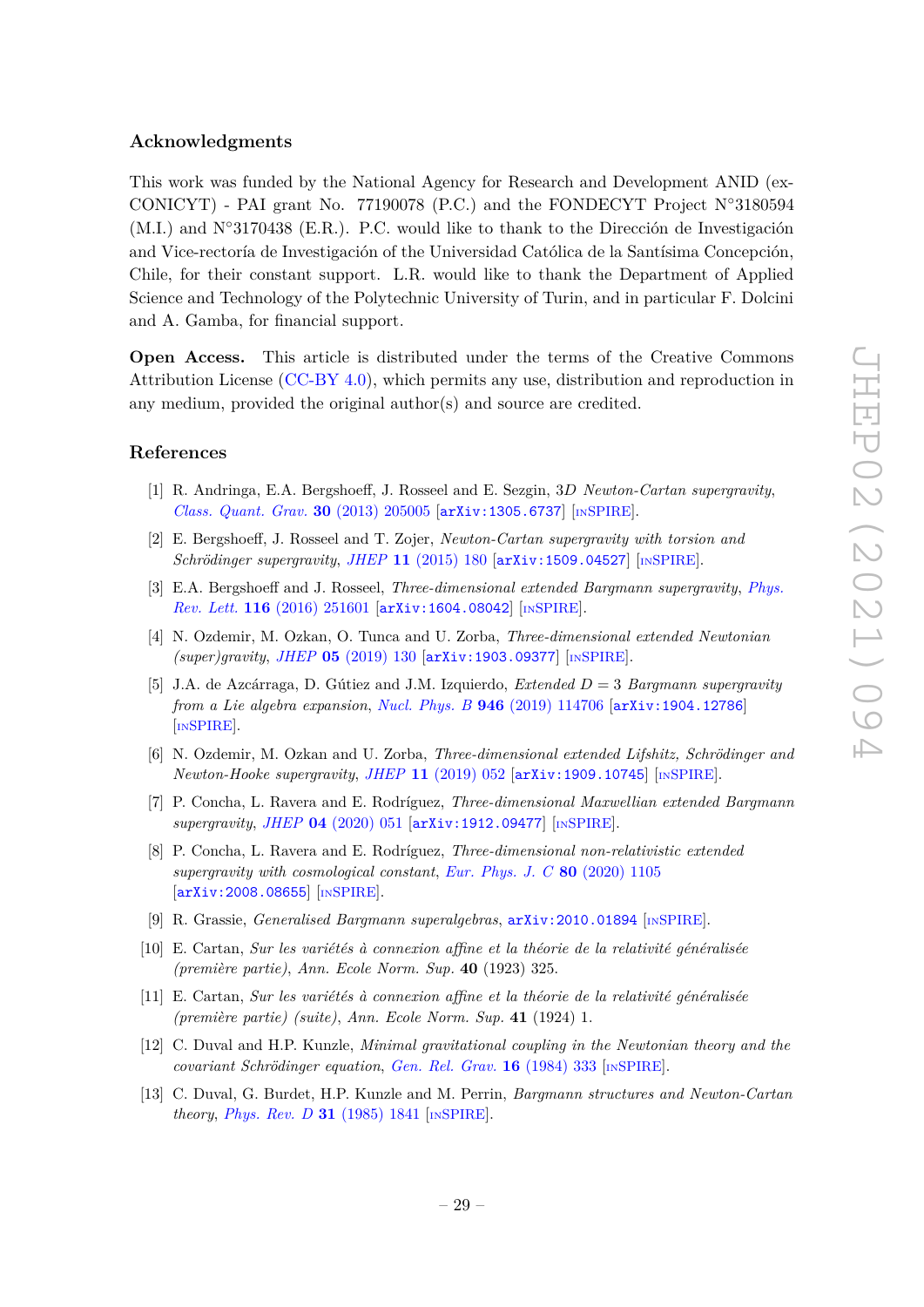- [14] C. Duval and P.A. Horvathy, *Non-relativistic conformal symmetries and Newton-Cartan structures*, *J. Phys. A* **42** [\(2009\) 465206](https://doi.org/10.1088/1751-8113/42/46/465206) [[arXiv:0904.0531](https://arxiv.org/abs/0904.0531)] [IN[SPIRE](https://inspirehep.net/search?p=find+EPRINT%2BarXiv%3A0904.0531)].
- [15] R. Andringa, E. Bergshoeff, S. Panda and M. de Roo, *Newtonian gravity and the Bargmann algebra*, *[Class. Quant. Grav.](https://doi.org/10.1088/0264-9381/28/10/105011)* **28** (2011) 105011 [[arXiv:1011.1145](https://arxiv.org/abs/1011.1145)] [IN[SPIRE](https://inspirehep.net/search?p=find+EPRINT%2BarXiv%3A1011.1145)].
- [16] R. Banerjee, A. Mitra and P. Mukherjee, *Localization of the Galilean symmetry and dynamical realization of Newton-Cartan geometry*, *[Class. Quant. Grav.](https://doi.org/10.1088/0264-9381/32/4/045010)* **32** (2015) 045010 [[arXiv:1407.3617](https://arxiv.org/abs/1407.3617)] [IN[SPIRE](https://inspirehep.net/search?p=find+EPRINT%2BarXiv%3A1407.3617)].
- [17] R. Banerjee and P. Mukherjee, *Torsional Newton-Cartan geometry from Galilean gauge theory*, *[Class. Quant. Grav.](https://doi.org/10.1088/0264-9381/33/22/225013)* **33** (2016) 225013 [[arXiv:1604.06893](https://arxiv.org/abs/1604.06893)] [IN[SPIRE](https://inspirehep.net/search?p=find+EPRINT%2BarXiv%3A1604.06893)].
- [18] E. Bergshoeff, A. Chatzistavrakidis, L. Romano and J. Rosseel, *Newton-Cartan gravity and torsion*, *JHEP* **10** [\(2017\) 194](https://doi.org/10.1007/JHEP10(2017)194) [[arXiv:1708.05414](https://arxiv.org/abs/1708.05414)] [IN[SPIRE](https://inspirehep.net/search?p=find+EPRINT%2BarXiv%3A1708.05414)].
- [19] L. Avilés, E. Frodden, J. Gomis, D. Hidalgo and J. Zanelli, *Non-relativistic Maxwell Chern-Simons gravity*, *JHEP* **05** [\(2018\) 047](https://doi.org/10.1007/JHEP05(2018)047) [[arXiv:1802.08453](https://arxiv.org/abs/1802.08453)] [IN[SPIRE](https://inspirehep.net/search?p=find+EPRINT%2BarXiv%3A1802.08453)].
- [20] L. Avilés, J. Gomis and D. Hidalgo, *Stringy (Galilei) Newton-Hooke Chern-Simons Gravities*, *JHEP* **09** [\(2019\) 015](https://doi.org/10.1007/JHEP09(2019)015) [[arXiv:1905.13091](https://arxiv.org/abs/1905.13091)] [IN[SPIRE](https://inspirehep.net/search?p=find+EPRINT%2BarXiv%3A1905.13091)].
- [21] D. Chernyavsky and D. Sorokin, *Three-dimensional (higher-spin) gravities with extended Schrödinger and l-conformal Galilean symmetries*, *JHEP* **07** [\(2019\) 156](https://doi.org/10.1007/JHEP07(2019)156) [[arXiv:1905.13154](https://arxiv.org/abs/1905.13154)] [IN[SPIRE](https://inspirehep.net/search?p=find+EPRINT%2BarXiv%3A1905.13154)].
- [22] P. Concha and E. Rodríguez, *Non-relativistic gravity theory based on an enlargement of the extended Bargmann algebra*, *JHEP* **07** [\(2019\) 085](https://doi.org/10.1007/JHEP07(2019)085) [[arXiv:1906.00086](https://arxiv.org/abs/1906.00086)] [IN[SPIRE](https://inspirehep.net/search?p=find+EPRINT%2BarXiv%3A1906.00086)].
- [23] T. Harmark, J. Hartong, L. Menculini, N.A. Obers and G. Oling, *Relating non-relativistic string theories*, *JHEP* **11** [\(2019\) 071](https://doi.org/10.1007/JHEP11(2019)071) [[arXiv:1907.01663](https://arxiv.org/abs/1907.01663)] [IN[SPIRE](https://inspirehep.net/search?p=find+EPRINT%2BarXiv%3A1907.01663)].
- [24] D. Hansen, J. Hartong and N.A. Obers, *Non-relativistic gravity and its coupling to matter*, *JHEP* **06** [\(2020\) 145](https://doi.org/10.1007/JHEP06(2020)145) [[arXiv:2001.10277](https://arxiv.org/abs/2001.10277)] [IN[SPIRE](https://inspirehep.net/search?p=find+EPRINT%2BarXiv%3A2001.10277)].
- [25] M. Ergen, E. Hamamci and D. Van den Bleeken, *Oddity in nonrelativistic, strong gravity*, *[Eur. Phys. J. C](https://doi.org/10.1140/epjc/s10052-020-8112-6)* **80** (2020) 563 [*Erratum ibid.* **80** (2020) 657] [[arXiv:2002.02688](https://arxiv.org/abs/2002.02688)] [IN[SPIRE](https://inspirehep.net/search?p=find+EPRINT%2BarXiv%3A2002.02688)].
- [26] O. Kasikci, N. Ozdemir, M. Ozkan and U. Zorba, *Three-dimensional higher-order Schrödinger algebras and Lie algebra expansions*, *JHEP* **04** [\(2020\) 067](https://doi.org/10.1007/JHEP04(2020)067) [[arXiv:2002.03558](https://arxiv.org/abs/2002.03558)] [IN[SPIRE](https://inspirehep.net/search?p=find+EPRINT%2BarXiv%3A2002.03558)].
- [27] P. Concha, M. Ipinza and E. Rodríguez, *Generalized Maxwellian exotic Bargmann gravity theory in three spacetime dimensions*, *Phys. Lett. B* **807** [\(2020\) 135593](https://doi.org/10.1016/j.physletb.2020.135593) [[arXiv:2004.01203](https://arxiv.org/abs/2004.01203)] [IN[SPIRE](https://inspirehep.net/search?p=find+EPRINT%2BarXiv%3A2004.01203)].
- [28] D.T. Son, *Toward an AdS/cold atoms correspondence: a geometric realization of the Schrödinger symmetry*, *Phys. Rev. D* **78** [\(2008\) 046003](https://doi.org/10.1103/PhysRevD.78.046003) [[arXiv:0804.3972](https://arxiv.org/abs/0804.3972)] [IN[SPIRE](https://inspirehep.net/search?p=find+EPRINT%2BarXiv%3A0804.3972)].
- [29] K. Balasubramanian and J. McGreevy, *Gravity duals for non-relativistic CFTs*, *[Phys. Rev.](https://doi.org/10.1103/PhysRevLett.101.061601) Lett.* **101** [\(2008\) 061601](https://doi.org/10.1103/PhysRevLett.101.061601) [[arXiv:0804.4053](https://arxiv.org/abs/0804.4053)] [IN[SPIRE](https://inspirehep.net/search?p=find+EPRINT%2BarXiv%3A0804.4053)].
- [30] S. Kachru, X. Liu and M. Mulligan, *Gravity duals of Lifshitz-like fixed points*, *[Phys. Rev. D](https://doi.org/10.1103/PhysRevD.78.106005)* **78** [\(2008\) 106005](https://doi.org/10.1103/PhysRevD.78.106005) [[arXiv:0808.1725](https://arxiv.org/abs/0808.1725)] [IN[SPIRE](https://inspirehep.net/search?p=find+EPRINT%2BarXiv%3A0808.1725)].
- [31] A. Bagchi and R. Gopakumar, *Galilean conformal algebras and AdS/CFT*, *JHEP* **07** [\(2009\)](https://doi.org/10.1088/1126-6708/2009/07/037) [037](https://doi.org/10.1088/1126-6708/2009/07/037) [[arXiv:0902.1385](https://arxiv.org/abs/0902.1385)] [IN[SPIRE](https://inspirehep.net/search?p=find+EPRINT%2BarXiv%3A0902.1385)].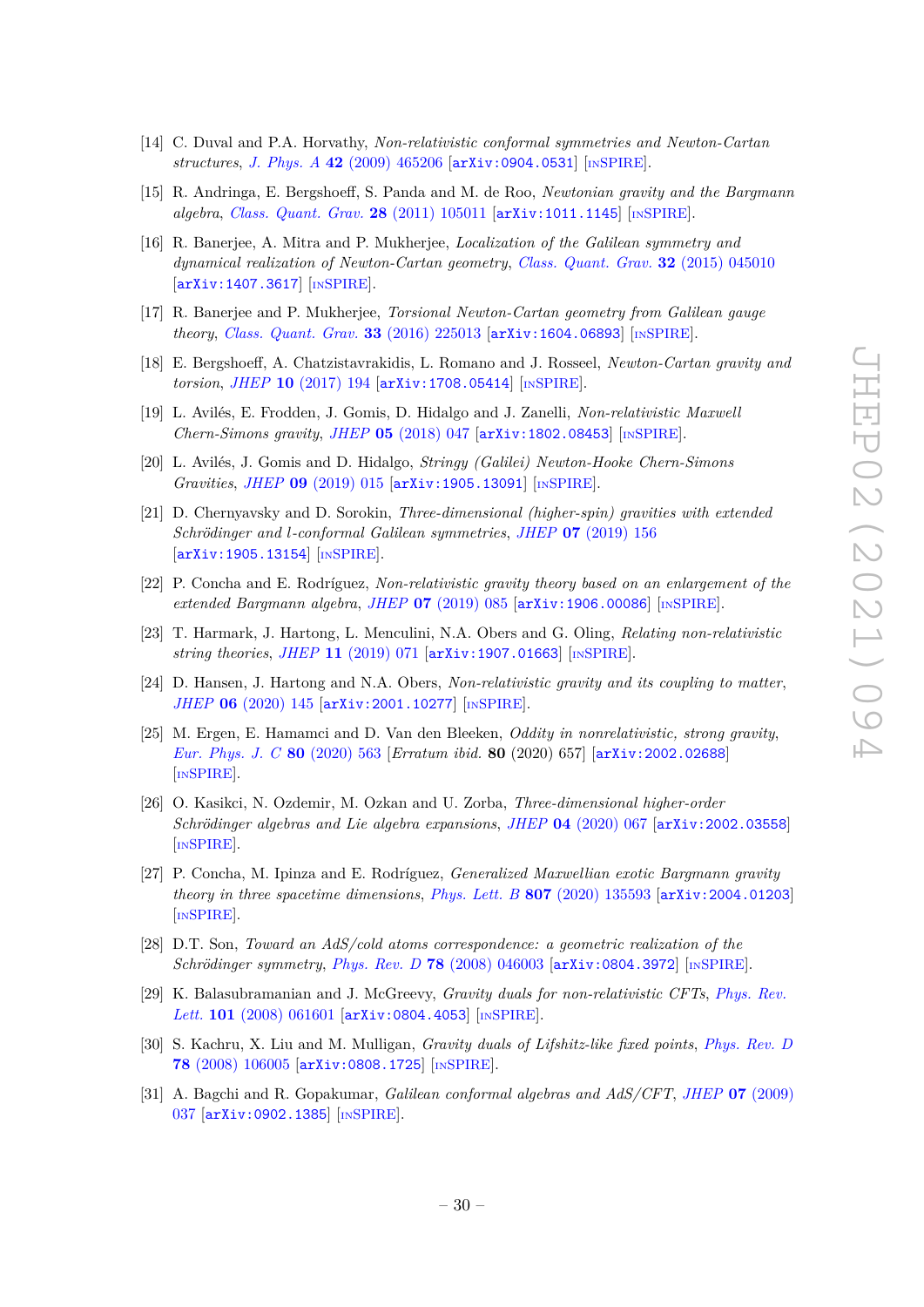- [32] A. Bagchi, R. Gopakumar, I. Mandal and A. Miwa, *GCA in* 2*d*, *JHEP* **08** [\(2010\) 004](https://doi.org/10.1007/JHEP08(2010)004) [[arXiv:0912.1090](https://arxiv.org/abs/0912.1090)] [IN[SPIRE](https://inspirehep.net/search?p=find+EPRINT%2BarXiv%3A0912.1090)].
- [33] M.H. Christensen, J. Hartong, N.A. Obers and B. Rollier, *Torsional Newton-Cartan geometry and Lifshitz holography*, *Phys. Rev. D* **89** [\(2014\) 061901](https://doi.org/10.1103/PhysRevD.89.061901) [[arXiv:1311.4794](https://arxiv.org/abs/1311.4794)] [IN[SPIRE](https://inspirehep.net/search?p=find+EPRINT%2BarXiv%3A1311.4794)].
- [34] M.H. Christensen, J. Hartong, N.A. Obers and B. Rollier, *Boundary stress-energy tensor and Newton-Cartan geometry in Lifshitz holography*, *JHEP* **01** [\(2014\) 057](https://doi.org/10.1007/JHEP01(2014)057) [[arXiv:1311.6471](https://arxiv.org/abs/1311.6471)] [IN[SPIRE](https://inspirehep.net/search?p=find+EPRINT%2BarXiv%3A1311.6471)].
- [35] J. Hartong, E. Kiritsis and N.A. Obers, *Lifshitz space-times for Schrödinger holography*, *[Phys. Lett. B](https://doi.org/10.1016/j.physletb.2015.05.010)* **746** (2015) 318 [[arXiv:1409.1519](https://arxiv.org/abs/1409.1519)] [IN[SPIRE](https://inspirehep.net/search?p=find+EPRINT%2BarXiv%3A1409.1519)].
- [36] J. Hartong, E. Kiritsis and N.A. Obers, *Schrödinger invariance from Lifshitz isometries in holography and field theory*, *Phys. Rev. D* **92** [\(2015\) 066003](https://doi.org/10.1103/PhysRevD.92.066003) [[arXiv:1409.1522](https://arxiv.org/abs/1409.1522)] [IN[SPIRE](https://inspirehep.net/search?p=find+EPRINT%2BarXiv%3A1409.1522)].
- [37] J. Hartong, E. Kiritsis and N.A. Obers, *Field theory on Newton-Cartan backgrounds and symmetries of the Lifshitz vacuum*, *JHEP* **08** [\(2015\) 006](https://doi.org/10.1007/JHEP08(2015)006) [[arXiv:1502.00228](https://arxiv.org/abs/1502.00228)] [IN[SPIRE](https://inspirehep.net/search?p=find+EPRINT%2BarXiv%3A1502.00228)].
- [38] M. Taylor, *Lifshitz holography*, *[Class. Quant. Grav.](https://doi.org/10.1088/0264-9381/33/3/033001)* **33** (2016) 033001 [[arXiv:1512.03554](https://arxiv.org/abs/1512.03554)] [IN[SPIRE](https://inspirehep.net/search?p=find+EPRINT%2BarXiv%3A1512.03554)].
- [39] C. Hoyos and D.T. Son, *Hall viscosity and electromagnetic response*, *[Phys. Rev. Lett.](https://doi.org/10.1103/PhysRevLett.108.066805)* **108** [\(2012\) 066805](https://doi.org/10.1103/PhysRevLett.108.066805) [[arXiv:1109.2651](https://arxiv.org/abs/1109.2651)] [IN[SPIRE](https://inspirehep.net/search?p=find+EPRINT%2BarXiv%3A1109.2651)].
- [40] D.T. Son, *Newton-Cartan geometry and the quantum Hall effect*, [arXiv:1306.0638](https://arxiv.org/abs/1306.0638) [IN[SPIRE](https://inspirehep.net/search?p=find+EPRINT%2BarXiv%3A1306.0638)].
- [41] A.G. Abanov and A. Gromov, *Electromagnetic and gravitational responses of two-dimensional noninteracting electrons in a background magnetic field*, *[Phys. Rev. B](https://doi.org/10.1103/PhysRevB.90.014435)* **90** [\(2014\) 014435](https://doi.org/10.1103/PhysRevB.90.014435) [[arXiv:1401.3703](https://arxiv.org/abs/1401.3703)] [IN[SPIRE](https://inspirehep.net/search?p=find+EPRINT%2BarXiv%3A1401.3703)].
- [42] M. Geracie, K. Prabhu and M.M. Roberts, *Curved non-relativistic spacetimes, Newtonian gravitation and massive matter*, *[J. Math. Phys.](https://doi.org/10.1063/1.4932967)* **56** (2015) 103505 [[arXiv:1503.02682](https://arxiv.org/abs/1503.02682)] [IN[SPIRE](https://inspirehep.net/search?p=find+EPRINT%2BarXiv%3A1503.02682)].
- [43] A. Gromov, K. Jensen and A.G. Abanov, *Boundary effective action for quantum Hall states*, *[Phys. Rev. Lett.](https://doi.org/10.1103/PhysRevLett.116.126802)* **116** (2016) 126802 [[arXiv:1506.07171](https://arxiv.org/abs/1506.07171)] [IN[SPIRE](https://inspirehep.net/search?p=find+EPRINT%2BarXiv%3A1506.07171)].
- [44] D.R. Grigore, *The projective unitary irreducible representations of the Galilei group in* (1 + 2)*-dimensions*, *[J. Math. Phys.](https://doi.org/10.1063/1.531402)* **37** (1996) 460 [[hep-th/9312048](https://arxiv.org/abs/hep-th/9312048)] [IN[SPIRE](https://inspirehep.net/search?p=find+EPRINT%2Bhep-th%2F9312048)].
- [45] S.K. Bose, *The Galilean group in* (2 + 1) *space-times and its central extension*, *[Commun.](https://doi.org/10.1007/BF02099478) [Math. Phys.](https://doi.org/10.1007/BF02099478)* **169** (1995) 385 [IN[SPIRE](https://inspirehep.net/search?p=find+J%20%22Commun.Math.Phys.%2C169%2C385%22)].
- [46] C. Duval and P.A. Horvathy, *The 'Peierls substitution' and the exotic Galilei group*, *[Phys.](https://doi.org/10.1016/S0370-2693(00)00341-5) Lett. B* **479** [\(2000\) 284](https://doi.org/10.1016/S0370-2693(00)00341-5) [[hep-th/0002233](https://arxiv.org/abs/hep-th/0002233)] [IN[SPIRE](https://inspirehep.net/search?p=find+EPRINT%2Bhep-th%2F0002233)].
- [47] R. Jackiw and V.P. Nair, *Anyon spin and the exotic central extension of the planar Galilei group*, *[Phys. Lett. B](https://doi.org/10.1016/S0370-2693(00)00379-8)* **480** (2000) 237 [[hep-th/0003130](https://arxiv.org/abs/hep-th/0003130)] [IN[SPIRE](https://inspirehep.net/search?p=find+EPRINT%2Bhep-th%2F0003130)].
- [48] G. Papageorgiou and B.J. Schroers, *A Chern-Simons approach to Galilean quantum gravity in* 2 + 1 *dimensions*, *JHEP* **11** [\(2009\) 009](https://doi.org/10.1088/1126-6708/2009/11/009) [[arXiv:0907.2880](https://arxiv.org/abs/0907.2880)] [IN[SPIRE](https://inspirehep.net/search?p=find+EPRINT%2BarXiv%3A0907.2880)].
- [49] A. Achucarro and P.K. Townsend, *A Chern-Simons action for three-dimensional Anti-de Sitter supergravity theories*, *[Phys. Lett. B](https://doi.org/10.1016/0370-2693(86)90140-1)* **180** (1986) 89 [IN[SPIRE](https://inspirehep.net/search?p=find+J%20%22Phys.Lett.%2CB180%2C89%22)].
- [50] E. Witten, (2 + 1)*-dimensional gravity as an exactly soluble system*, *[Nucl. Phys. B](https://doi.org/10.1016/0550-3213(88)90143-5)* **311** [\(1988\) 46](https://doi.org/10.1016/0550-3213(88)90143-5) [IN[SPIRE](https://inspirehep.net/search?p=find+J%20%22Nucl.Phys.%2CB311%2C46%22)].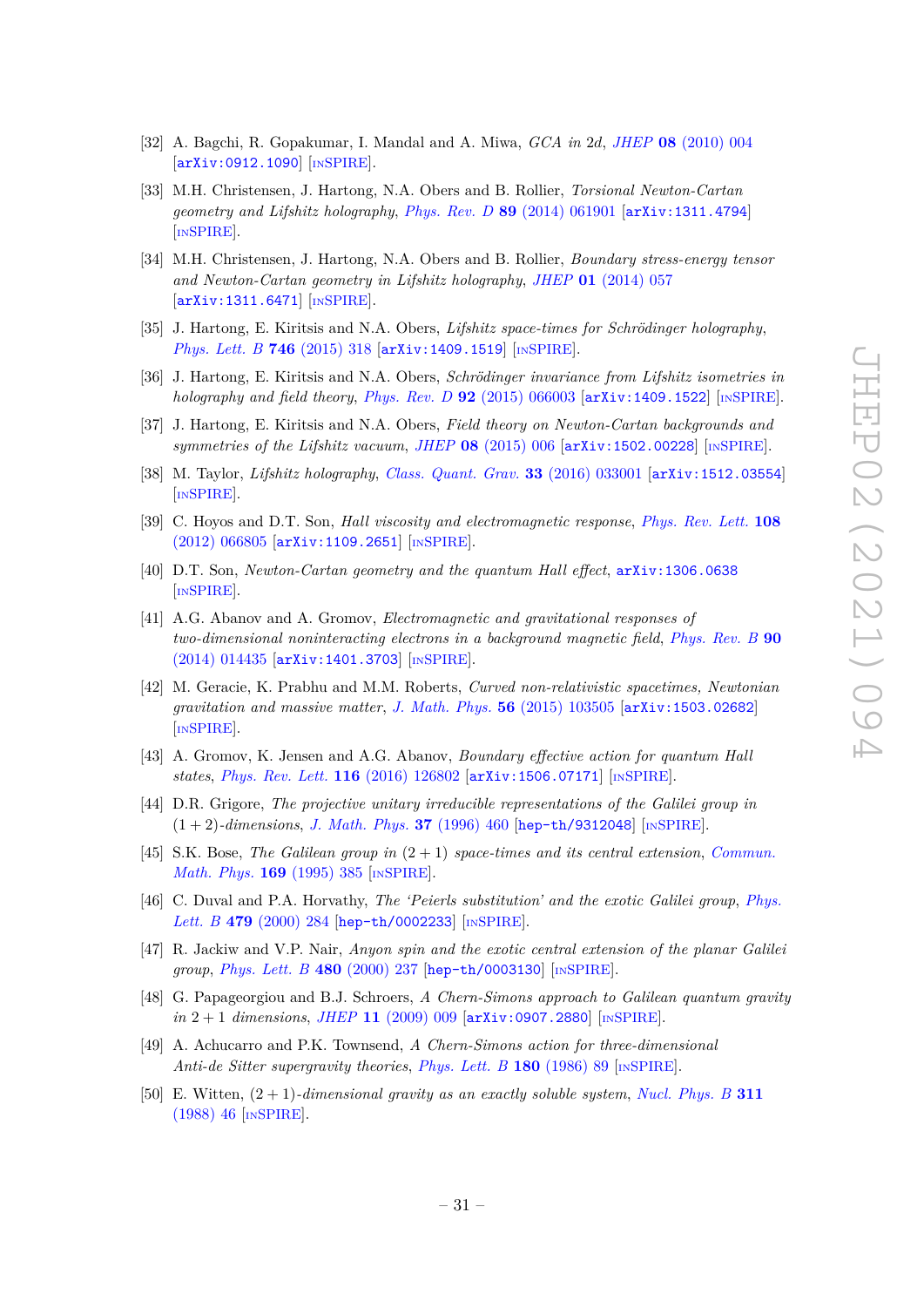- [51] J. Zanelli, *Lecture notes on Chern-Simons (super-)gravities. Second edition (February 2008)*, [hep-th/0502193](https://arxiv.org/abs/hep-th/0502193) [IN[SPIRE](https://inspirehep.net/search?p=find+EPRINT%2Bhep-th%2F0502193)].
- [52] J.A. de Azcarraga, J.M. Izquierdo, M. Picón and O. Varela, *Generating Lie and gauge free differential (super)algebras by expanding Maurer-Cartan forms and Chern-Simons supergravity*, *[Nucl. Phys. B](https://doi.org/10.1016/S0550-3213(03)00342-0)* **662** (2003) 185 [[hep-th/0212347](https://arxiv.org/abs/hep-th/0212347)] [IN[SPIRE](https://inspirehep.net/search?p=find+EPRINT%2Bhep-th%2F0212347)].
- [53] F. Izaurieta, E. Rodriguez and P. Salgado, *Expanding Lie (super)algebras through Abelian semigroups*, *[J. Math. Phys.](https://doi.org/10.1063/1.2390659)* **47** (2006) 123512 [[hep-th/0606215](https://arxiv.org/abs/hep-th/0606215)] [IN[SPIRE](https://inspirehep.net/search?p=find+EPRINT%2Bhep-th%2F0606215)].
- [54] M. Hatsuda and M. Sakaguchi, *Wess-Zumino term for the AdS superstring and generalized Inonu-Wigner contraction*, *[Prog. Theor. Phys.](https://doi.org/10.1143/PTP.109.853)* **109** (2003) 853 [[hep-th/0106114](https://arxiv.org/abs/hep-th/0106114)] [IN[SPIRE](https://inspirehep.net/search?p=find+EPRINT%2Bhep-th%2F0106114)].
- [55] J.A. de Azcarraga, J.M. Izquierdo, M. Picón and O. Varela, *Expansions of algebras and superalgebras and some applications*, *[Int. J. Theor. Phys.](https://doi.org/10.1007/s10773-007-9385-3)* **46** (2007) 2738 [[hep-th/0703017](https://arxiv.org/abs/hep-th/0703017)] [IN[SPIRE](https://inspirehep.net/search?p=find+EPRINT%2Bhep-th%2F0703017)].
- [56] R. Caroca, I. Kondrashuk, N. Merino and F. Nadal, *Bianchi spaces and their three-dimensional isometries as S-expansions of two-dimensional isometries*, *[J. Phys. A](https://doi.org/10.1088/1751-8113/46/22/225201)* **46** [\(2013\) 225201](https://doi.org/10.1088/1751-8113/46/22/225201) [[arXiv:1104.3541](https://arxiv.org/abs/1104.3541)] [IN[SPIRE](https://inspirehep.net/search?p=find+EPRINT%2BarXiv%3A1104.3541)].
- [57] L. Andrianopoli, N. Merino, F. Nadal and M. Trigiante, *General properties of the expansion methods of Lie algebras*, *J. Phys. A* **46** [\(2013\) 365204](https://doi.org/10.1088/1751-8113/46/36/365204) [[arXiv:1308.4832](https://arxiv.org/abs/1308.4832)] [IN[SPIRE](https://inspirehep.net/search?p=find+EPRINT%2BarXiv%3A1308.4832)].
- [58] M. Artebani, R. Caroca, M.C. Ipinza, D.M. Peñafiel and P. Salgado, *Geometrical aspects of the Lie algebra S-expansion procedure*, *[J. Math. Phys.](https://doi.org/10.1063/1.4941135)* **57** (2016) 023516 [[arXiv:1602.04525](https://arxiv.org/abs/1602.04525)] [IN[SPIRE](https://inspirehep.net/search?p=find+EPRINT%2BarXiv%3A1602.04525)].
- [59] M.C. Ipinza, F. Lingua, D.M. Peñafiel and L. Ravera, *An analytic method for S-expansion involving resonance and reduction*, *[Fortsch. Phys.](https://doi.org/10.1002/prop.201600094)* **64** (2016) 854 [[arXiv:1609.05042](https://arxiv.org/abs/1609.05042)] [IN[SPIRE](https://inspirehep.net/search?p=find+EPRINT%2BarXiv%3A1609.05042)].
- [60] C. Inostroza, I. Kondrashuk, N. Merino and F. Nadal, *A Java library to perform S-expansions of Lie algebras*, [arXiv:1703.04036](https://arxiv.org/abs/1703.04036) [IN[SPIRE](https://inspirehep.net/search?p=find+EPRINT%2BarXiv%3A1703.04036)].
- [61] C. Inostroza, I. Kondrashuk, N. Merino and F. Nadal, *On the algorithm to find S-related Lie algebras*, *[J. Phys. Conf. Ser.](https://doi.org/10.1088/1742-6596/1085/5/052011)* **1085** (2018) 052011 [[arXiv:1802.05765](https://arxiv.org/abs/1802.05765)] [IN[SPIRE](https://inspirehep.net/search?p=find+EPRINT%2BarXiv%3A1802.05765)].
- [62] E. Bergshoeff, J.M. Izquierdo, T. Ortín and L. Romano, *Lie algebra expansions and actions for non-relativistic gravity*, *JHEP* **08** [\(2019\) 048](https://doi.org/10.1007/JHEP08(2019)048) [[arXiv:1904.08304](https://arxiv.org/abs/1904.08304)] [IN[SPIRE](https://inspirehep.net/search?p=find+EPRINT%2BarXiv%3A1904.08304)].
- [63] L. Romano, *Non-relativistic four dimensional p-brane supersymmetric theories and Lie algebra expansion*, [arXiv:1906.08220](https://arxiv.org/abs/1906.08220) [IN[SPIRE](https://inspirehep.net/search?p=find+EPRINT%2BarXiv%3A1906.08220)].
- [64] A. Fontanella and L. Romano, *Lie algebra expansion and integrability in superstring σ-models*, *JHEP* **07** [\(2020\) 083](https://doi.org/10.1007/JHEP07(2020)083) [[arXiv:2005.01736](https://arxiv.org/abs/2005.01736)] [IN[SPIRE](https://inspirehep.net/search?p=find+EPRINT%2BarXiv%3A2005.01736)].
- [65] D.M. Peñafiel and P. Salgado-ReboLledó, *Non-relativistic symmetries in three space-time dimensions and the Nappi-Witten algebra*, *Phys. Lett. B* **798** [\(2019\) 135005](https://doi.org/10.1016/j.physletb.2019.135005) [[arXiv:1906.02161](https://arxiv.org/abs/1906.02161)] [IN[SPIRE](https://inspirehep.net/search?p=find+EPRINT%2BarXiv%3A1906.02161)].
- [66] J. Gomis, A. Kleinschmidt, J. Palmkvist and P. Salgado-ReboLledó, *Newton-Hooke/Carrollian expansions of (A)dS and Chern-Simons gravity*, *JHEP* **02** [\(2020\)](https://doi.org/10.1007/JHEP02(2020)009) [009](https://doi.org/10.1007/JHEP02(2020)009) [[arXiv:1912.07564](https://arxiv.org/abs/1912.07564)] [IN[SPIRE](https://inspirehep.net/search?p=find+EPRINT%2BarXiv%3A1912.07564)].
- [67] E. Bergshoeff, J. Gomis and P. Salgado-ReboLledó, *Non-relativistic limits and three-dimensional coadjoint Poincaré gravity*, *[Proc. Roy. Soc. Lond. A](https://doi.org/10.1098/rspa.2020.0106)* **476** (2020) 20200106 [[arXiv:2001.11790](https://arxiv.org/abs/2001.11790)] [IN[SPIRE](https://inspirehep.net/search?p=find+EPRINT%2BarXiv%3A2001.11790)].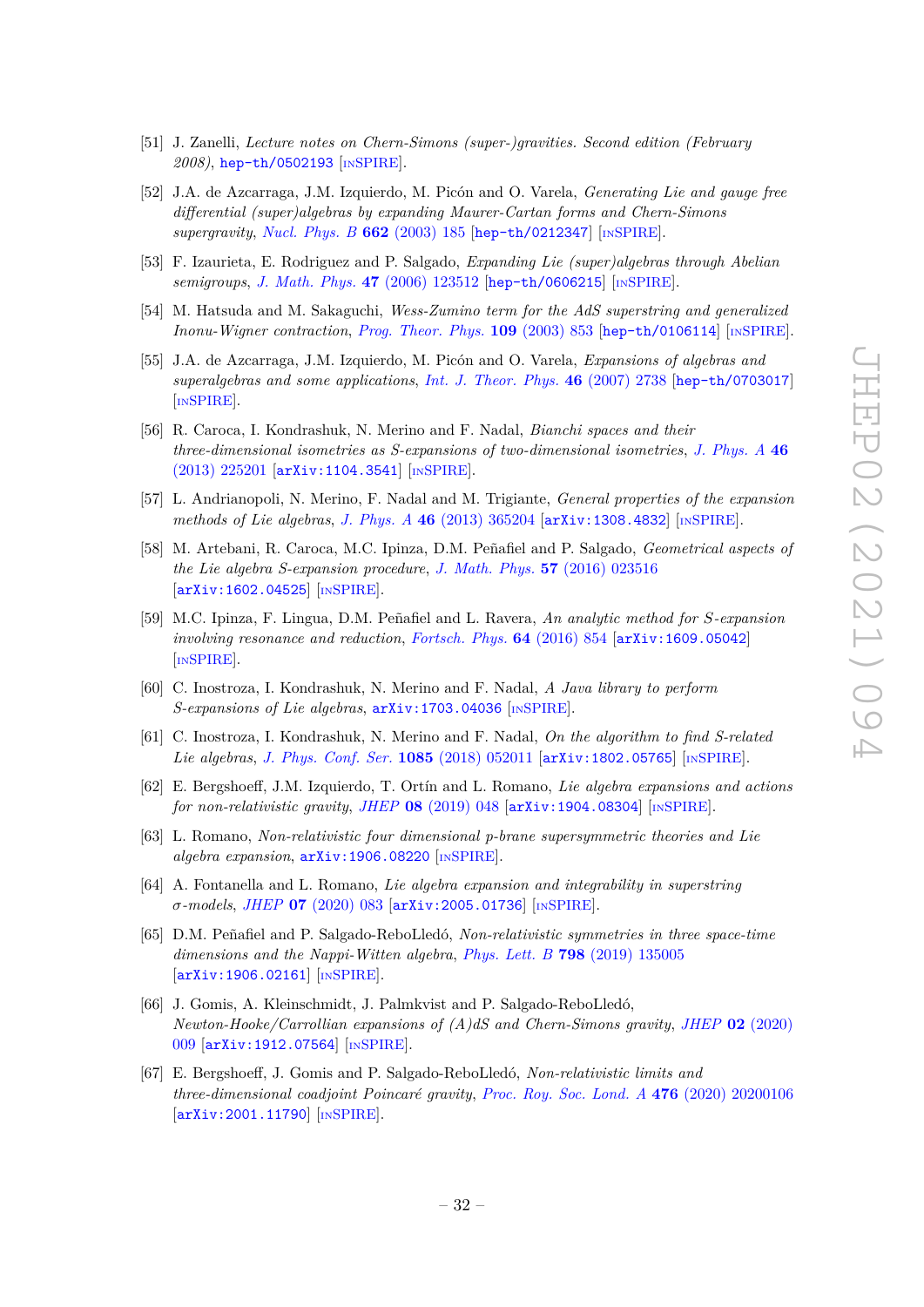- [68] P. Concha, L. Ravera, E. Rodríguez and G. Rubio, *Three-dimensional Maxwellian extended Newtonian gravity and flat limit*, *JHEP* **10** [\(2020\) 181](https://doi.org/10.1007/JHEP10(2020)181) [[arXiv:2006.13128](https://arxiv.org/abs/2006.13128)] [IN[SPIRE](https://inspirehep.net/search?p=find+EPRINT%2BarXiv%3A2006.13128)].
- [69] F. Izaurieta, E. Rodriguez, P. Minning, P. Salgado and A. Perez, *Standard general relativity from Chern-Simons gravity*, *[Phys. Lett. B](https://doi.org/10.1016/j.physletb.2009.06.017)* **678** (2009) 213 [[arXiv:0905.2187](https://arxiv.org/abs/0905.2187)] [IN[SPIRE](https://inspirehep.net/search?p=find+EPRINT%2BarXiv%3A0905.2187)].
- [70] J. Diaz, O. Fierro, F. Izaurieta, N. Merino, E. Rodriguez, P. Salgado et al., *A generalized action for*  $(2 + 1)$ *-dimensional Chern-Simons gravity, J. Phys. A* 45 [\(2012\) 255207](https://doi.org/10.1088/1751-8113/45/25/255207) [[arXiv:1311.2215](https://arxiv.org/abs/1311.2215)] [IN[SPIRE](https://inspirehep.net/search?p=find+EPRINT%2BarXiv%3A1311.2215)].
- [71] P.K. Concha, D.M. Peñafiel, E.K. Rodríguez and P. Salgado, *Even-dimensional general relativity from Born-Infeld gravity*, *[Phys. Lett. B](https://doi.org/10.1016/j.physletb.2013.07.019)* **725** (2013) 419 [[arXiv:1309.0062](https://arxiv.org/abs/1309.0062)] [IN[SPIRE](https://inspirehep.net/search?p=find+EPRINT%2BarXiv%3A1309.0062)].
- [72] P. Salgado and S. Salgado,  $\mathfrak{so}(D-1,1) \otimes \mathfrak{so}(D-1,2)$  *algebras and gravity*, *[Phys. Lett. B](https://doi.org/10.1016/j.physletb.2013.11.009)* **728** [\(2014\) 5](https://doi.org/10.1016/j.physletb.2013.11.009) [IN[SPIRE](https://inspirehep.net/search?p=find+J%20%22Phys.Lett.%2CB728%2C5%22)].
- [73] R. Caroca, P. Concha, O. Fierro, E. Rodríguez and P. Salgado-ReboLledó, *Generalized Chern-Simons higher-spin gravity theories in three dimensions*, *[Nucl. Phys. B](https://doi.org/10.1016/j.nuclphysb.2018.07.005)* **934** (2018) [240](https://doi.org/10.1016/j.nuclphysb.2018.07.005) [[arXiv:1712.09975](https://arxiv.org/abs/1712.09975)] [IN[SPIRE](https://inspirehep.net/search?p=find+EPRINT%2BarXiv%3A1712.09975)].
- [74] F. Izaurieta, E. Rodriguez and P. Salgado, *Eleven-dimensional gauge theory for the M algebra as an Abelian semigroup expansion of osp*(32|1), *[Eur. Phys. J. C](https://doi.org/10.1140/epjc/s10052-008-0540-7)* **54** (2008) 675 [[hep-th/0606225](https://arxiv.org/abs/hep-th/0606225)] [IN[SPIRE](https://inspirehep.net/search?p=find+EPRINT%2Bhep-th%2F0606225)].
- [75] O. Fierro, F. Izaurieta, P. Salgado and O. Valdivia, *Minimal AdS-Lorentz supergravity in three-dimensions*, *[Phys. Lett. B](https://doi.org/10.1016/j.physletb.2018.10.066)* **788** (2019) 198 [[arXiv:1401.3697](https://arxiv.org/abs/1401.3697)] [IN[SPIRE](https://inspirehep.net/search?p=find+EPRINT%2BarXiv%3A1401.3697)].
- [76] P.K. Concha and E.K. Rodríguez, *N* = 1 *supergravity and Maxwell superalgebras*, *[JHEP](https://doi.org/10.1007/JHEP09(2014)090)* **09** [\(2014\) 090](https://doi.org/10.1007/JHEP09(2014)090) [[arXiv:1407.4635](https://arxiv.org/abs/1407.4635)] [IN[SPIRE](https://inspirehep.net/search?p=find+EPRINT%2BarXiv%3A1407.4635)].
- [77] P.K. Concha, O. Fierro and E.K. Rodríguez, *Inönü-Wigner contraction and D* = 2 + 1 *supergravity*, *[Eur. Phys. J. C](https://doi.org/10.1140/epjc/s10052-017-4615-1)* **77** (2017) 48 [[arXiv:1611.05018](https://arxiv.org/abs/1611.05018)] [IN[SPIRE](https://inspirehep.net/search?p=find+EPRINT%2BarXiv%3A1611.05018)].
- [78] A. Banaudi and L. Ravera, *Generalized AdS-Lorentz deformed supergravity on a manifold with boundary*, *[Eur. Phys. J. Plus](https://doi.org/10.1140/epjp/i2018-12335-0)* 133 (2018) 514 [[arXiv:1803.08738](https://arxiv.org/abs/1803.08738)] [IN[SPIRE](https://inspirehep.net/search?p=find+EPRINT%2BarXiv%3A1803.08738)].
- [79] P. Concha, D.M. Peñafiel and E. Rodríguez, *On the Maxwell supergravity and flat limit in* 2 + 1 *dimensions*, *[Phys. Lett. B](https://doi.org/10.1016/j.physletb.2018.08.050)* **785** (2018) 247 [[arXiv:1807.00194](https://arxiv.org/abs/1807.00194)] [IN[SPIRE](https://inspirehep.net/search?p=find+EPRINT%2BarXiv%3A1807.00194)].
- [80] R. Caroca, P. Concha, E. Rodríguez and P. Salgado-ReboLledó, *Generalizing the bms*<sup>3</sup> *and 2D-conformal algebras by expanding the Virasoro algebra*, *[Eur. Phys. J. C](https://doi.org/10.1140/epjc/s10052-018-5739-7)* **78** (2018) 262 [[arXiv:1707.07209](https://arxiv.org/abs/1707.07209)] [IN[SPIRE](https://inspirehep.net/search?p=find+EPRINT%2BarXiv%3A1707.07209)].
- [81] R. Caroca, P. Concha, O. Fierro and E. Rodríguez, *Three-dimensional Poincaré supergravity and N-extended supersymmetric BMS*<sup>3</sup> *algebra*, *[Phys. Lett. B](https://doi.org/10.1016/j.physletb.2019.02.049)* **792** (2019) 93 [[arXiv:1812.05065](https://arxiv.org/abs/1812.05065)] [IN[SPIRE](https://inspirehep.net/search?p=find+EPRINT%2BarXiv%3A1812.05065)].
- [82] R. Caroca, P. Concha, O. Fierro and E. Rodríguez, *On the supersymmetric extension of asymptotic symmetries in three spacetime dimensions*, *[Eur. Phys. J. C](https://doi.org/10.1140/epjc/s10052-019-7595-5)* **80** (2020) 29 [[arXiv:1908.09150](https://arxiv.org/abs/1908.09150)] [IN[SPIRE](https://inspirehep.net/search?p=find+EPRINT%2BarXiv%3A1908.09150)].
- [83] C.R. Nappi and E. Witten, *A WZW model based on a nonsemisimple group*, *[Phys. Rev.](https://doi.org/10.1103/PhysRevLett.71.3751)* Lett. **71** [\(1993\) 3751](https://doi.org/10.1103/PhysRevLett.71.3751) [[hep-th/9310112](https://arxiv.org/abs/hep-th/9310112)] [IN[SPIRE](https://inspirehep.net/search?p=find+EPRINT%2Bhep-th%2F9310112)].
- [84] J.M. Figueroa-O'Farrill and S. Stanciu, *More D-branes in the Nappi-Witten background*, *JHEP* **01** [\(2000\) 024](https://doi.org/10.1088/1126-6708/2000/01/024) [[hep-th/9909164](https://arxiv.org/abs/hep-th/9909164)] [IN[SPIRE](https://inspirehep.net/search?p=find+EPRINT%2Bhep-th%2F9909164)].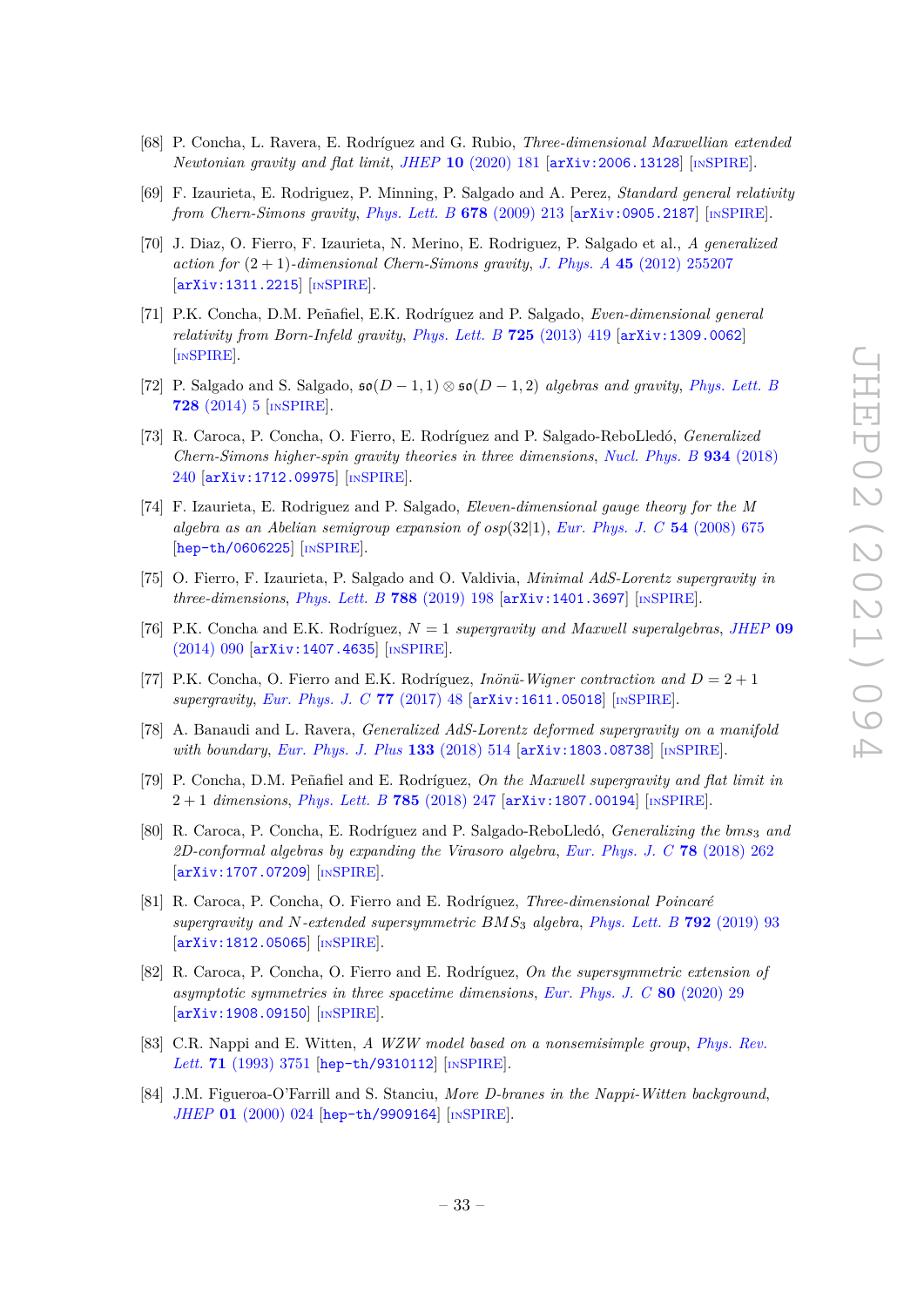- [85] E. Inonu and E.P. Wigner, *On the contraction of groups and their represenations*, *[Proc.](https://doi.org/10.1073/pnas.39.6.510) [Nat. Acad. Sci.](https://doi.org/10.1073/pnas.39.6.510)* **39** (1953) 510 [IN[SPIRE](https://inspirehep.net/search?p=find+J%20%22Proc.Nat.Acad.Sci.%2C39%2C510%22)].
- [86] J.D. Edelstein, M. Hassaine, R. Troncoso and J. Zanelli, *Lie-algebra expansions, Chern-Simons theories and the Einstein-Hilbert Lagrangian*, *[Phys. Lett. B](https://doi.org/10.1016/j.physletb.2006.07.058)* **640** (2006) 278 [[hep-th/0605174](https://arxiv.org/abs/hep-th/0605174)] [IN[SPIRE](https://inspirehep.net/search?p=find+EPRINT%2Bhep-th%2F0605174)].
- [87] R. Schrader, *The Maxwell group and the quantum theory of particles in classical homogeneous electromagnetic fields*, *[Fortsch. Phys.](https://doi.org/10.1002/prop.19720201202)* **20** (1972) 701 [IN[SPIRE](https://inspirehep.net/search?p=find+J%20%22Fortsch.Phys.%2C20%2C701%22)].
- [88] H. Bacry, P. Combe and J.L. Richard, *Group-theoretical analysis of elementary particles in an external electromagnetic field. 1. The relativistic particle in a constant and uniform field*, *[Nuovo Cim. A](https://doi.org/10.1007/BF02725178)* **67** (1970) 267 [IN[SPIRE](https://inspirehep.net/search?p=find+J%20%22Nuovo%20Cim.%2CA67%2C267%22)].
- [89] J. Gomis and A. Kleinschmidt, *On free Lie algebras and particles in electro-magnetic fields*, *JHEP* **07** [\(2017\) 085](https://doi.org/10.1007/JHEP07(2017)085) [[arXiv:1705.05854](https://arxiv.org/abs/1705.05854)] [IN[SPIRE](https://inspirehep.net/search?p=find+EPRINT%2BarXiv%3A1705.05854)].
- [90] P.K. Concha and E.K. Rodríguez, *Maxwell superalgebras and Abelian semigroup expansion*, *[Nucl. Phys. B](https://doi.org/10.1016/j.nuclphysb.2014.07.022)* 886 (2014) 1128 [[arXiv:1405.1334](https://arxiv.org/abs/1405.1334)] [IN[SPIRE](https://inspirehep.net/search?p=find+EPRINT%2BarXiv%3A1405.1334)].
- [91] R. Aldrovandi, A.L. Barbosa, L.C.B. Crispino and J.G. Pereira, *Non-relativistic spacetimes with cosmological constant*, *[Class. Quant. Grav.](https://doi.org/10.1088/0264-9381/16/2/013)* **16** (1999) 495 [[gr-qc/9801100](https://arxiv.org/abs/gr-qc/9801100)] [IN[SPIRE](https://inspirehep.net/search?p=find+EPRINT%2Bgr-qc%2F9801100)].
- [92] G.W. Gibbons and C.E. Patricot, *Newton-Hooke space-times, Hpp waves and the cosmological constant*, *[Class. Quant. Grav.](https://doi.org/10.1088/0264-9381/20/23/016)* **20** (2003) 5225 [[hep-th/0308200](https://arxiv.org/abs/hep-th/0308200)] [IN[SPIRE](https://inspirehep.net/search?p=find+EPRINT%2Bhep-th%2F0308200)].
- [93] J. Brugues, J. Gomis and K. Kamimura, *Newton-Hooke algebras, non-relativistic branes and generalized pp-wave metrics*, *Phys. Rev. D* **73** [\(2006\) 085011](https://doi.org/10.1103/PhysRevD.73.085011) [[hep-th/0603023](https://arxiv.org/abs/hep-th/0603023)] [IN[SPIRE](https://inspirehep.net/search?p=find+EPRINT%2Bhep-th%2F0603023)].
- [94] P.D. Alvarez, J. Gomis, K. Kamimura and M.S. Plyushchay, (2 + 1)*D exotic Newton-Hooke symmetry, duality and projective phase*, *[Annals Phys.](https://doi.org/10.1016/j.aop.2007.03.002)* **322** (2007) 1556 [[hep-th/0702014](https://arxiv.org/abs/hep-th/0702014)] [IN[SPIRE](https://inspirehep.net/search?p=find+EPRINT%2Bhep-th%2F0702014)].
- [95] G. Papageorgiou and B.J. Schroers, *Galilean quantum gravity with cosmological constant and the extended q-Heisenberg algebra*, *JHEP* **11** [\(2010\) 020](https://doi.org/10.1007/JHEP11(2010)020) [[arXiv:1008.0279](https://arxiv.org/abs/1008.0279)] [IN[SPIRE](https://inspirehep.net/search?p=find+EPRINT%2BarXiv%3A1008.0279)].
- [96] C. Duval and P. Horvathy, *Conformal Galilei groups, Veronese curves, and Newton-Hooke spacetimes*, *J. Phys. A* **44** [\(2011\) 335203](https://doi.org/10.1088/1751-8113/44/33/335203) [[arXiv:1104.1502](https://arxiv.org/abs/1104.1502)] [IN[SPIRE](https://inspirehep.net/search?p=find+EPRINT%2BarXiv%3A1104.1502)].
- [97] J. Hartong, Y. Lei and N.A. Obers, *Nonrelativistic Chern-Simons theories and three-dimensional Hořava-Lifshitz gravity*, *Phys. Rev. D* **94** [\(2016\) 065027](https://doi.org/10.1103/PhysRevD.94.065027) [[arXiv:1604.08054](https://arxiv.org/abs/1604.08054)] [IN[SPIRE](https://inspirehep.net/search?p=find+EPRINT%2BarXiv%3A1604.08054)].
- [98] C. Duval, G. Gibbons and P. Horvathy, *Conformal and projective symmetries in Newtonian cosmology*, *[J. Geom. Phys.](https://doi.org/10.1016/j.geomphys.2016.11.012)* **112** (2017) 197 [[arXiv:1605.00231](https://arxiv.org/abs/1605.00231)] [IN[SPIRE](https://inspirehep.net/search?p=find+EPRINT%2BarXiv%3A1605.00231)].
- [99] P.S. Howe, J.M. Izquierdo, G. Papadopoulos and P.K. Townsend, *New supergravities with central charges and Killing spinors in*  $(2 + 1)$ *-dimensions*, *[Nucl. Phys. B](https://doi.org/10.1016/0550-3213(96)00091-0)* 467 (1996) 183 [[hep-th/9505032](https://arxiv.org/abs/hep-th/9505032)] [IN[SPIRE](https://inspirehep.net/search?p=find+EPRINT%2Bhep-th%2F9505032)].
- [100] A. Giacomini, R. Troncoso and S. Willison, *Three-dimensional supergravity reloaded*, *[Class.](https://doi.org/10.1088/0264-9381/24/11/005) [Quant. Grav.](https://doi.org/10.1088/0264-9381/24/11/005)* **24** (2007) 2845 [[hep-th/0610077](https://arxiv.org/abs/hep-th/0610077)] [IN[SPIRE](https://inspirehep.net/search?p=find+EPRINT%2Bhep-th%2F0610077)].
- [101] R. Troncoso and J. Zanelli, *Higher dimensional gravity, propagating torsion and AdS gauge invariance*, *[Class. Quant. Grav.](https://doi.org/10.1088/0264-9381/17/21/307)* **17** (2000) 4451 [[hep-th/9907109](https://arxiv.org/abs/hep-th/9907109)] [IN[SPIRE](https://inspirehep.net/search?p=find+EPRINT%2Bhep-th%2F9907109)].
- [102] P.K. Concha, D.M. Peñafiel, E.K. Rodríguez and P. Salgado, *Generalized Poincaré algebras and Lovelock-Cartan gravity theory*, *[Phys. Lett. B](https://doi.org/10.1016/j.physletb.2015.01.038)* **742** (2015) 310 [[arXiv:1405.7078](https://arxiv.org/abs/1405.7078)] [IN[SPIRE](https://inspirehep.net/search?p=find+EPRINT%2BarXiv%3A1405.7078)].